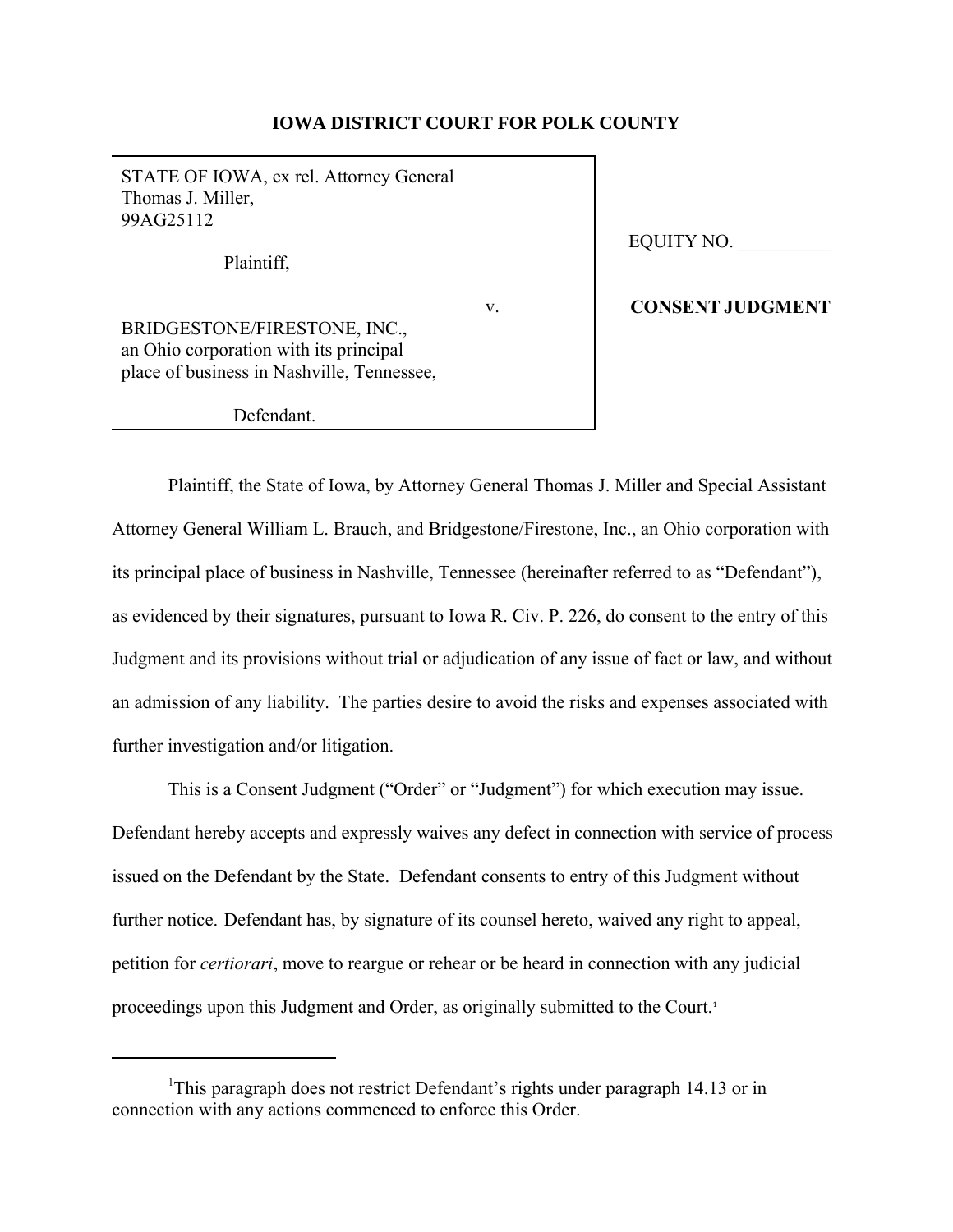This Consent Judgment shall bind Defendant and shall be binding on any and all future purchasers, merged parties, inheritors, or other successors in interest of Defendant.

#### **1. ATTORNEY GENERAL'S ALLEGATIONS**

The Attorney General's allegations are set forth in the State's Petition which is filed under separate cover contemporaneously with this Consent Judgment.

#### **2. DEFENDANT'S POSITION**

2.1 On August 9, 2000, Defendant voluntarily recalled its P235/75R15 Radial ATX and ATX II tires manufactured in North America, including Mexico, and its Radial P235/75R15 Wilderness AT Tires manufactured in Decatur, Illinois. Of the estimated 14.4 million such tires produced, 6.5 million were then estimated to be in service.

2.2 On August 15, 2000, in connection with the August 9, 2000 recall, and because of the scope of the recall and the resulting shortage of replacement tires made by Defendant, Defendant announced its Voluntary Safety Tire Recall Reimbursement Program detailing a plan to reimburse consumers who incurred costs related to replacement of tires included in the August 9, 2000 recall with tires made by Defendant's competitors.

2.3 Under its Voluntary Safety Tire Recall Reimbursement Program, Defendant offered to reimburse all consumers up to \$100.00 per tire, including applicable mounting and balancing charges and taxes, for each competitor's tire purchased by owners of P235/75R15 ATX, ATX II and Decatur-manufactured Wilderness AT Tires as replacement tires on or after August 9, 2000. Defendant also offered to reimburse consumers who exchanged Recalled Tires between January 1, 2000 and August 8, 2000 at a company owned Firestone Tire Service Center or authorized Bridgestone/Firestone retailer on a pro-rated basis.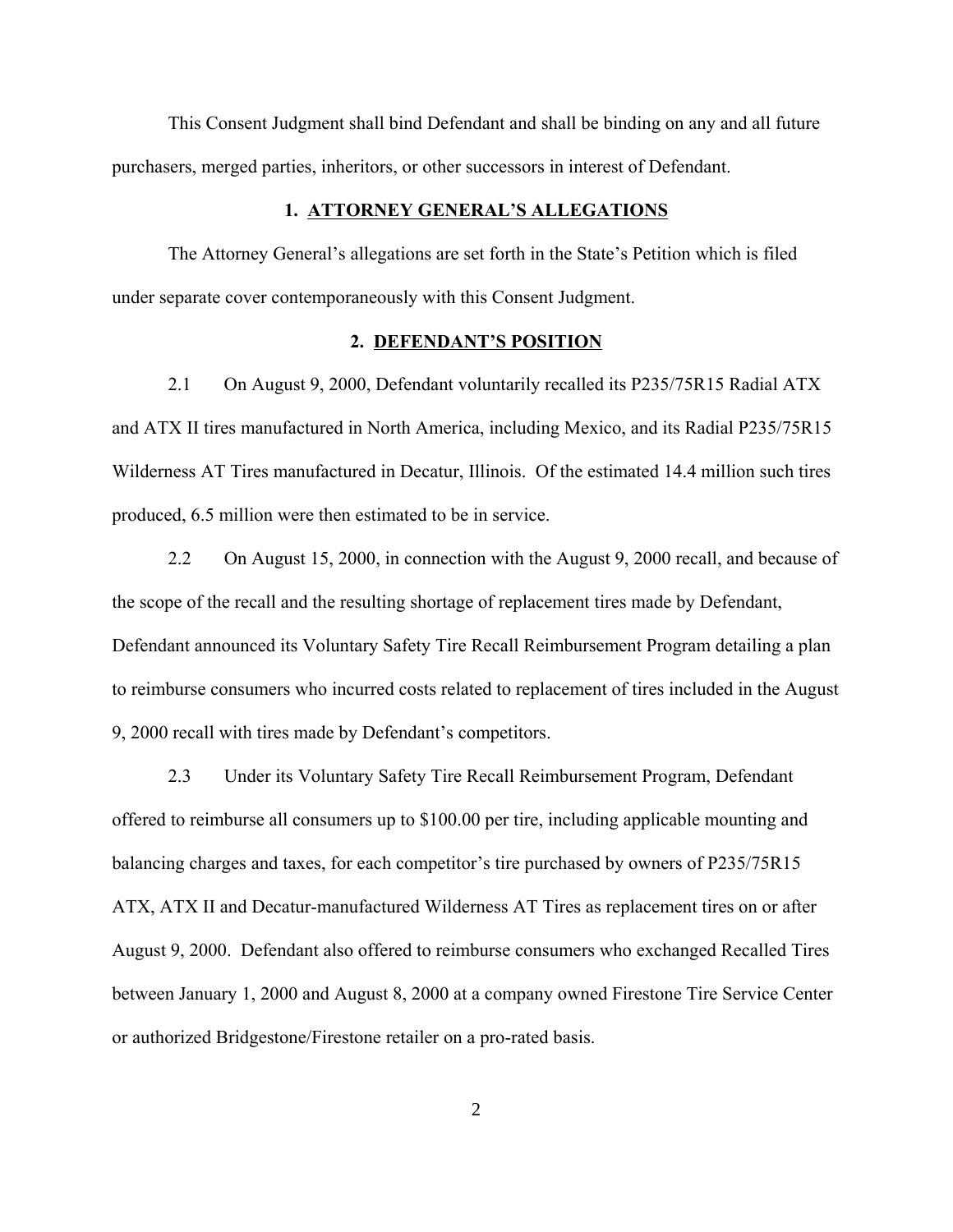2.4 Defendant voluntarily implemented a bounty program to buy back from used tire and other dealers used tires that were within the scope of the recall and illegal to sell, at a price of \$10.00 per tire.

2.5 On September 1, 2000, the National Highway Traffic Safety Administration issued a Consumer Advisory relating to 1.4 million additional tires, 357,000 of which were then estimated to still be in service, manufactured by Defendant which were not subject to the August 9, 2000 recall. On September 12, 2000, Defendant announced its Customer Satisfaction Program addressed to the Consumer Advisory tires. Under this program, Defendant agreed to conduct free inspections of tires on the Consumer Advisory, and offered to replace such tires with which a consumer was concerned with Defendant's tires or reimburse the customer up to \$140.00 per tire, including applicable mounting and balancing charges and taxes, for each competitor's tire purchased on or after September 1, 2000 by consumers as replacements for Consumer Advisory tires.

2.6 In August, 2000, the various Attorneys General, acting through a Multi-state Working Group, commenced an investigation of Bridgestone/Firestone, Inc.

2.7 Contemporaneous with the filing of this Consent Judgment, the various Attorneys General initiated lawsuits against Defendant in their respective state courts across the country, in the District of Columbia, and in the territories of the Virgin Islands and Puerto Rico.

2.8 Defendant denies the allegations in the various Attorneys' General lawsuits.

2.9 Defendant has ceased, directly or indirectly, producing, manufacturing, distributing, or selling any of the Recalled Tires and instituted a program to withdraw all of such tires from trade or commerce.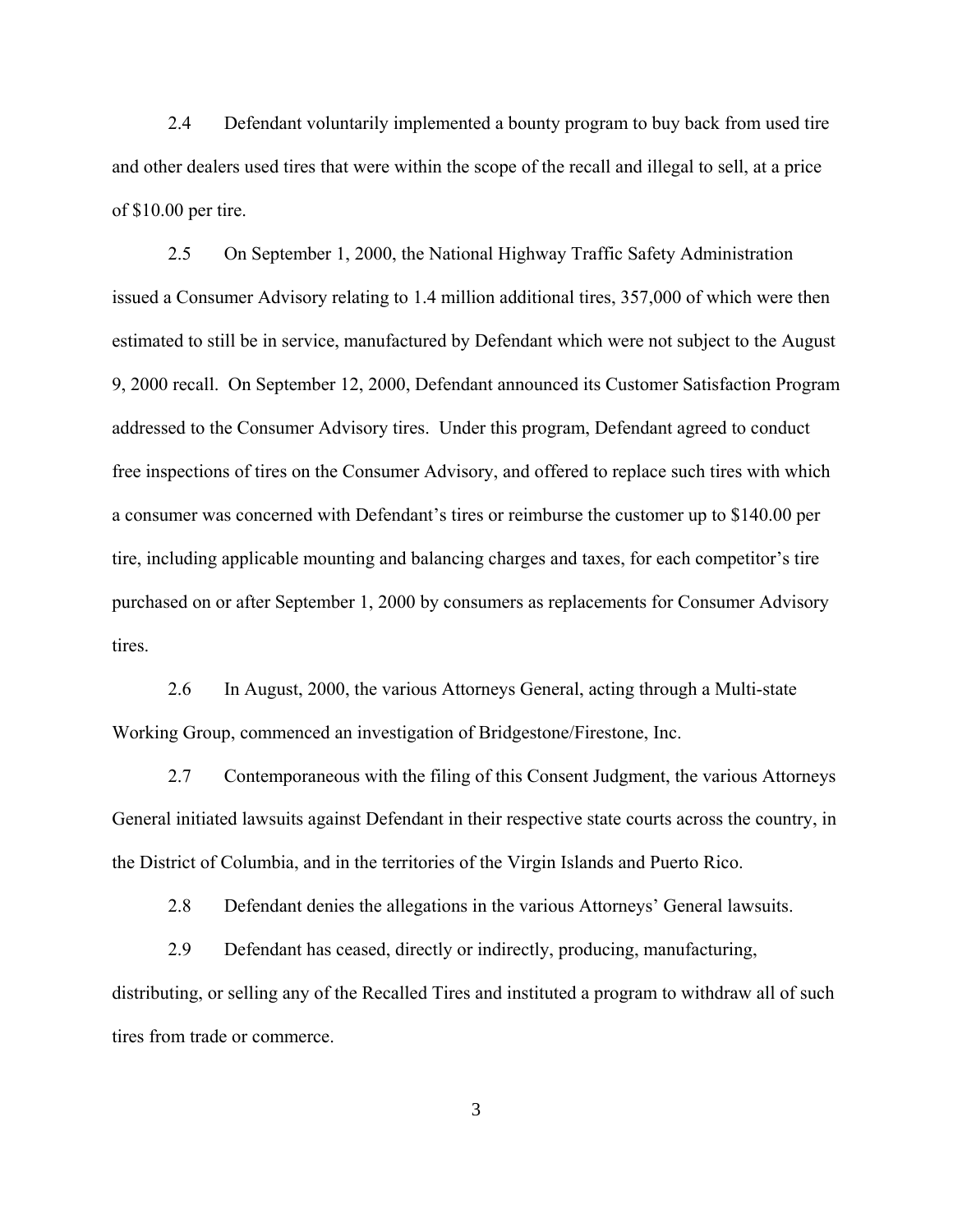2.10 Defendant has provided consumers substantial safety warnings concerning tires both before and after the August 9, 2000 recall, including but not limited to the nationwide distribution of its "Inflate, Rotate and Evaluate" Safety Manual and development of a web-based consumer outreach program.

2.11 Defendant has informed the Attorneys General that it intends to fully comply with the respective states' consumer protection acts and not to engage in any false, misleading, deceptive or unfair advertising.

2.12 The States do not necessarily agree with the statements set forth in the "Defendant's Position" section of this Order.

# IT IS HEREBY AGREED, ORDERED, AND ADJUDGED THAT:

#### **3. JURISDICTION**

3.1 Jurisdiction of this Court over the subject matter and over the parties for the purpose of entering into and enforcing this Order is admitted. Jurisdiction is retained by this Court for the purpose of enabling the parties to apply to this Court at any time for such further orders and directions as may be necessary or appropriate for the construction, modification or execution of this Order, and the enforcement of this Order and punishment of violations thereof. Defendant agrees to pay all court costs, expenses and reasonable attorneys' fees and costs associated with this Court granting any petitions to enforce any provision of this Order against Defendant.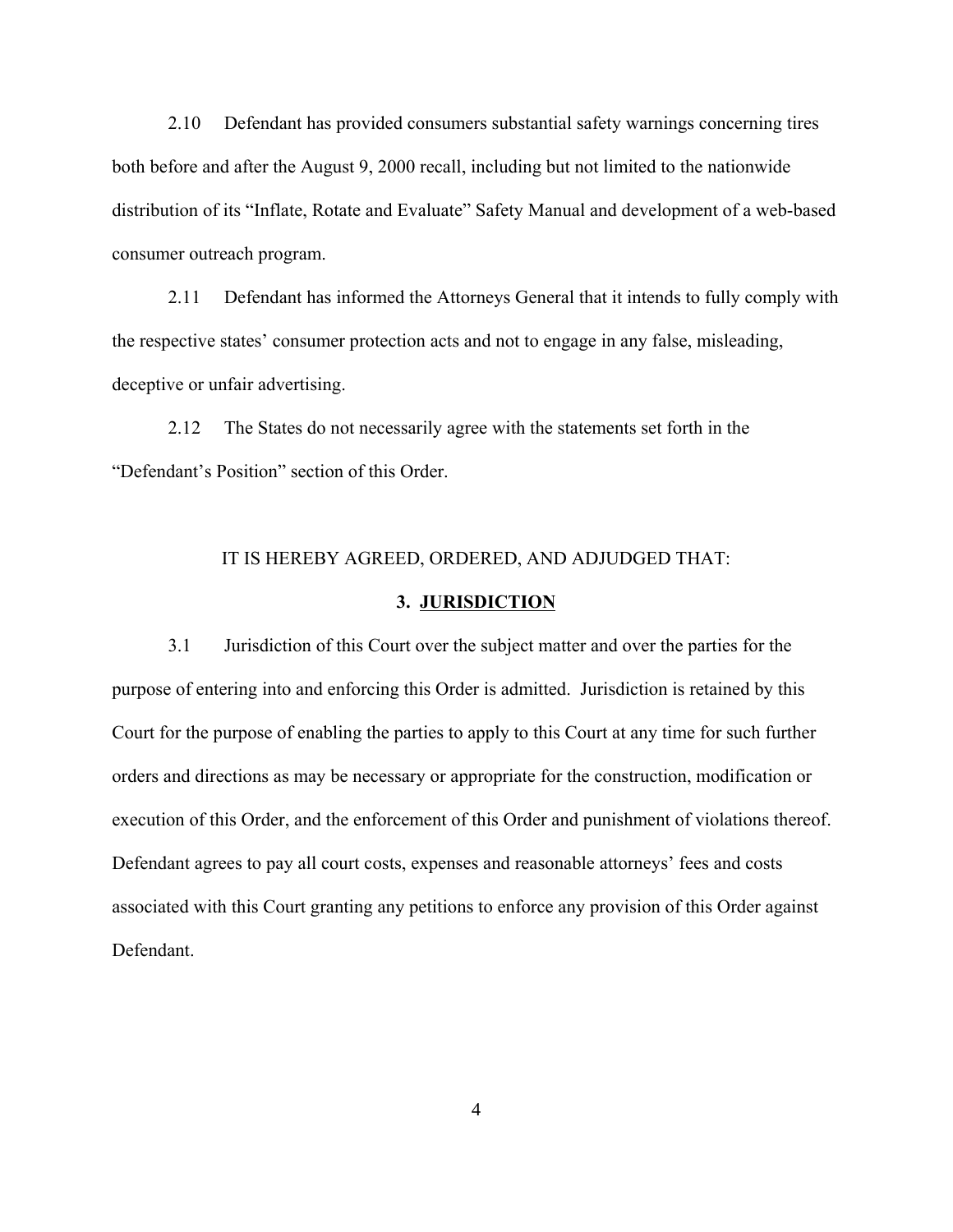#### **4. VENUE**

4.1 Pursuant to Iowa Code § 714.16(10), venue as to all matters between the parties relating hereto or arising out of this Order lies in the Iowa District Court for Polk County.

#### **5. PARTIES**

5.1 Defendant warrants and represents that it manufactured, sold and distributed

Defined Tires. Defendant further acknowledges that it is a proper party to this Order and

Bridgestone/Firestone, Inc. is the true legal name of the entity entering into this Order.

Defendant further acknowledges that it understands that the State expressly relies upon this

representation and warranty, and that if it is false, unfair, deceptive, misleading or inaccurate, the

State has the right to move to vacate or set aside this Order, or request that Defendant be held in

contempt, if the State so elects.

5.2 Plaintiff is the State of Iowa by Attorney General Thomas J. Miller.

# **6. DEFINITIONS**

As used in this Consent Judgment, the following words or terms shall have the following meanings:

- 6.1 "Consent Judgment", "Judgment" or "Order" shall refer to this document entitled Consent Judgment in the matter of *State of Iowa ex. rel. Miller v. Bridgestone/Firestone, Inc., an Ohio corporation with its principal place of business in Nashville, Tennessee*.
- 6.2 "Authorized Retailer"or "Authorized Dealer" shall refer to any retail stores owned by Defendant or authorized by a dealer agreement to sell Defendant's tires, respectively.
- 6.3 "Bounty Program" shall refer to the voluntary program announced by Defendant on September 21, 2000 offering payment for the return of used Recalled Tires.
- 6.4 "Clear and Conspicuous" or "Clearly and Conspicuously": A statement is "Clear and Conspicuous" or "Clearly and Conspicuously" disclosed if, by whatever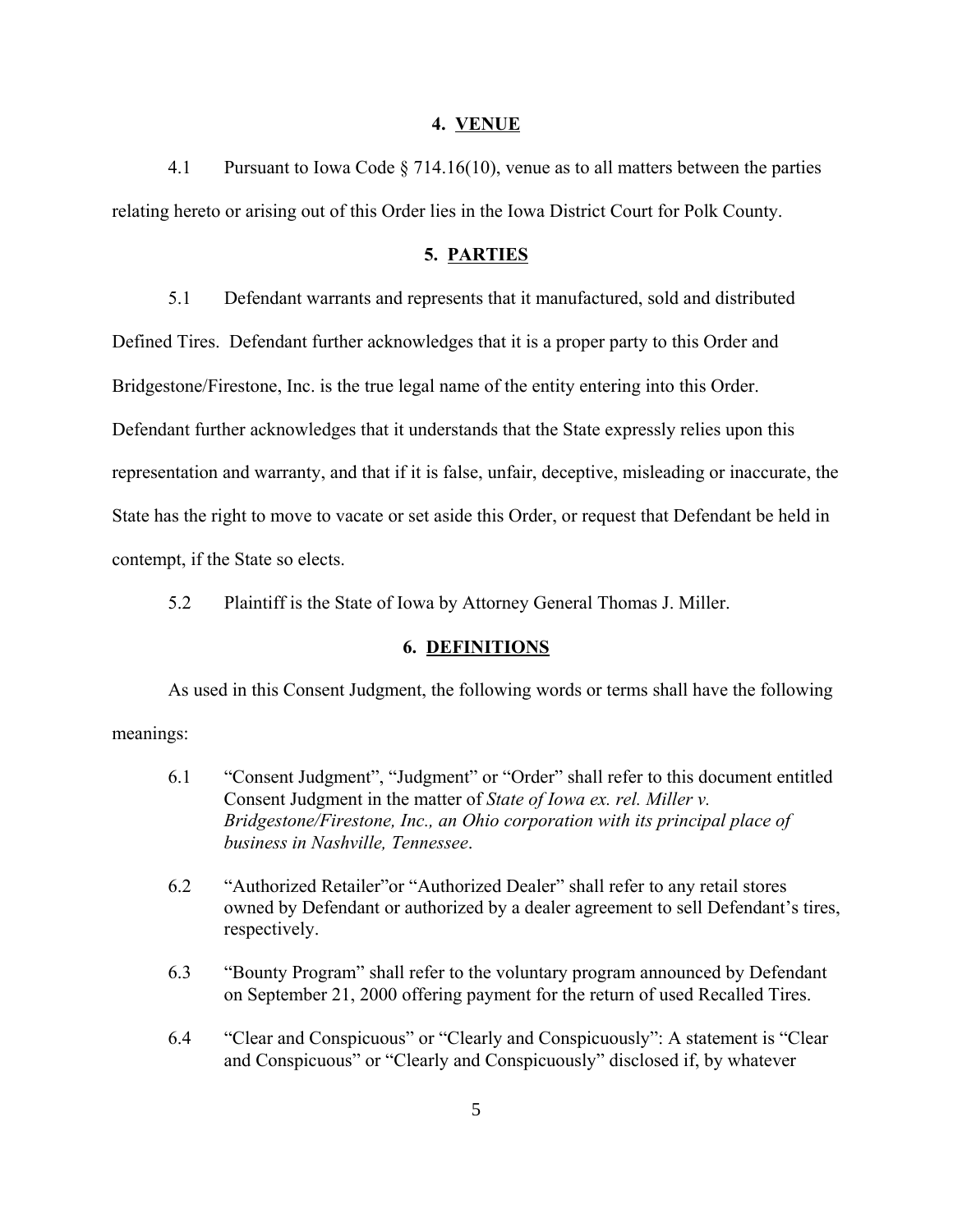medium, it is readily understandable and presented in such size, color, contrast, location and audibility, compared to the other information with which it is presented, that it is readily apparent to the person to whom it is disclosed. If such statement is necessary as a modification, explanation or clarification to other information with which it is presented, it must be presented in close proximity to the information it modifies, in a manner which is readily noticeable and understandable. Further, a disclosure of information is not clear and conspicuous if, among other things, it is obscured by the background against which it appears or there are other distracting elements. Warnings, safety disclosures or statements of limitation must be set out in close conjunction with the benefits described, or with appropriate captions, of such prominence, that warnings, safety disclosures or statements of limitation are not minimized, rendered obscure, presented in an ambiguous fashion, or intermingled with the context of the statement so as to be confusing or misleading. If a federal law or regulation specifically requires a disclosure in a particular format or manner, conformity with that law or regulation shall be deemed to be compliance with this definition.

- 6.5 "Competent and Reliable Scientific Evidence" shall mean tests, analyses, research, studies, or other evidence conducted and evaluated in an objective manner by persons qualified to do so, and using procedures or methodologies generally accepted by the relevant professional or scientific community to yield accurate and reliable results. This definition shall not prevent the use of new scientific methods that yield accurate and reliable results. Nothing contained herein shall require such tests, analyses, research, studies or other evidence to be peer reviewed prior to their implementation or use.
- 6.6 "Consumer" means a natural person, individual, governmental agency or entity, partnership, corporation, limited liability company or corporation, trust, estate, incorporated or unincorporated association, and any other legal or commercial entity however organized.
- 6.7 "Consumer Act" or "Consumer Fraud Act" shall refer to Iowa Code § 714.16.
- 6.8 "Consumer Advisory Tires" shall refer to any Tire included in the NHTSA Consumer Advisory dated September 1, 2000. Attached as Exhibit 1 is a list of the Consumer Advisory tires.
- 6.9 "Customer Satisfaction Program" shall refer to the program announced on September 12, 2000 by the Defendant to replace Consumer Advisory Tires as promoted to consumers.
- 6.10 "Defendant" shall refer to Bridgestone/Firestone, Inc.
- 6.11 "Defined Tires" shall refer to: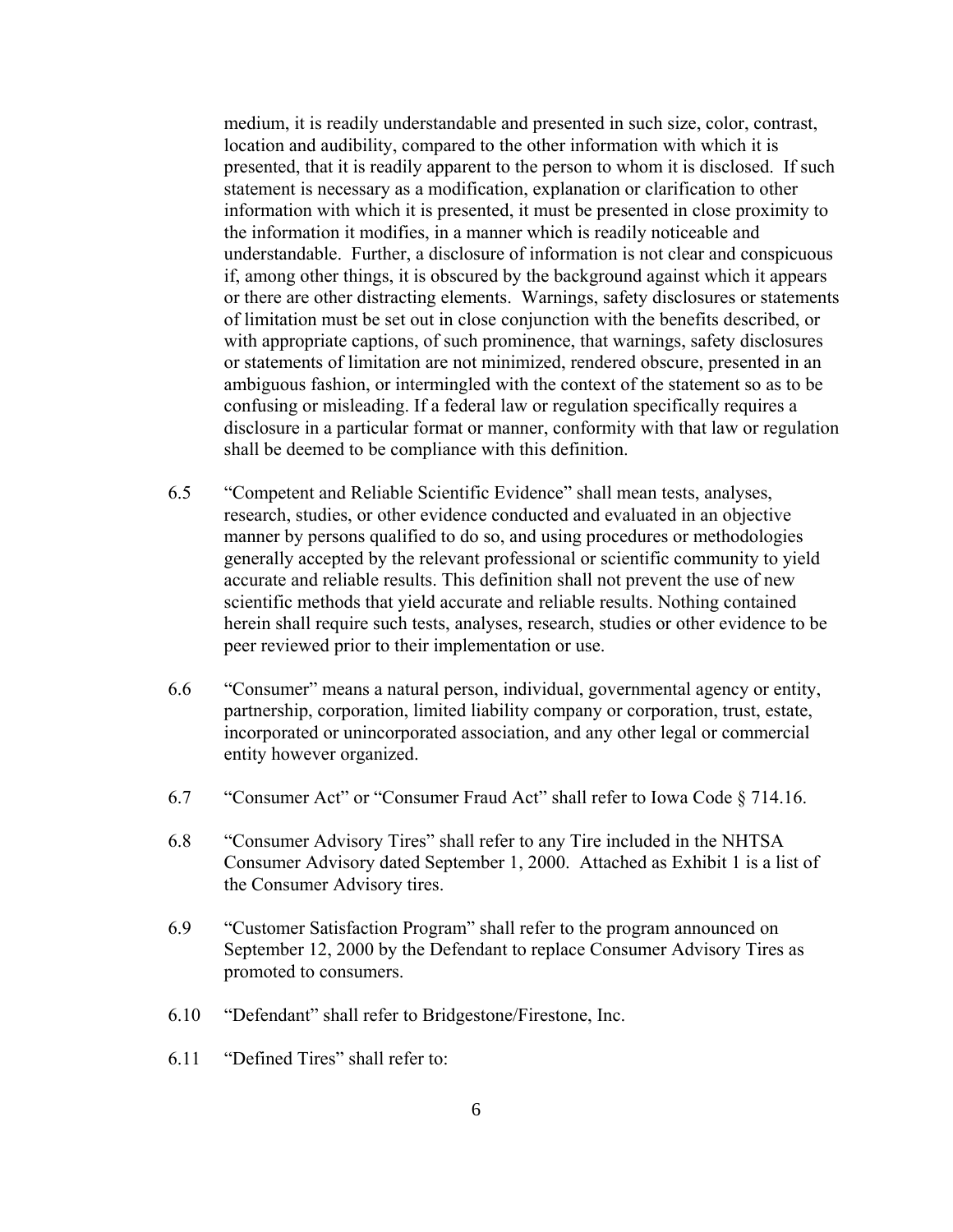(A) all Firestone Radial ATX and Radial ATX II tires in size P235/75R15; (B) all Wilderness AT tires in size P235/75R15 produced at the Decatur, Illinois plant; and

(C) all Wilderness AT tires in size P235/75R15 and P255/70R16 produced before May 1998 which were fitted as O.E. Tires on Ford Explorers and Mercury Mountaineers for model years 1995-1998 or were purchased in the replacement market for Ford, Mercury and other sport utility vehicles.

- 6.12 "House Brands" shall refer to brands other than Firestone or Bridgestone, the trademarks for which are owned by Defendant.
- 6.13 "Multi-state Compliance Committee" shall refer to representatives from the States of Florida, Georgia and Tennessee.
- 6.14 "Multi-state Executive Committee" shall refer to representatives from the States of Connecticut, Florida, Georgia, Illinois, Tennessee, Texas and Wisconsin.
- 6.15 "National Highway Traffic and Safety Administration" or "NHTSA" shall refer to the federal National Highway Traffic and Safety Administration. If any of the obligations, duties or jurisdiction of the NHTSA should at any time be transferred, consolidated, or merged with the obligations, duties or jurisdiction of any other governmental agency, all references to "National Highway Traffic and Safety Administration" or "NHTSA" included herein shall specifically include and reference that other governmental agency or entity.
- 6.16 "Nylon Cap Plies" or "Nylon Cap Strips" shall refer respectively to one or more plies or strips of nylon cord, which, in essence, circumferentially cover the width of the second belt ply from shoulder to shoulder or overlap an edge region of the second belt ply, and which have the effect of reinforcing and stabilizing the tread belt edge region of the tire, by restricting the expansion of the footprint of the tire.
- 6.17 "Plaintiff", "State of Iowa," "State" or "Attorney General" shall refer to the Iowa Attorney General and the Office of the Iowa Attorney General.
- 6.18 "O.E. Tire" shall refer to a Tire sold by Defendant to an original equipment vehicle manufacturer.
- 6.19 "Private Label Tire" shall refer to any Tire which is made by Defendant or for which it contracts for manufacture with a third-party, but which bears a brand name or trademarks owned by an entity other than the manufacturer.
- 6.20 "Recalled Tires" shall refer to any Tire included in the Bridgestone/Firestone, Inc. voluntary recall announced on August 9, 2000.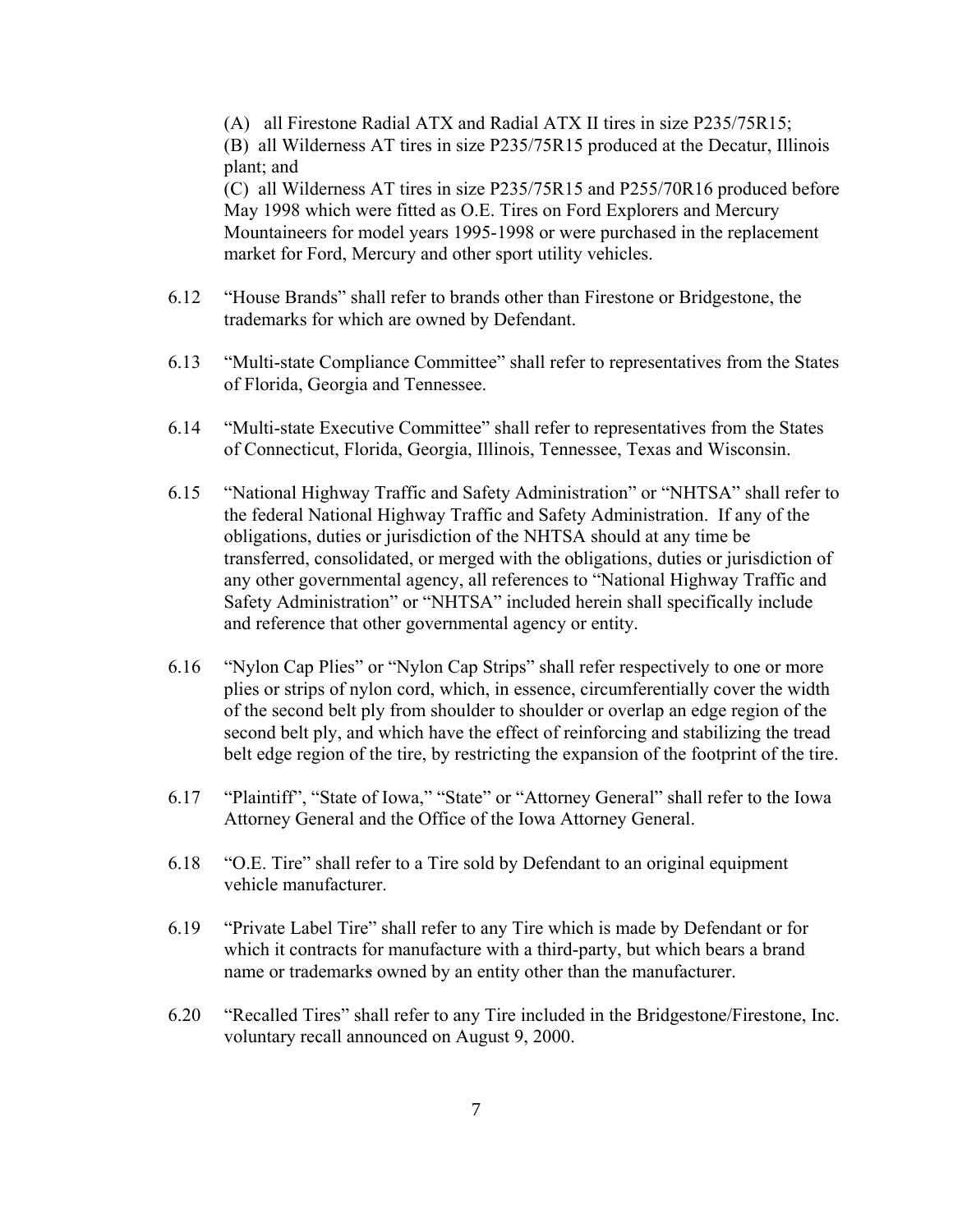- 6.21 "Recall" shall refer to any program initiated or enacted by Defendant, whether voluntary or pursuant to any Order by NHTSA, to withdraw or remove any Tires manufactured, designed, or sold by Defendant from trade or commerce.
- 6.22 "Silent Warranty", "Secret Warranty" or "Silent Recall" shall refer to any policy however distributed or known by Defendant (not distributed publicly) to pay or reimburse for repairs or replacements related to certain problems or defects which Defendant knew to be associated with a particular good or service, after the warranty period has expired. Nothing in this definition shall be construed to restrict Defendant in any way from offering general customer satisfaction programs designed to satisfy customer complaints.
- 6.23 "Tennessee Order" or "Tennessee Consent Judgment" shall refer to the Consent Judgment entered in Davidson County Circuit Court between the State of Tennessee and Bridgestone/Firestone, Inc. on November 8, 2001.
- 6.24 "Tire" shall refer to any and all tires manufactured by Defendant and identified as Passenger or Light Truck tires in the Tire and Rim Association, Inc. Yearbook.
- 6.25 "Tread Pattern" shall refer to a series or combination of grooves, ribs, slots, pockets, sipes and ridges or the like on the exterior crown surface of a tire.
- 6.26 "UTQG" shall refer to the Uniform Tire Quality Grading System outlined in 49 C.F.R. § 575.104 and any new, amended or successor Federal provision or requirement as amended or modified from time to time.
- 6.27 "Warranty" shall refer to:

(A) any affirmation of fact, or any promise or representation made, in connection with the sale of a Tire to a consumer which relates to the nature of the material or workmanship of the Tire and affirms or promises that such material or workmanship is defect free or will meet a specified level of performance over a specified period of time or number of miles, or

(B) any undertaking in a writing or an advertisement, in connection with the sale of a Tire to a consumer, to refund, repair, replace, or take other remedial action with respect to such Tire, in the event that such Tire fails to meet the conditions set forth in the undertaking.

# **7. PERMANENT INJUNCTION**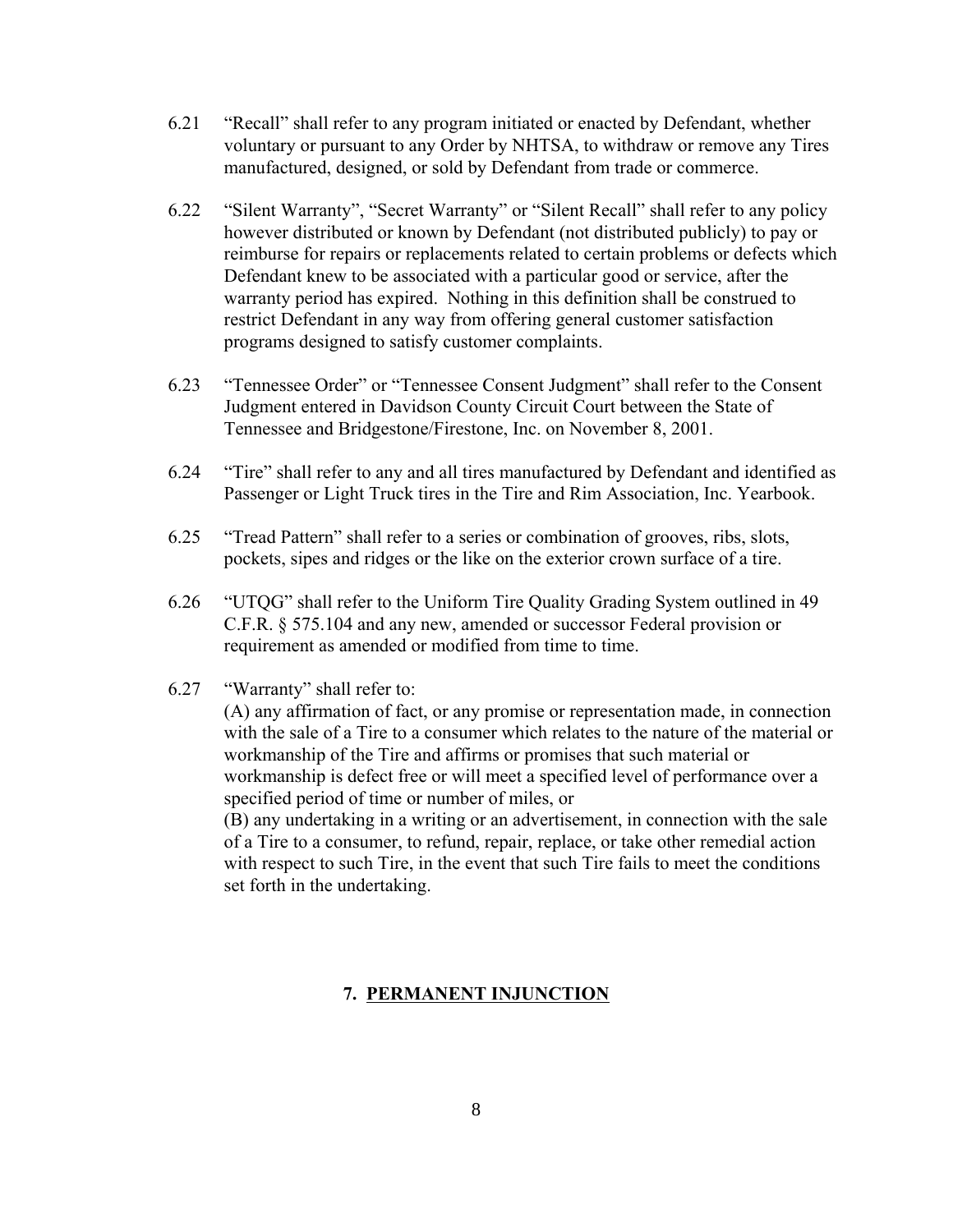Accordingly, it is hereby agreed by the Defendant that immediately upon the entry of this Order, pursuant to Iowa Code § 714.16(7), Defendant, and anyone in active concert with it, shall be permanently enjoined and restrained, or as otherwise set forth in this Order, from directly or indirectly engaging in any of the following or permanently required to directly or indirectly engage in any of the following, as appropriate:

### **Tire Safety.**

7.1 Defendant shall not offer for sale or otherwise provide or deliver any Tire which it knows or reasonably should know is unsafe or contains a safety-related defect.

7.2 Defendant shall not represent or imply that a Tire is safe if the Defendant knows or reasonably should know that the Tire has a safety-related defect or is otherwise unsafe.

7.3 To the extent it has not already done so, Defendant shall cease directly or indirectly producing, manufacturing, distributing, advertising or selling any of the Defined Tires.

7.4 Defendant shall not make any representation concerning the safety features of any Tire or Tire component which it knows or reasonably should know is untrue, deceptive, misleading or unfair.

#### **Claims must be Substantiated.**

7.5 At all times prior to or contemporaneous with making any representations, express or implied, regarding any specific Tire safety, performance or durability claim, Defendant shall possess Competent and Reliable Scientific Evidence which reasonably substantiates each specific claim. Nothing herein shall prevent Defendant from advertising or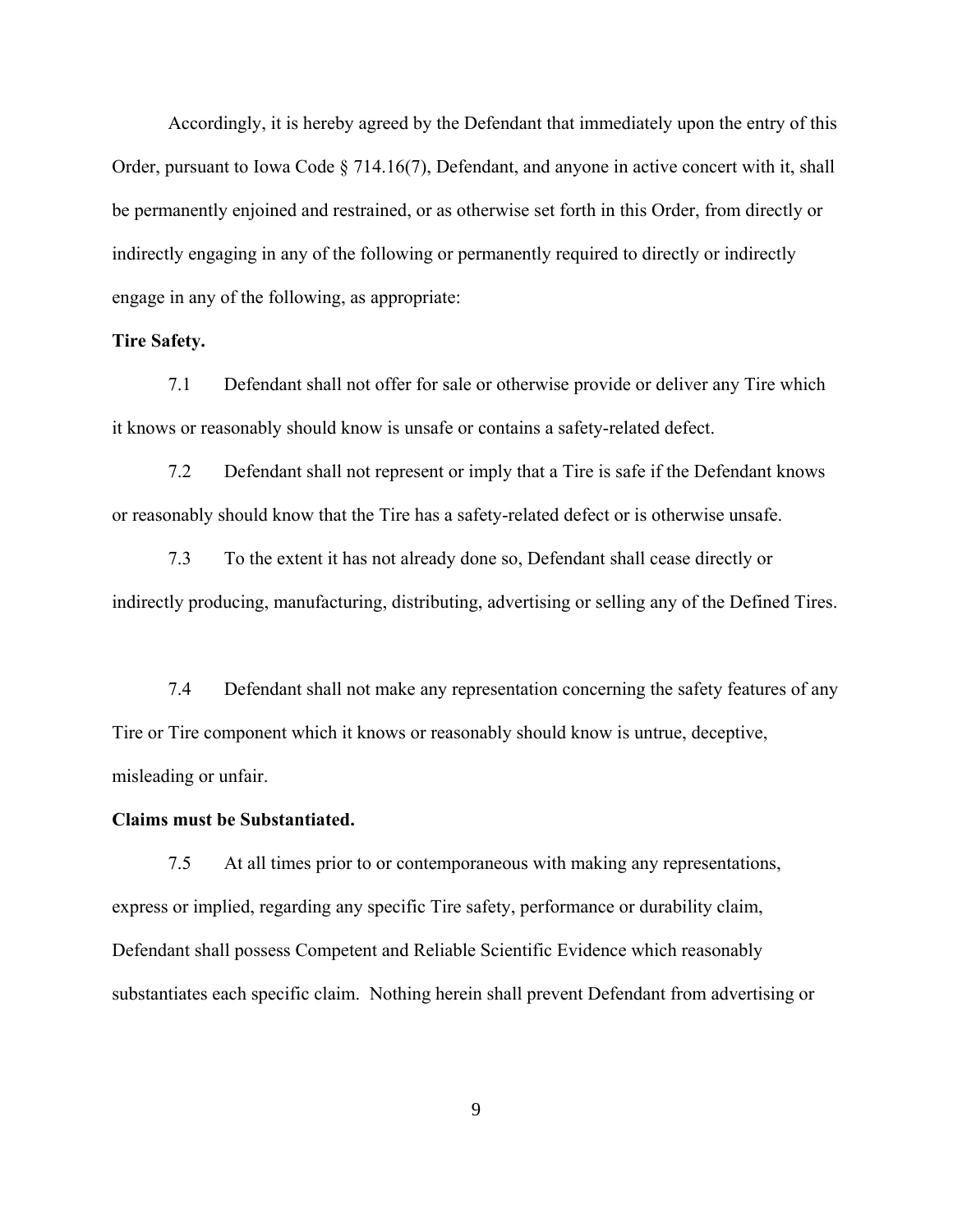otherwise making general statements or claims concerning the quality of its Tires, if such claims are truthful, non-misleading, non-deceptive and fair.

# **General Tire or Tread Pattern Representations.**

7.6 Defendant shall not represent or imply that Tires, Tire components, or Tread Patterns are of a grade, quality, construction, make, value, age, size, strength, characteristic, material, durability, usability or origin when such representations or implications are not the case.

# **Representations Concerning Recall Process**.

7.7 In connection with any Recall, Defendant shall not make any misrepresentations

regarding the availability of replacement Tires or the costs associated with obtaining replacement

Tires.

- 7.8 In connection with any Recall, Defendant shall not:
- (A) Charge a Consumer to replace a Tire with one of Defendant's tires when Defendant replaces a Tire; provided that if the Consumer authorizes in writing a more expensive replacement Tire then Defendant may charge the Consumer the incremental cost difference;
- (B) Represent or imply that a replacement Tire is unavailable (if Defendant knows or reasonably should know that the Tire is available) and that a Consumer will have to wait for such Tire to become available and then charge a Consumer a fee to replace a recalled Tire with a different Tire, when a replacement Tire is actually available;
- (C) Charge or authorize others to charge (unless Defendant fully reimburses any such costs) any Consumer for a Warranty on a replacement Tire when the original Tire being replaced was purchased with such Warranty. A road hazard Warranty purchased on a Tire later recalled shall be pro-rated in accordance with the Tire's remaining treadwear; or,
- (D) Authorize its Authorized Retailers or agents to engage in any of the practices identified in 7.8(A) through (C).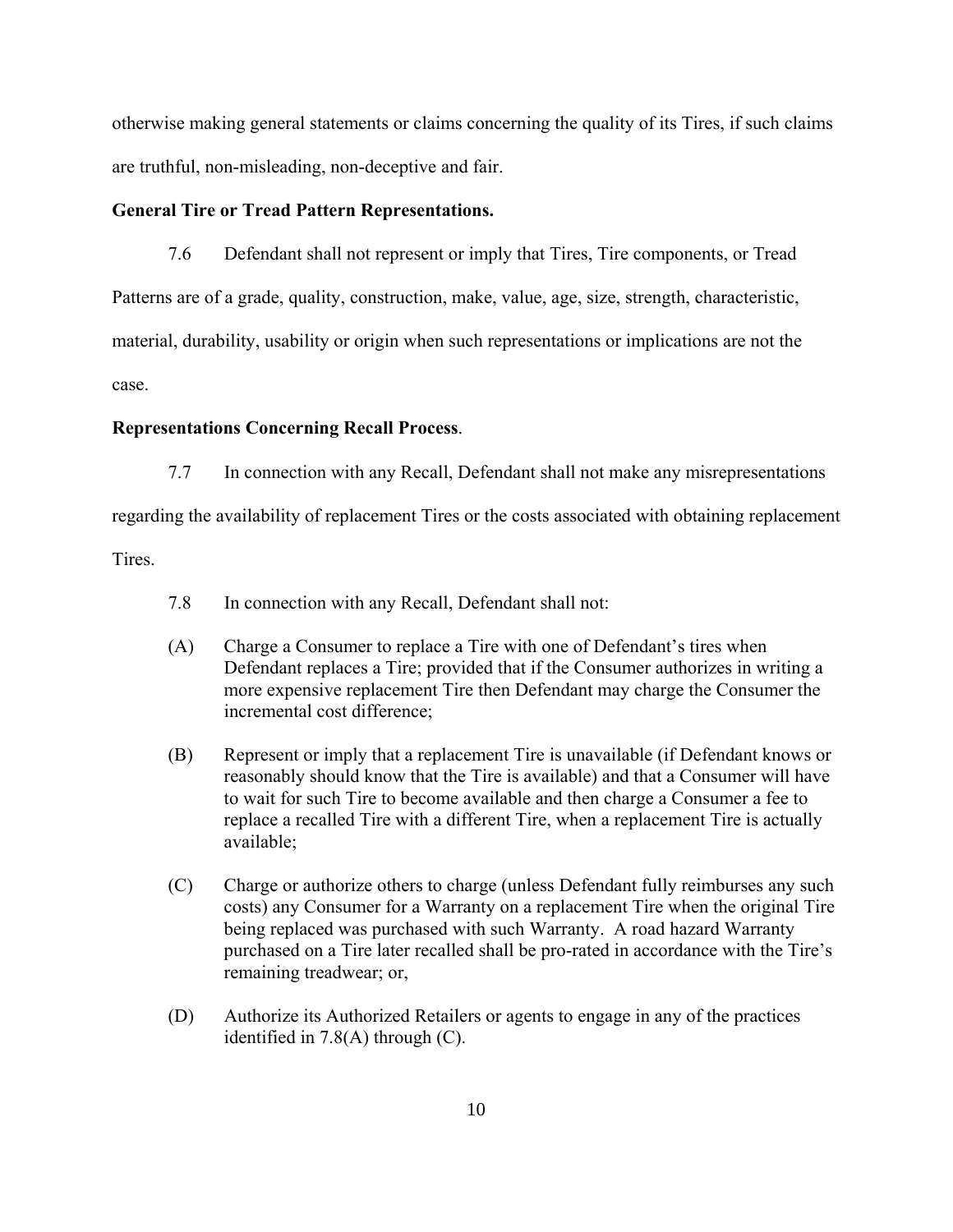7.9 In promoting a Recall program or Customer Satisfaction Program (or term or phrase of similar import) relating to a Tire, Defendant shall fulfill each and every promise or representation made by Defendant to Consumers through the advertised or promoted program with regard to that recall program or Customer Satisfaction Program.

#### **Representations regarding Customer Satisfaction or Enhancement Programs.**

7.10 Defendant shall not inform Consumers that their vehicles should be brought in for a stated purpose when in fact the Consumers are being requested to come in for a different Tirerelated purpose.

# **Identification of Manufacturer.**

7.11 Defendant shall not misrepresent the identity of the manufacturer of a Tire to consumers, including but not limited to the manufacturer of Private Label or House Brand Tires. Provided that, the mere fact that Defendant sells Private Label or other Tires branded other than Firestone or House Brand or that it sells other branded Tires made by another manufacturer does not constitute a misrepresentation concerning the identity of the manufacturer.

#### **Nylon Cap Plies or Strips Claims.**

7.12 Defendant shall not represent or imply that a Tire has Nylon Cap Plies or Strips, if such is not the case.

# **Inflation Pressure.**

7.13 Defendant shall not provide or facilitate the provision of inconsistent or contradictory information by Defendant regarding Tire inflation pressure to Consumers. Nothing herein shall prevent Defendant from expressing its honest, best judgment for altering a vehicle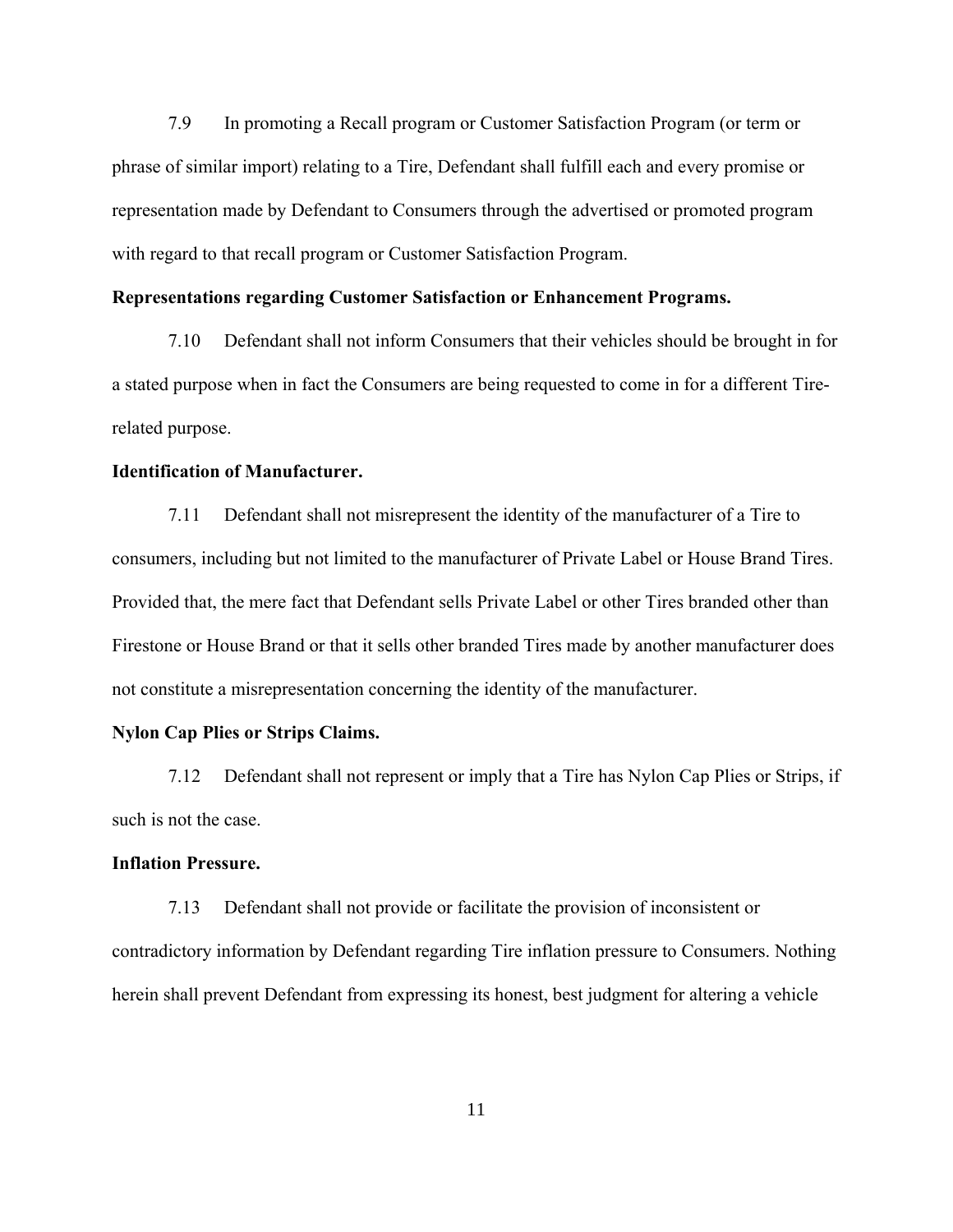manufacturer's Tire inflation pressure recommendation provided that such recommendation is made Clearly and Conspicuously in a non-misleading, non-deceptive manner.

#### **Light Truck/Sport Utility Vehicle "SUV" Usage Claims.**

7.14 Defendant shall not represent or imply that certain Tires are intended or appropriate for use on light trucks or SUVs, unless such is in fact the case.

#### **Terrain Usage and Warranty Claims.**

7.15 Subject to the limitations, exclusions and owner's obligations Clearly and Conspicuously disclosed by Defendant to Consumers, prior to the Consumer's purchase of a Tire, Defendant shall not deny a Warranty claim solely on the basis of certain terrain usage of that Tire if that terrain usage was, directly or indirectly, promoted or represented to the public by Defendant as acceptable use in any advertisement, promotional material or other manner.

# **Representations Concerning Guarantees and Warranties.**

7.16 Defendant shall not represent or imply that a warranty, guarantee or customer satisfaction program (or term or phrase of similar import) confers, has or involves rights, remedies or obligations which it does not have or involve.

7.17 Defendant shall not represent or imply in any Warranty, guarantee or the like that a Tire will be replaced with an "equivalent" Tire (or term or phrase of similar import), and then fail to fulfill that commitment to Consumers.

7.18 Defendant shall not advertise or promote any guarantee, or Warranty (or term or phrase of similar import) concerning a Tire, in a manner which would have a tendency or capacity to mislead and/or deceive the Consumer into believing that the Tires guaranteed or covered by the Warranty have a greater degree of serviceability or durability than Competent and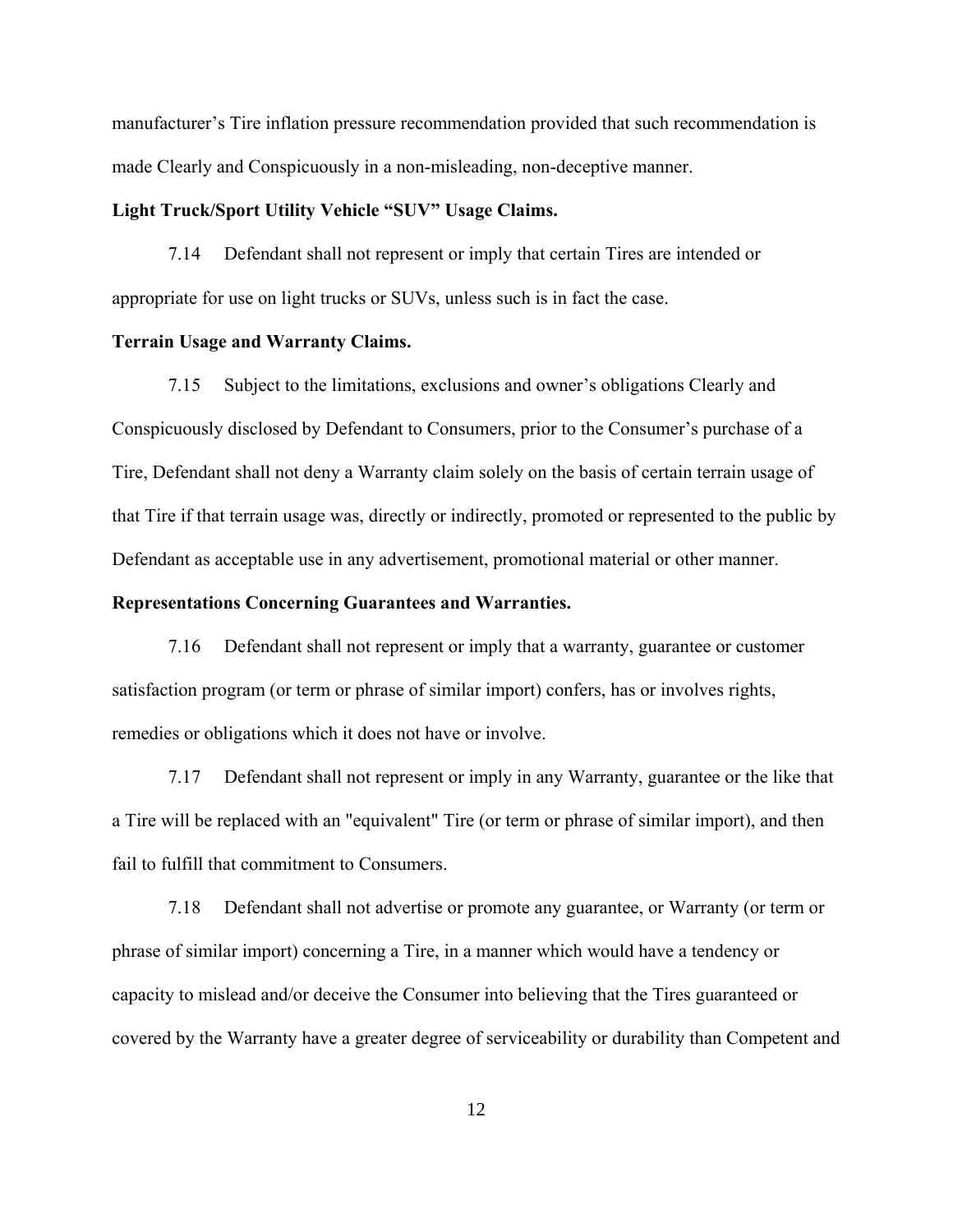Reliable Scientific Evidence shows to be true. Nothing herein shall prevent Defendant from warranting a Tire against defects for a finite period of time.

#### **Retroactive Changes to Warranty or Guarantee Programs.**

7.19 Defendant shall not retroactively change any Warranty, guarantee or customer service satisfaction program relating to a Tire that already has been sold in a manner which would diminish or otherwise reduce its terms.

# **Improved Disclosures for (1) 30 Day Test Drive: Unconditional Money Back Guarantee and (2) Gold Pledge Limited Warranty: Free Replacement.**

7.20 Defendant shall not represent or imply that it is "expanding" (or term or phrase of similar import) its Warranty program with regard to a Tire, if

(A) such is not the case; or

(B) such Warranty program reduces the Warranty coverage.

# **Expert Claims.**

7.21 Defendant shall not represent or imply publicly to Consumers that Defendant will provide an expert with all requested information concerning its Tires and then fail to do so.

### **Tire Tread Pattern Design Claims.**

7.22 Defendant shall not represent or imply that a Tire will last or is expected to be used for a particular mileage or time frame unless, based on Competent and Reliable Scientific Evidence, the Tire belts and all other components of the Tire type, are expected to last no less than the length of mileage or time promoted.

7.23 Defendant shall not represent or imply that a Tire will have "long, even tread wear" or "long, even wear" (or term or phrase of similar import), if such is not supported by Competent and Reliable Scientific Evidence.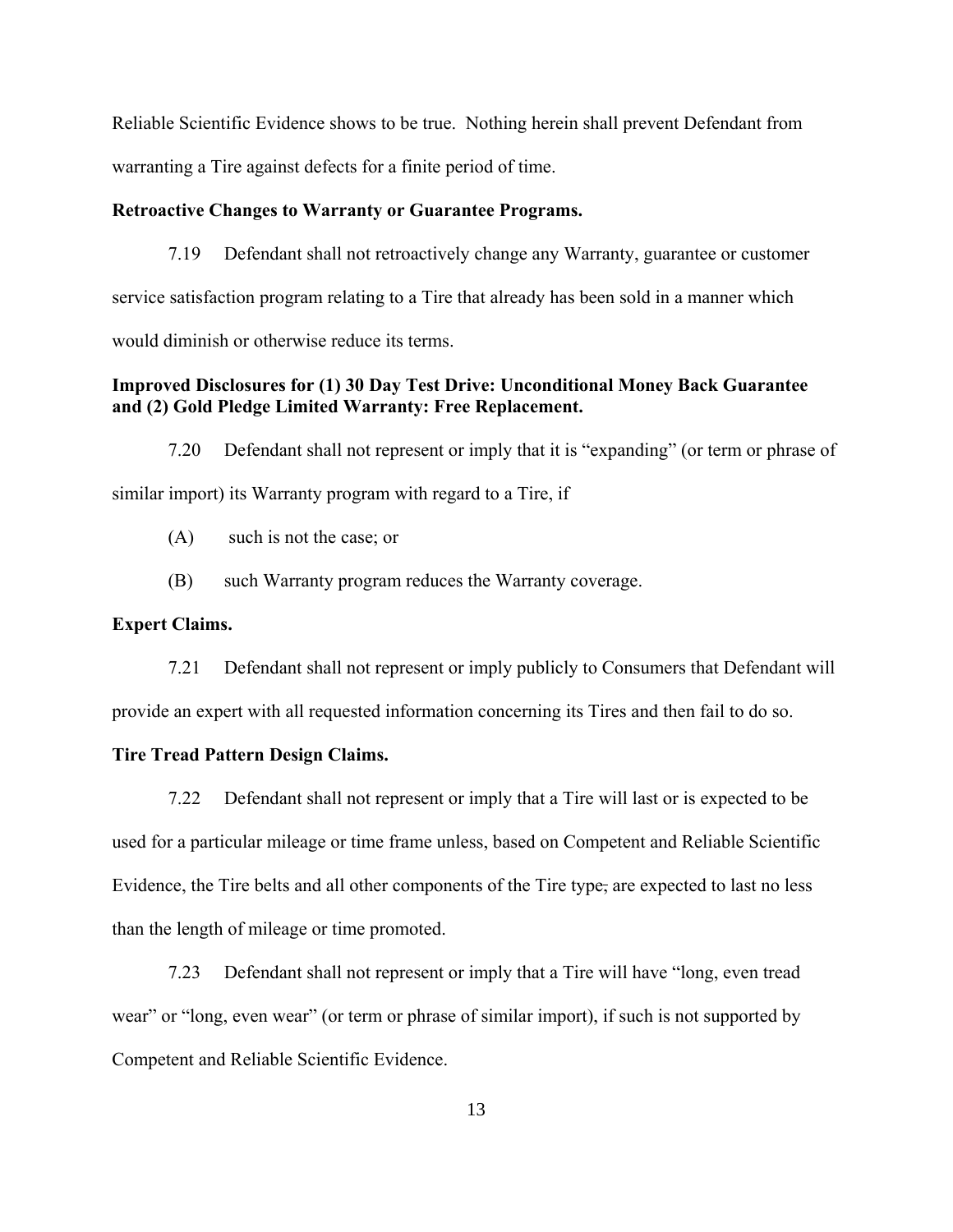# **Handling Complaints.**

# 7.24 Defendant shall handle Consumer complaints and inquiries regarding

performance problems with Defendant's Tires in a truthful, ethical and timely manner.

# **8. CONSUMER EDUCATION**

8.1 Notwithstanding consumer education already provided to Consumers, within

ninety (90) days of entry of the Tennessee Order, Defendant, if not already doing so, will

provide the following consumer education information to consumers through Defendant's

company owned stores:

- (A) Clear and Conspicuous Tire safety information to Consumers containing, at a minimum, in writing (including but not limited to, on the sidewall<sup>2</sup> and/or invoice) and delivered to individual Consumers, the following:
	- (1) The importance of maintaining a Tire properly and the possible consequences for failing to do so that are known or reasonably should have been known by Defendant;
	- (2) The type, model and the week of manufacture of the particular Tire for non-O.E. Tires; provided that disclosure to the consumer at the point of sale of a Tire's Department of Transportation serial number along with Clear and Conspicuous disclosure in writing of how to understand shall constitute compliance with this provision;
	- (3) The maximum inflation pressure for the particular Tires, directly or through Clear and Conspicuous reference to the vehicle placard or Owner's Manual, and what that means;
	- (4) The load capacity of the particular Tires and the significance of the load capacity;
	- (5) An explanation of how Consumers should determine when the particular Tires should be replaced or inspected;

<sup>&</sup>lt;sup>2</sup> Provided however, that nothing contained in this Section shall require Defendant to provide the information disclosed on the sidewalls of its Tires in black and white or other contrasting colors but it shall be a Clear and Conspicuous disclosure.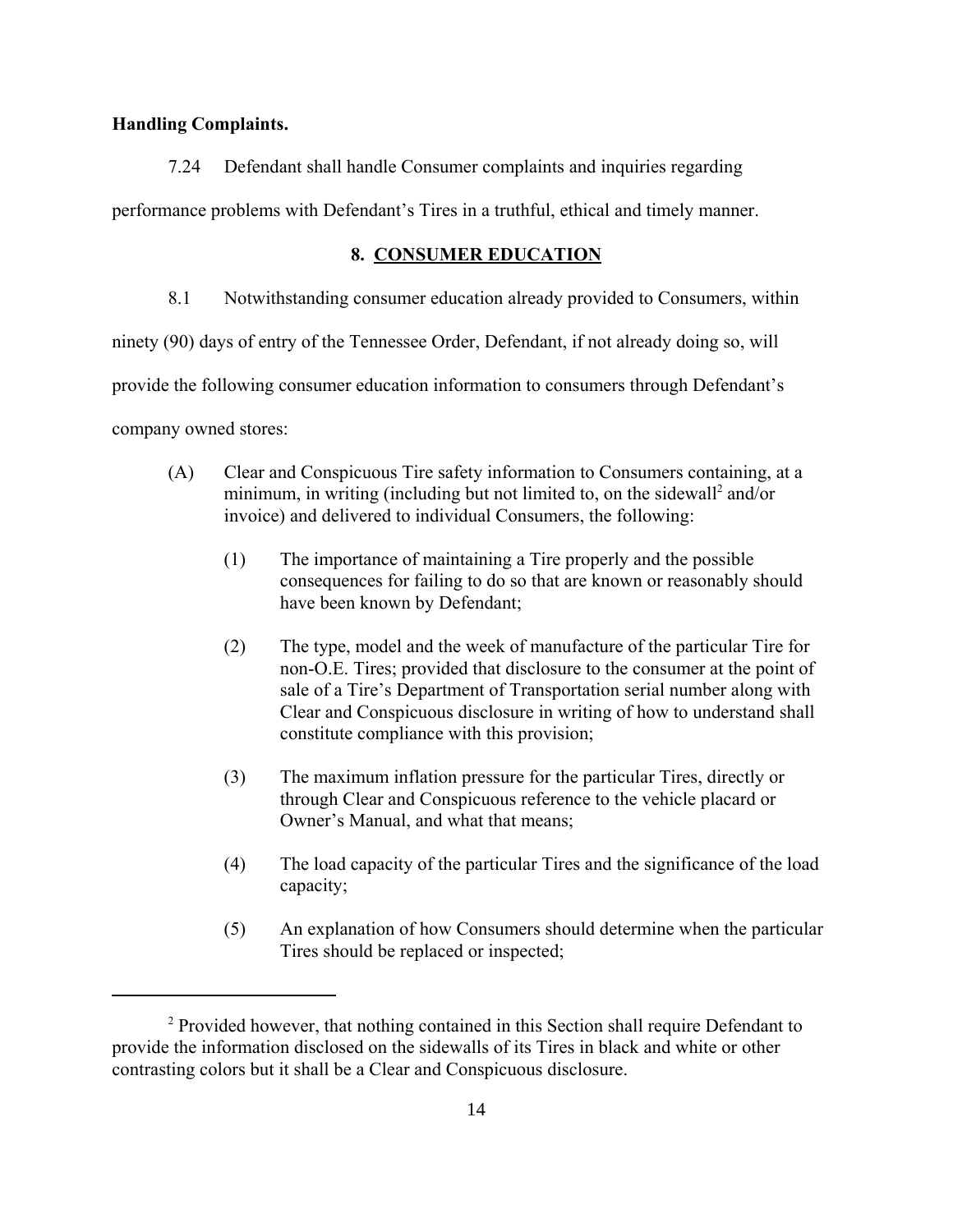- (6) An explanation of what Consumers should do if their Tires are continually losing pressure;
- (7) The speed rating**,** if any, for the particular Tires and the significance of the rating;
- (8) The UTQG temperature resistance rating for the Tire and the significance of the rating: $3$
- (9) The UTQG traction rating for the particular Tire and the significance of the rating;
- (10) The UTQG tread wear rating for the particular Tire and the significance of the rating;
- (11) Safety risks associated with the use of the Tires, including temporary Tires, that are known or should have been known by Defendant and particular means for avoiding or minimizing said risks; and
- (12) the importance of obtaining a proper Tire repair and the consequences to the Warranty of failing to do so.

With respect to O.E. Tires mounted on vehicles for which the owner's manual does not include

such materials and Tires that are sold by Defendant to non-company owned stores, Defendant

shall make these consumer education materials available for each sale of Tire(s) to the consumer

at the delivery of the Tires to the purchaser. Defendant shall encourage these purchasers to

provide such consumer education directly to consumers at the point of sale.

# **Warranty Disclosures.**

(B) A copy of any written Warranty, including road hazard Warranty if purchased or available at no charge, and any guarantee for the particular Tire and Clearly and Conspicuously disclose, on the first page(s) of text of any Warranty or guarantee

<sup>&</sup>lt;sup>3</sup>With regard to paragraphs  $8.1(A)(8)$ , (9) and (10), compliance with the federal UTQG statute regarding how to make such disclosures to Consumers shall be deemed compliance with this required disclosure provision.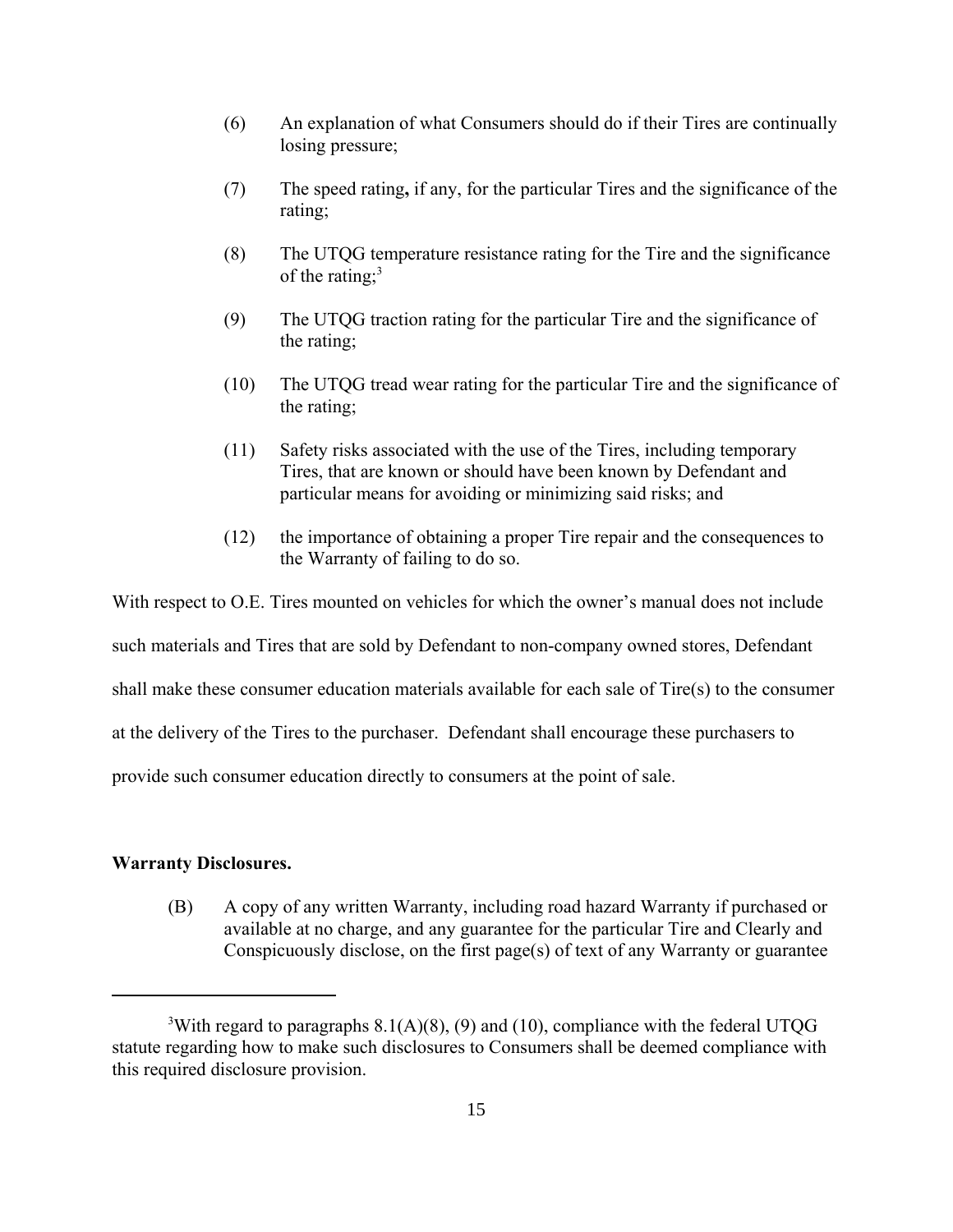that certain occurrences might not be covered under the Warranty, and may in fact void the Warranty. Without limiting the scope of this provision, the disclosure shall, at a minimum, direct the reader to the location in the Warranty where the descriptions of the occurrences not covered are listed. Further, the disclosure must also, at a minimum, Clearly and Conspicuously inform the reader of the availability of a road hazard Warranty and direct the reader to the location of a description of any occurrences not covered by such Warranty.

# **Temporary Tires.**

(C) Clear and Conspicuous disclosure and permanently mark on each temporary Tire<sup>4</sup>, at a minimum, (1) that the Tire is for temporary use, (2) any speed limitations associated with the Tire, and (3) any maximum load limitations related to the use of temporary tires that are known or reasonably should have been known by the Defendant.

# **9. FULL COOPERATION IN ANY RELATED INVESTIGATIONS OR LAWSUITS**

9.1 Defendant shall cooperate, and use its best efforts to ensure that its officers,

directors, employees, former employees, advisors and other released persons in this investigation will provide truthful sworn testimony and cooperate in connection with the Multi-state Working Group investigation commenced in August of 2000 of unfair and deceptive trade practices allegedly committed by other individuals and/or business entities relating to rollover incidents involving sport utility vehicles equipped with Defendant's Tires. Cooperation shall mean Defendant, through counsel, will actively cooperate to obtain and provide access to documents and information (including the right to make copies of same) and to secure the appearance, interview and/or sworn testimony of its officers, directors, employees, former employees, advisors and other released persons in this investigation. Such appearance, interview or sworn

<sup>&</sup>lt;sup>4</sup>Provided however, nothing contained in this Section shall require Defendant to provide this information disclosed on the sidewalls of its Tires in black and white or contrasting colors but it shall be a Clear and Conspicuous disclosure to consumers.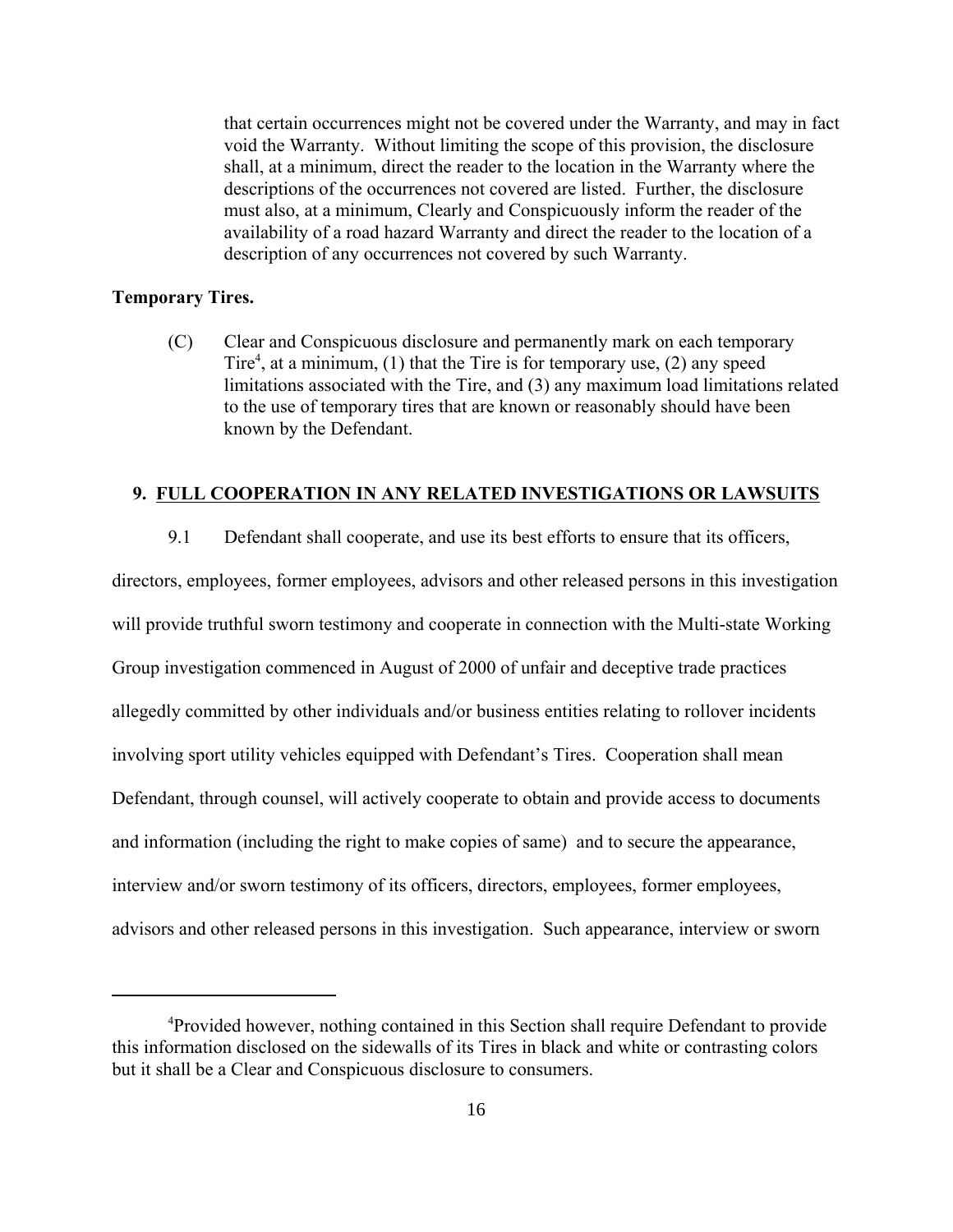testimony shall be provided at no cost to the State. However, the State shall pay all transcription costs.

#### **10. RESTITUTION**

10.1 Defendant has paid refunds, replaced Recalled Tires and Consumer Advisory Tires, implemented a bounty program, purchased Tires for consumers or otherwise made adjustments in the fifty States, the District of Columbia and the Territories of Puerto Rico and Virgin Islands at a cost totaling approximately Four Hundred and Fifty Million Dollars (\$450,000,000.00). In the State of Iowa approximately Five Million, Six Hundred Sixty Two Thousand, Seven Hundred and Eight and 00/100 Dollars (\$5,662,708.00) has been spent to refund money to consumers, to purchase competitors' replacement tires for the Recalled Tires and Consumer Advisory Tires and to implement the bounty program. A total of Sixty-five Thousand and Thirty-five (65,035) tires were replaced for consumers in the State of Iowa. Defendant has estimated that the costs of implementing this Restitution program and Defendant's compliance with this Order may be as much as Ten Million Dollars (\$10,000,000.00). Provided, however, that this is not a limitation upon Defendant's obligation to make restitution pursuant to this Consent Judgment.

10.2 Certain consumer complaints regarding the Defined Tires and Consumer Advisory Tires which were filed with the Attorneys' General Offices and/or relevant state agencies have been submitted to Defendant prior to entry of this Consent Judgment or which will be submitted to Defendant by no later than December 31, 2001. Within thirty (30) days of receipt of each complaint from the Attorney General, Defendant will either reimburse the consumer or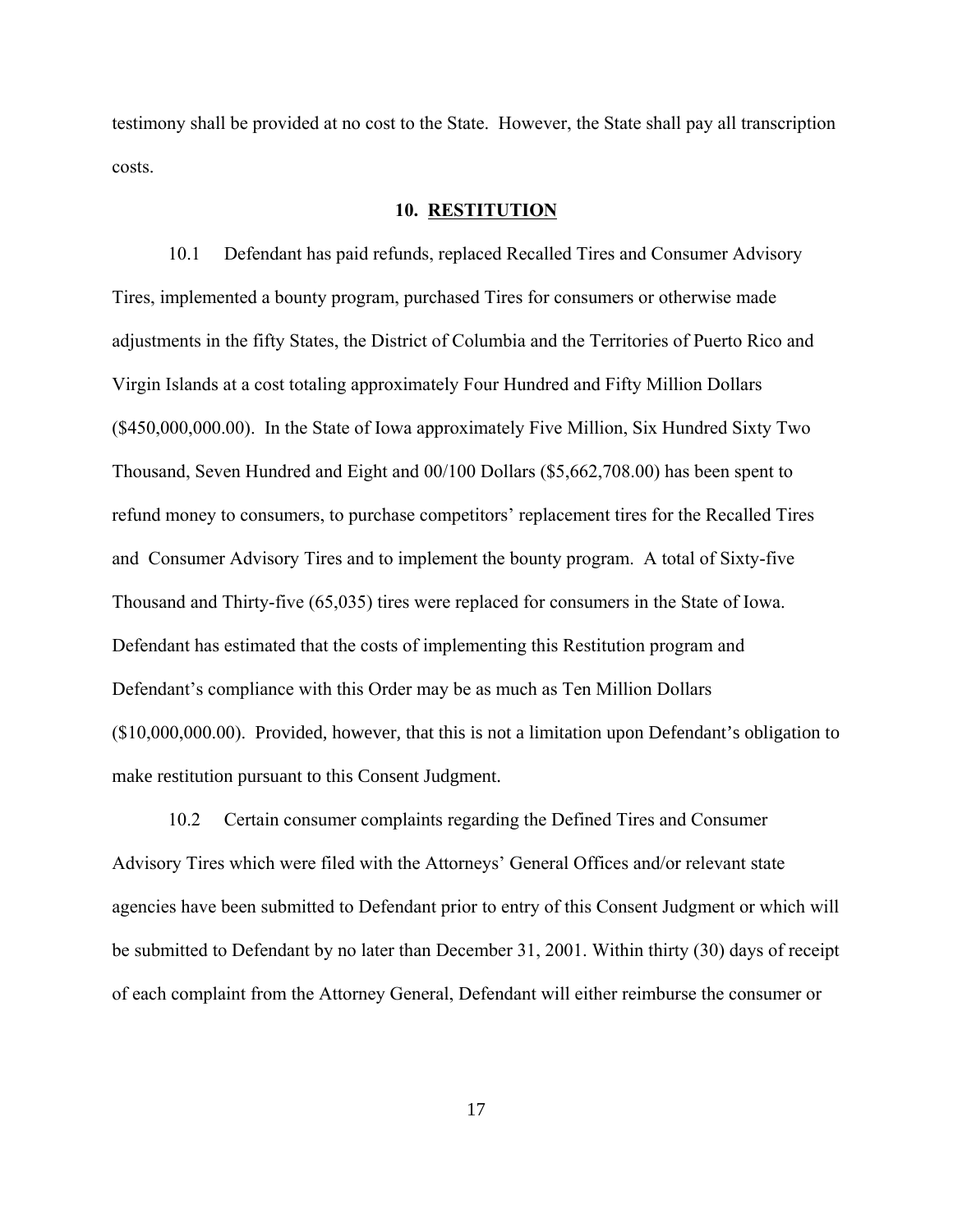submit such complaint to arbitration. Defendant will review and treat these complaints in conformity with this Order.

10.3 In addition to the amounts previously paid in restitution (as set forth in paragraph 10.1) and the review of consumer complaints (as set forth in paragraph 10.2), pursuant to Iowa Code § 714.16(7), Defendant shall provide additional restitution as described in this Section, as appropriate, to Affected Consumers. For the purposes of this Order, the term "Affected Consumer" shall mean each Consumer who was, in whole or in part, denied a refund or other reimbursement under the Defendant's "Voluntary Safety Tire Recall Reimbursement Program" or Customer Satisfaction Program.

10.4 Within sixty (60) days of entry of the Tennessee Order, Defendant shall send to each Affected Consumer identified in paragraph 10.3 a letter along with a reconsideration form from the Bridgestone/Firestone Attorneys General Multi-state Working Group, in the form attached as Collective Exhibit 2 by United States mail, first class postage pre-paid. No other materials may be included in the mailing. The mailing shall be sent in envelopes identical to the one attached as Exhibit 3 except Defendant shall insert the appropriate address information. The envelope shall include the Clear and Conspicuous statements "Postmaster: Address Correction Requested"<sup>5</sup> and "Important Information about Attorneys General Settlement with Bridgestone/Firestone."

<sup>&</sup>lt;sup>5</sup>Defendant shall be required to re-send any notice, letter, refund or denial to Affected Consumers under the Restitution Program set forth in Section 10 which is returned with forwarding address information. The time limitations shall apply from the date of the re-sending said notice.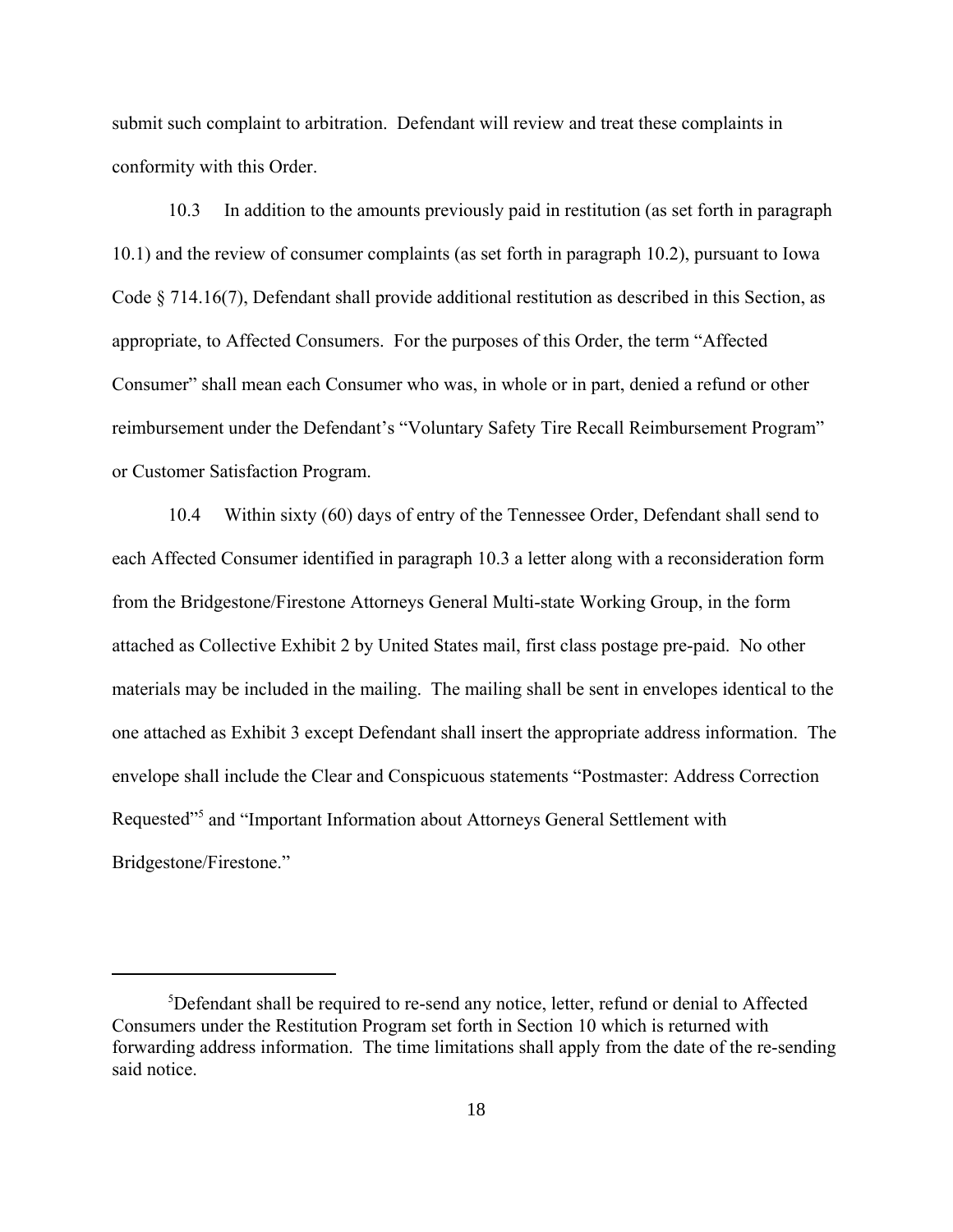10.5 Within seventy-five (75) days of entry of the Tennessee Order, each member of the Multi-state Compliance Committee shall receive an alphabetical list of each and every Affected Consumer that Defendant has identified to receive the mailing described in paragraph 10.4 along with an affidavit stating that all Affected Consumers under the terms of this Judgment are included on the list.

10.6 The letter and reconsideration form (identified in paragraph 10.4) shall explain to Affected Consumers that they may return the attached form within sixty  $(60)$  days<sup>6</sup> and request their complaint or request for reimbursement be reviewed again by the Defendant for possible payment. The Defendant shall have ninety (90) days following receipt of a reconsideration form from an Affected Consumer, to decide whether to pay the request for reimbursement/refund or to notify the Affected Consumer's of his or her right, at no cost, to refer the complaint to an **Arbitrator** 

10.7 Within ten (10) business days after: (A) Defendant decides an Affected Consumer should be paid ; or (B) the expiration of the ninety (90) days provided in paragraph 10.6 without action by Defendant for good cause, the Defendant shall mail a copy of the letter attached as Collective Exhibit 4 and a refund check to the Affected Consumer via first class, United States mail postage pre-paid. The envelopes used shall be subject to the approval of the Multi-state Compliance Committee and shall be Clearly and Conspicuously marked "Postmaster: Address Correction Requested". No other materials may be included within this mailing. The

<sup>&</sup>lt;sup>6</sup>Any time limitation placed on a consumer to return a mailing, form or notice under the Restitution Program set forth in Section 10 shall be calculated based upon the postmark of the item received from the Affected Consumer. Without limiting the scope of this provision, if a Affected Consumer's notice is postmarked within the time frame it shall be deemed eligible under this part.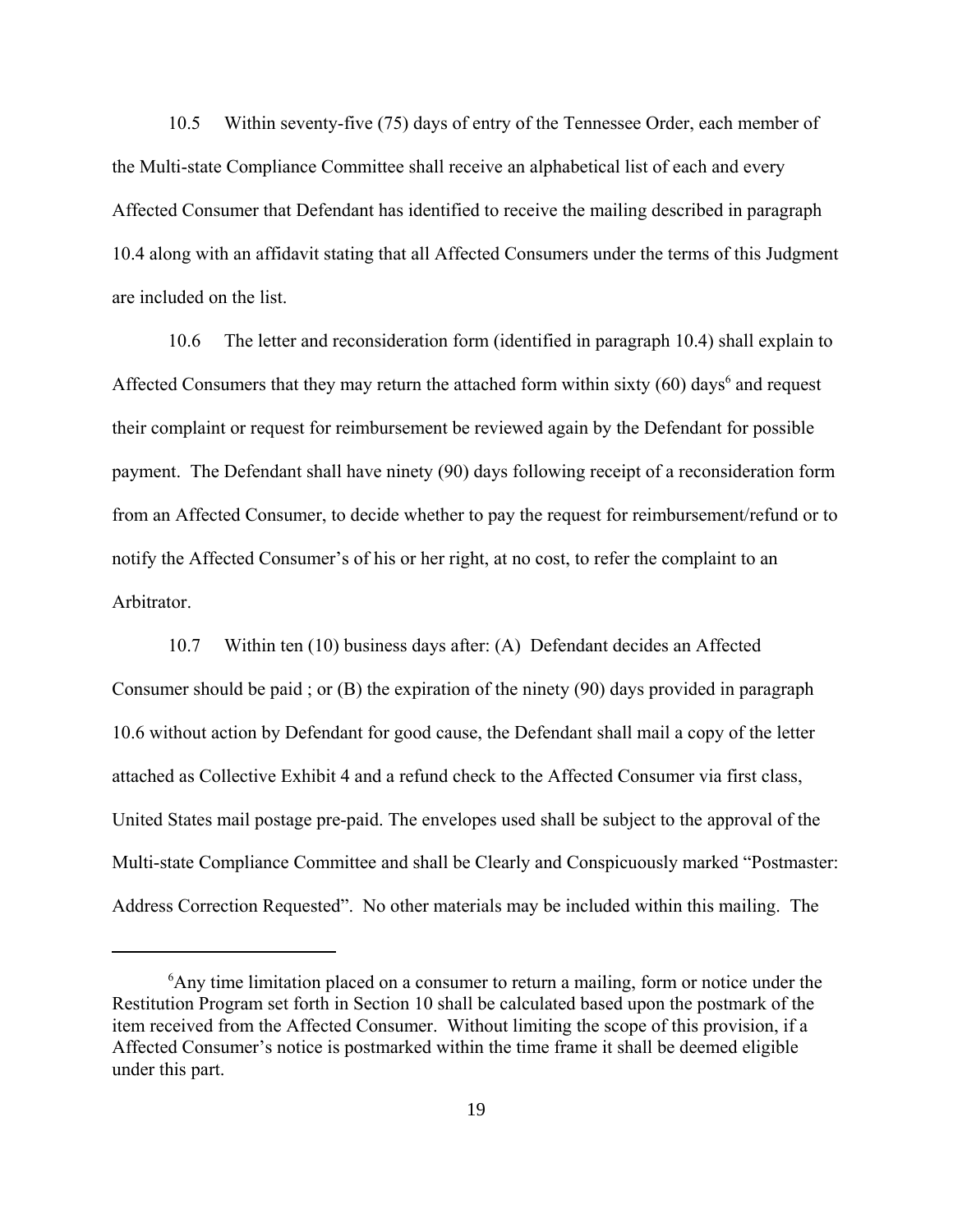refund check shall be drawn on an account backed by good and sufficient funds and made in the entire amount due the Affected Consumer. Further, refunds shall not consist of credits or coupons in any form.

10.8 Defendant's review of all consumer complaints and requests for refunds or reimbursements shall be based upon a credible evidence standard. If there is credible evidence that any Affected Consumer essentially meets each requirement of the Voluntary Tire Safety Recall Reimbursement Program or the Customer Satisfaction Program, the Affected Consumer shall be paid. Without otherwise limiting the scope of this provision, an example of credible evidence would be a copy (not an original) of the receipt for Tires purchased, in the absence of evidence that the Affected Consumer or another person has received a refund using the original receipt.

10.9 Within ten (10) business days following Defendant's decision to deny an Affected Consumer's reconsideration request, Defendant shall send the Affected Consumer via first class, United States mail postage pre-paid, the letter and arbitration request form attached as Collective Exhibit 5 which shall inform the Affected Consumer of the reason for the denial and inform him/her of the option to submit his/her claim to an Arbitrator. Affected Consumers must mail their election for arbitration within forty-eight (48) days of the mailing of Collective Exhibit 5. No other materials shall be included with this mailing.

10.10 Prior to entry of the Tennessee Order, the Arbitrator shall be selected jointly by agreement of the Multi-state Executive Committee and the Defendant. The Arbitrator shall be an individual with offices located within a thirty (30) mile radius of Nashville, Tennessee.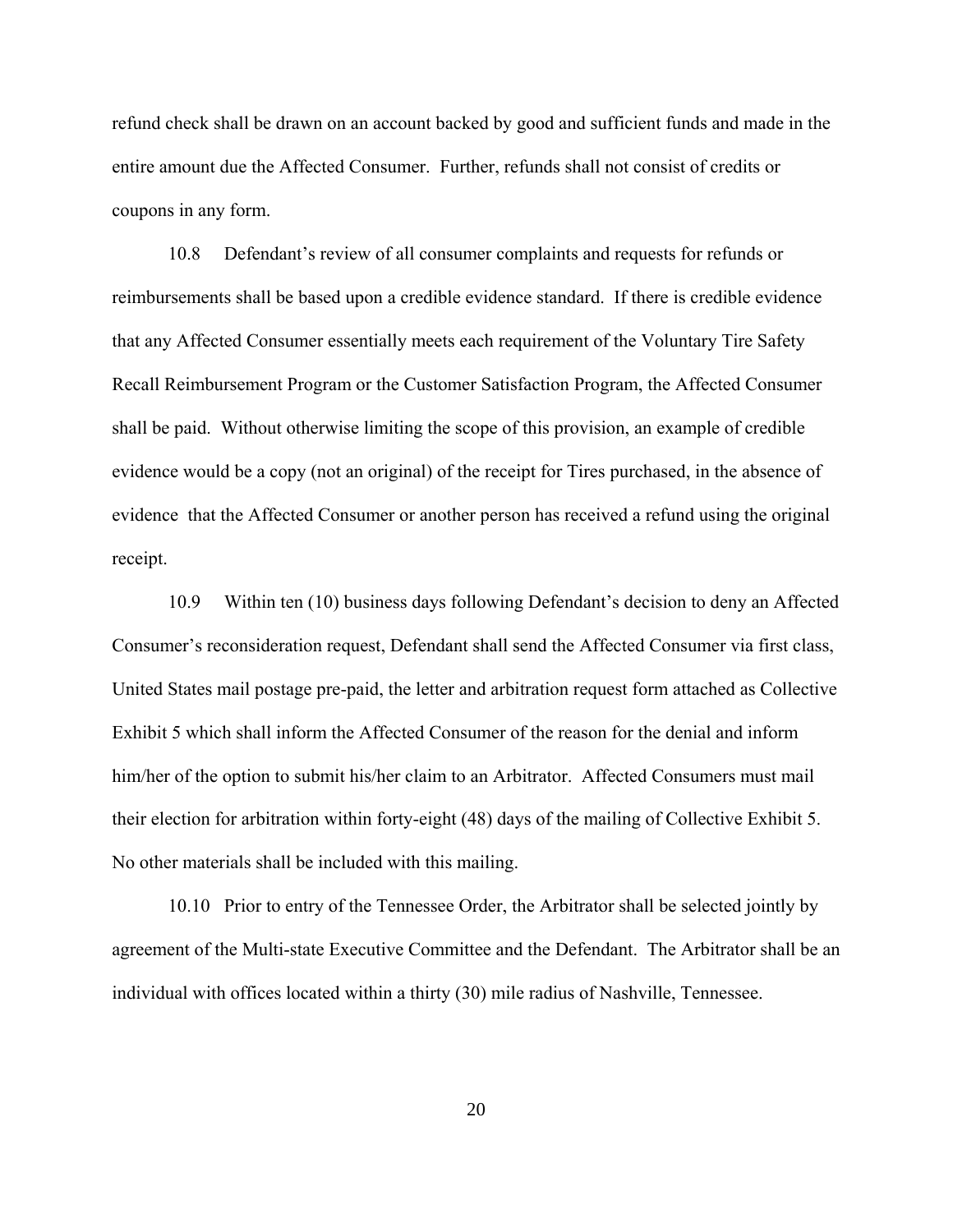10.11 Once the Arbitrator is selected, Defendant and the Arbitrator shall enter into a contract providing for the method of payment for his/her services and requiring the Arbitrator to comply with the terms of the Tennessee Order, including but not limited to, its auditing provisions and to respond to requests for information by the Attorneys General, to provide to each member of the Multi-state Compliance Committee, within twenty (20) days of a written request, copies of records, documents and reports reasonably necessary to ascertain the performance of the Defendant and the Arbitrator and their obligations under this Judgment as to the Affected Consumers in Iowa and to determine, based on credible evidence, essential compliance with the rules of the "Voluntary Safety Tire Recall Reimbursement Program" and Customer Satisfaction Program and the terms of this Order .

10.12 The Arbitrator shall review each timely request for reconsideration and other information within a reasonable time, not to exceed sixty (60) days after receipt of the reconsideration form and other information from the Defendant. The Arbitrator shall make his/her decision based on the written submission but may make a written request for additional information in writing from either the Defendant or the Affected Consumer.

10.13 The Arbitrator shall review timely submissions based on a credible evidence standard, as described in paragraph 10.8. If the Arbitrator believes the Affected Consumer has essentially complied with each requirement of the Voluntary Safety Tire Recall Reimbursement Program or the Customer Satisfaction Program and the Affected Consumer's request is eligible for reimbursement, the Arbitrator shall decide for the Affected Consumer. If the Arbitrator believes the Affected Consumer has not essentially complied with each requirement of the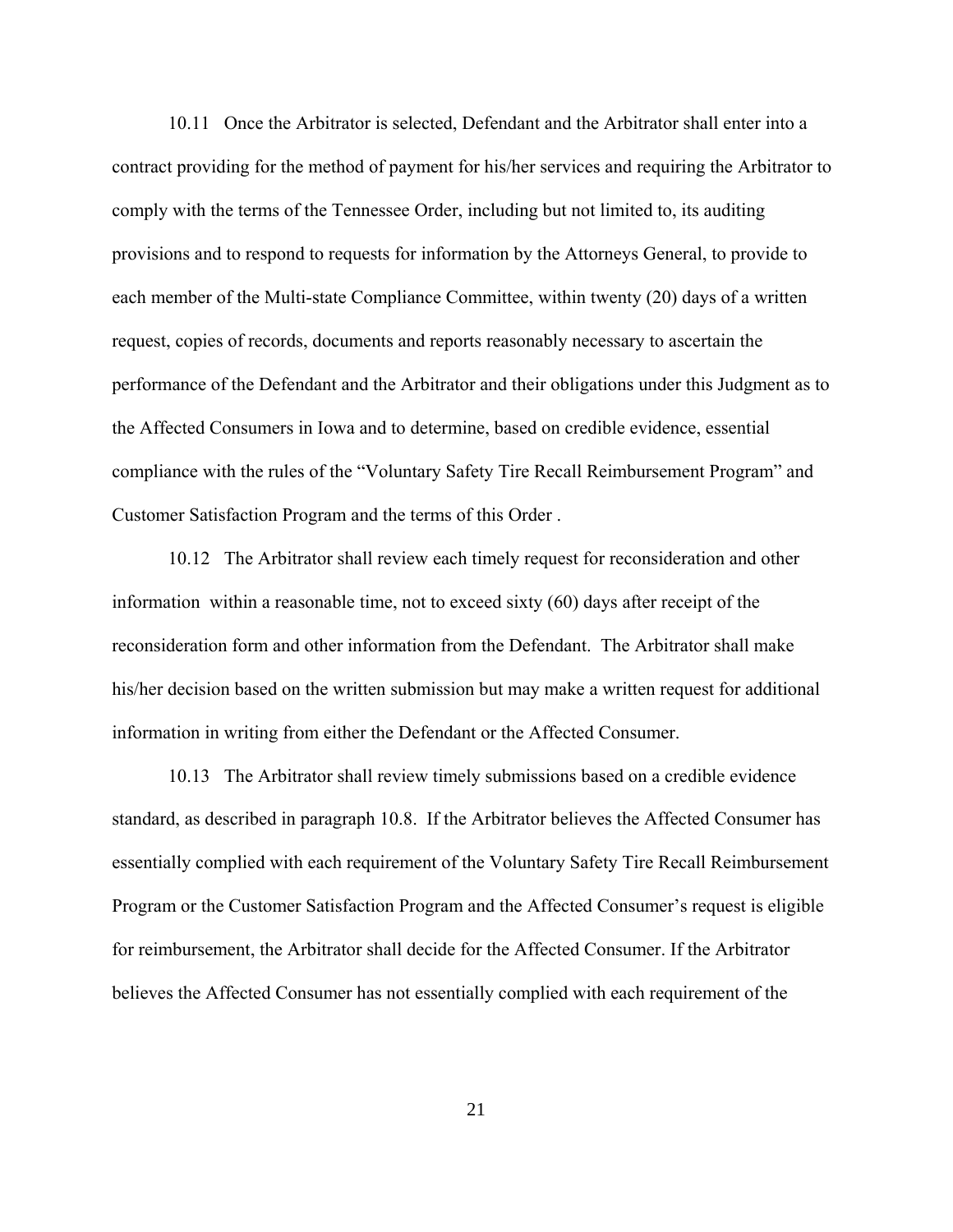Voluntary Safety Tire Recall Reimbursement Program or the Customer Satisfaction Program, the Arbitrator shall decide for the Defendant.

10.14 The Arbitrator shall so notify the Affected Consumer and the Defendant of his or her decision by United States mail first class postage pre-paid within ten (10) business days of the decision. The envelopes used for these mailings shall be Clearly and Conspicuously marked "Postmaster: Address Correction Requested". Such notification shall include the amount awarded the specific Consumer. Defendant shall make any payment awarded by the Arbitrator, subject to the limitations contained in paragraph 10.17, within thirty (30) days of receipt of the Arbitrator's decision regarding each particular Affected Consumer. When Defendant mails the payment to the Affected Consumer, Defendant shall also send a copy of Exhibit 6. No other materials other than Exhibit 6 and the check shall be sent in this mailing.

10.15 If the Arbitrator decides for the Defendant, the Arbitrator shall so notify the Affected Consumer and the Defendant of the decision within ten (10) business days by United States mail first class postage pre-paid. The envelopes used for these mailings shall be Clearly and Conspicuously marked "Postmaster: Address Correction Requested".

10.16 Each decision of the Arbitrator is final and non-appealable by the State or the Defendant. The decision of the Arbitrator is not appealable by the Affected Consumer. Both the Multi-state Compliance Committee and Defendant retain the right to object to the process of review by the Arbitrator and seek relief from such process as permitted by applicable law.

10.17 Defendant shall make available to the Arbitrator, at no cost, and upon reasonable notice, all documents, persons and other information reasonably necessary to the Arbitrator to make a decision regarding an Affected Consumer identified pursuant to paragraph 10.2 and 10.3.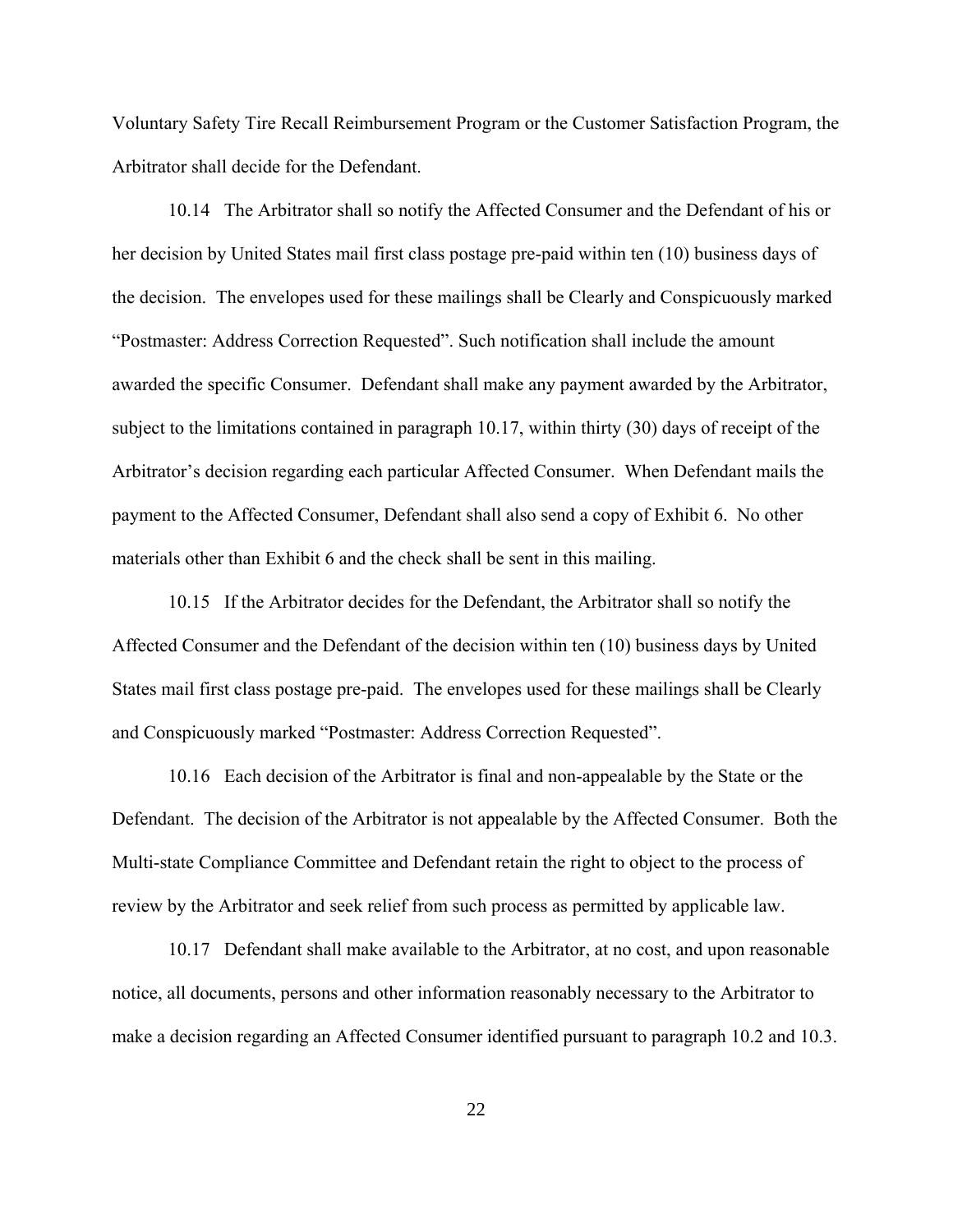In no event shall any Affected Consumer be entitled to reimbursement or refund, including amounts previously paid by the Defendant to such Affected Consumer under the Voluntary Tire Safety Reimbursement Program or Customer Satisfaction Program, of an amount greater than either One Hundred Dollars (\$100.00) per Tire for a claim or request for arbitration made under this Section with respect to the "Voluntary Safety Tire Recall Reimbursement Program" or One Hundred and Forty Dollars (\$140.00) per Tire for a claim or request for arbitration made under this section with respect to the Customer Satisfaction Program. Personal injury or property damage claims are not covered in this Consent Judgment.

10.18 If any payment to an Affected Consumer is, or any other Consumer's payment under the earlier Voluntary Safety Tire Recall Reimbursement Program or Customer Satisfaction Program previously was, returned as undeliverable, Defendant shall take or cause reasonable steps to be taken, including skip tracing, to locate the Affected Consumer. If, thereafter, the Affected Consumer or other Consumer still is not located (or an Affected Consumer's or other Consumer's check is not cashed within six months), any funds payable under this Section or Defendant's previous programs due to such Affected Consumer whose last known address is in the State of Iowa but not deliverable, pursuant to this Judgment, shall be provided to the Attorney General in a check made payable to "Attorney General of Iowa," to be used for the administration and implementation of Iowa Code § 714.16, pursuant to Iowa Code  $§ 714.16(7)$ .

10.19 Within sixty (60) days following completion of this Restitution program but in no event later than November 8, 2002, Defendant shall provide written certification to the Multistate Compliance Committee that all restitution required under this Section due to all eligible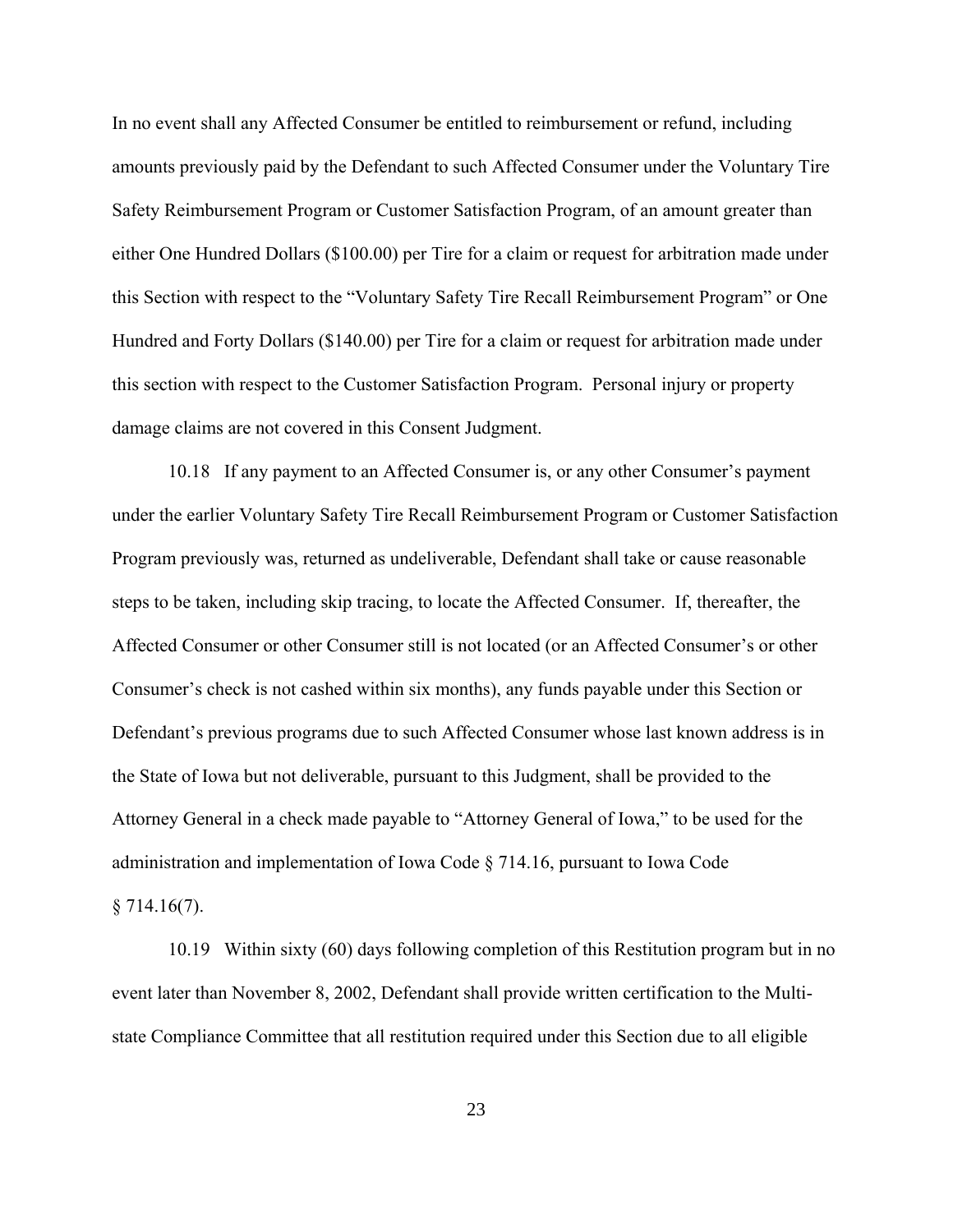Affected Consumers in each state, territory and the District of Columbia has been paid. The report shall also verify and certify compliance with each provision of this Order related to restitution.

Defendant shall also provide:

- (A) A separate alphabetical list of the name, address, and amount of refund provided to each such Affected Consumer as defined herein, for each state, territory and the District of Columbia, together with the total amount of compensation paid to each such state, territory and the District of Columbia; and
- (B) A report compiling the total amount of compensation to all consumers in each state, territory and in the District of Columbia and to all states, territories, and the District of Columbia.
- 10.20 Defendant shall provide to each member of the Multi-state Compliance

Committee, at Defendant's expense, a copy of all reports prepared by the Arbitrator regarding

Restitution within ten (10) business days of completion of each such report.

10.21 Nothing in this Order shall limit the State's right to request or obtain information

from Defendant as otherwise provided in this Judgment or as provided by law, regulation or rule.

10.22 Not later than thirty (30) days after the date that all payments must be made to

Affected Consumers herein, Defendant, at its sole expense, shall provide to each member of the

Multi-state Compliance Committee a Written Summary (the "Written Summary") describing the

process Defendant used:

- (A) to identify Affected Consumers and locate Consumers whose refunds were returned as undeliverable;
- (B) to confirm compliance with the Voluntary Tire Safety Recall Reimbursement Program and Customer Satisfaction Program and restitution was provided as promised by the Defendant; and
- (C) to confirm all required mailings were sent as required by this Section.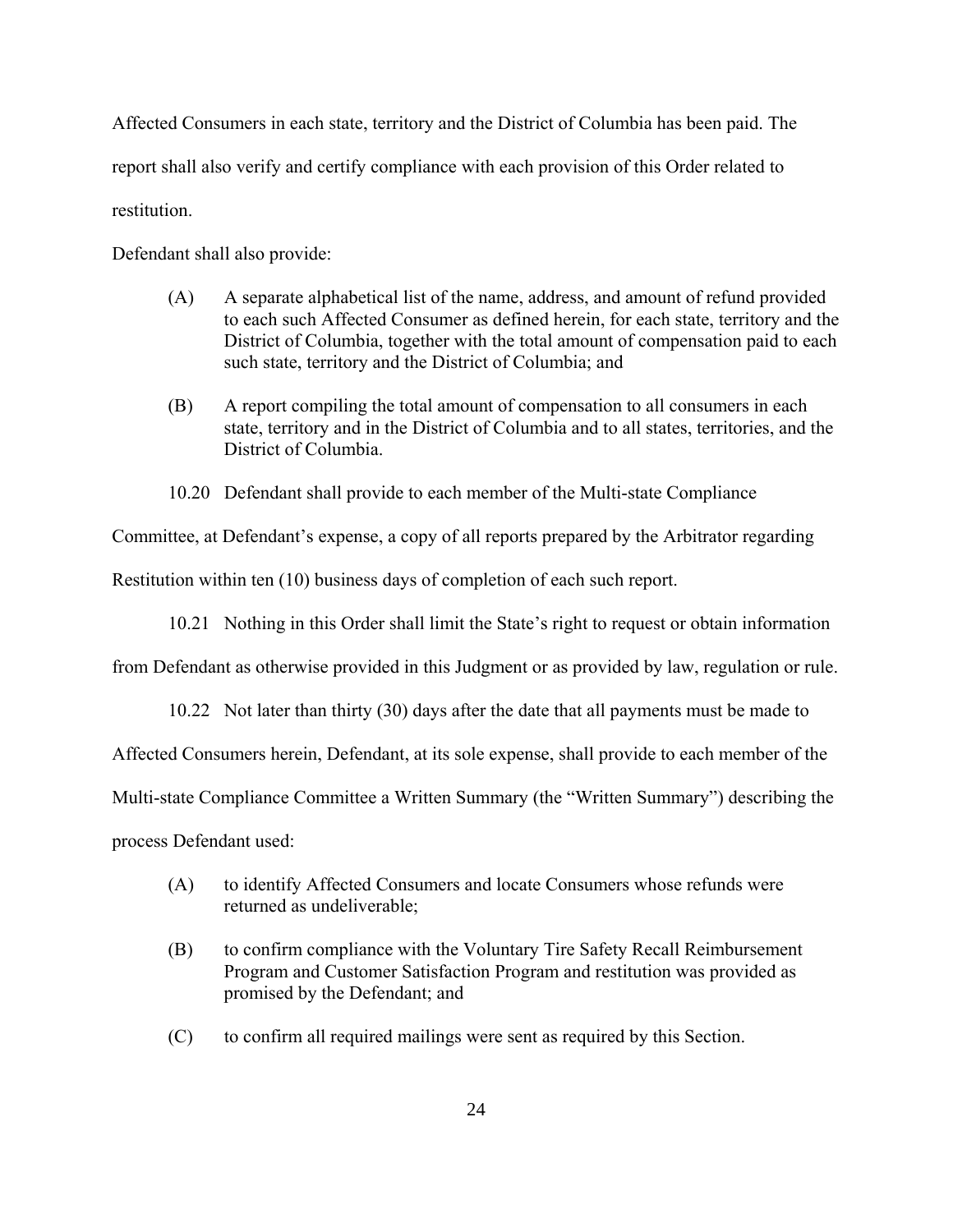10.23 If, after consultation with the Defendant, the State continues to have concerns regarding significant discrepancies in Defendant's compliance with the Restitution process and can establish the discrepancies or concerns to the Court by a preponderance of the evidence, the State shall have the right to seek and obtain from this Court an order requiring Defendant to hire and pay a certified public accountant ("CPA") to verify Defendant's compliance with the Restitution Program set forth herein. If such request is granted, Defendant shall, at its own expense, hire a CPA that shall be a nationally recognized public accountant firm which has not previously been employed by the Multi-state Compliance Committee states or the Defendant. The State shall be considered a client of the CPA so retained. However, Defendant shall assume all liabilities, responsibilities and costs associated with retaining and employment of the CPA.

10.24 All costs associated with this Restitution Program, including the costs associated with the Arbitrator, shall be paid by the Defendant.

10.25 Defendant and the Multi-State Compliance Committee may agree in writing to alter any time periods or deadlines set forth in this Section.

#### **11. BRIDGESTONE/FIRESTONE SETTLEMENT FUND**

11.1 Contemporaneous with the entry of the Tennessee Order in the Circuit Court of Davidson County, Tennessee, Defendant shall immediately pay the amount of Forty One Million, Five Hundred Thousand and 00/100 Dollars (\$41,500,000.00) to the States. Such payment shall be made by electronic funds transfer, or certified or cashier's check made payable to the "State of Tennessee – Attorney General" and shall be tendered to the State of Tennessee to be distributed to the States pursuant to the terms of this Order.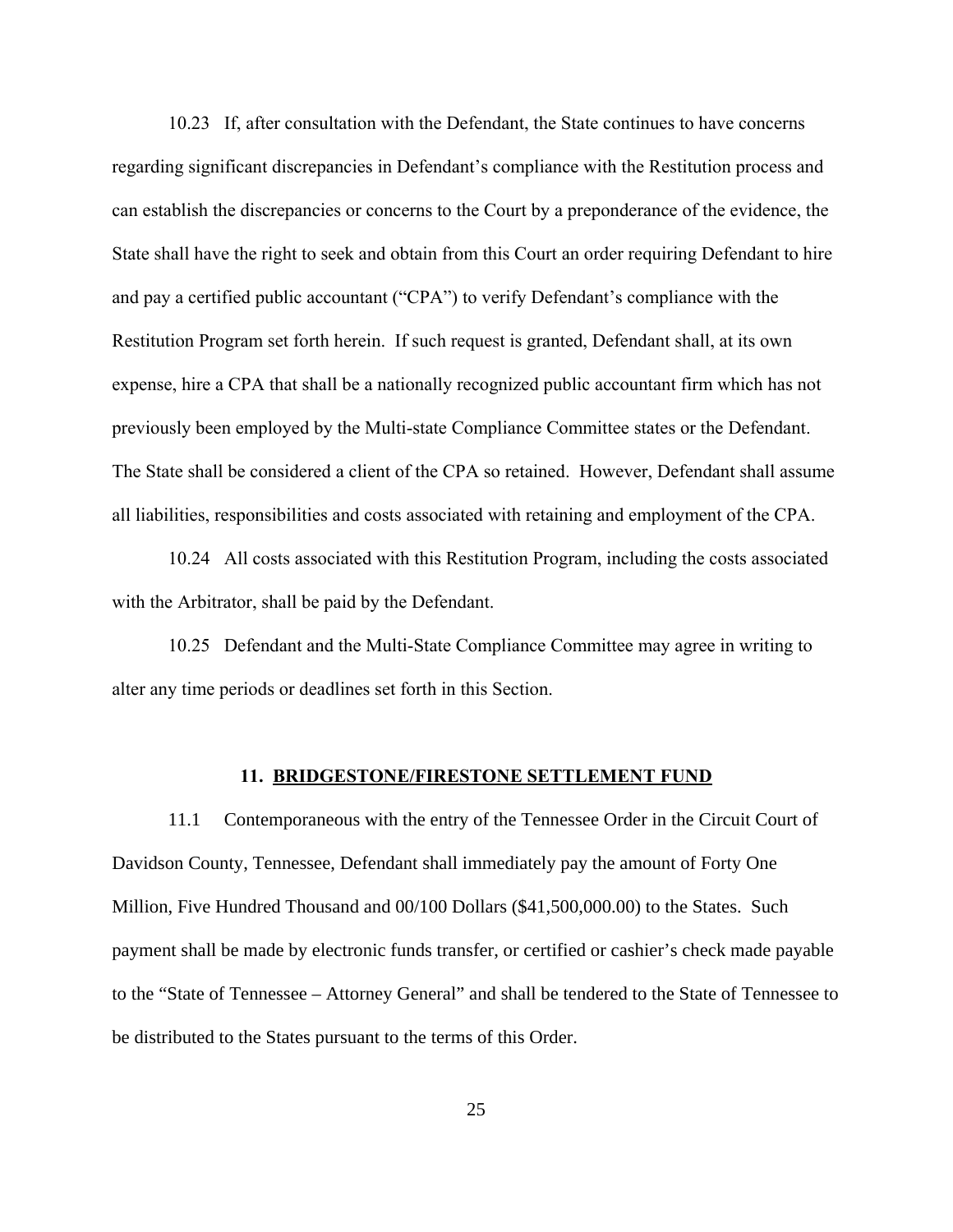11.2 Upon payment of the monies described in paragraph 11.1, Defendant shall immediately be fully divested of any interest in, or ownership of, the monies paid and all interest in the monies, and any subsequent interest or income derived therefrom, shall inure entirely to the benefit of the States pursuant to the terms herein.

11.3 Upon receipt of the payment pursuant to paragraph 11.1, the State of Tennessee shall deposit all the funds into an interest-bearing account (hereinafter, the "Settlement Account") and be deemed custodian of the funds on behalf of the States, and shall remain custodian of such monies until the terms of Sections 12 and 13 infra are satisfied.

11.4 The State of Tennessee, acting through the Tennessee Attorney General, shall be the sole authorized agent on behalf of the States with power to open, disburse and close the Settlement Account. The entity holding the Settlement Account shall be paid solely from the interest generated by the Settlement Account.

11.5 On the  $95<sup>th</sup>$  day after the entry of the Tennessee Order, or as soon as practicable thereafter, the State of Tennessee, acting through the Tennessee Attorney General, on behalf of the States, shall disburse funds from the Settlement Account pursuant to Sections 12 and 13 *infra*, and according to the Schedule attached hereto as Exhibit 7.

11.6 Defendant expressly waives any right to challenge any action or inaction by any State with regard to the receipt, retention, disbursement, or other payment made or received from or to the Settlement Account.

# **12. CONSUMER AWARENESS/PUBLIC SERVICE ANNOUNCEMENTS**

12.1 Five Million Dollars and 00/100 Dollars (\$5,000,000.00) shall be paid from the interest bearing Settlement Account for use by the Bridgestone/Firestone Attorney General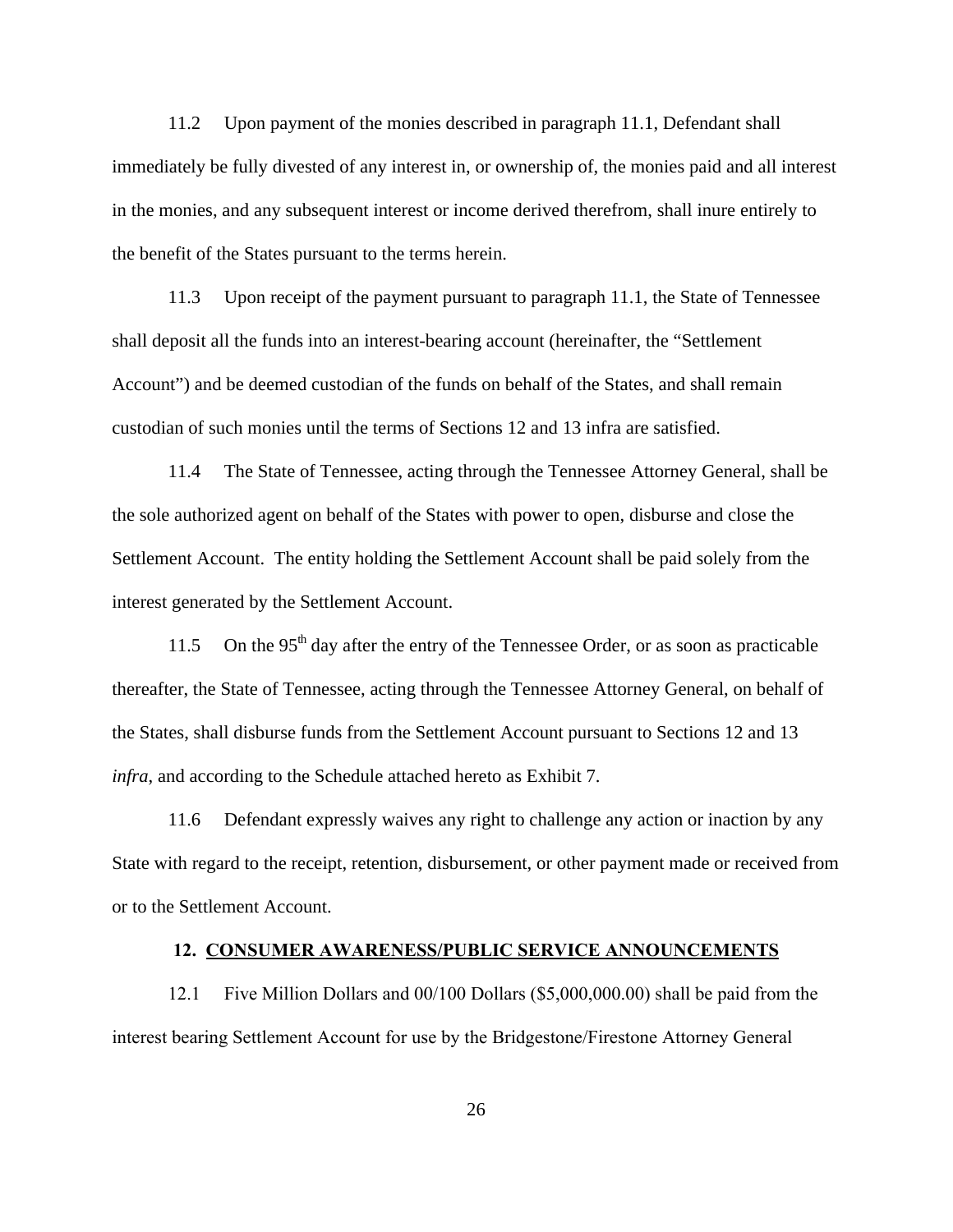Multi-state Working Group to produce, publish and broadcast the consumer education and awareness Public Service Announcements regarding the need for Tire maintenance, general Tire safety and handling characteristics of Tires in a manner to reach consumers across the country.

12.2 On behalf of the participating Attorneys General, the representatives of the Multistate Executive Committee shall design and implement the consumer education and awareness program for the Multi-state Working Group in consultation with Defendant, where appropriate.

12.3 Any monies not expended under this Section may be distributed at the sole discretion of the Multi-state Working Group.

#### **13. PAYMENTS TO THE STATES**

13.1 Ten Million and 00/100 Dollars (\$10,000,000.00) from the interest bearing Settlement Account described in Section 11 shall be paid to the States for reasonable and appropriate investigative and case related costs which shall be used as set forth in paragraph 13.2. This payment shall be for the attorneys' fees and costs incurred by the Attorneys General in the investigation, prosecution and monitoring for compliance of this matter.

13.2 From the Settlement Account, the State of Iowa shall receive Twenty-five Thousand and 00/100 Dollars (\$25,000.00) as payment for the State of Iowa's attorneys' fees and costs. Said payment shall be made from the Settlement Account in accordance with the terms of the Tennessee Order.

13.3 Five Hundred Thousand and 00/100 Dollars (\$500,000.00) from the Settlement Account shall be disbursed to each State as a monetary payment for the Attorney General's Claims set forth in the States' lawsuits.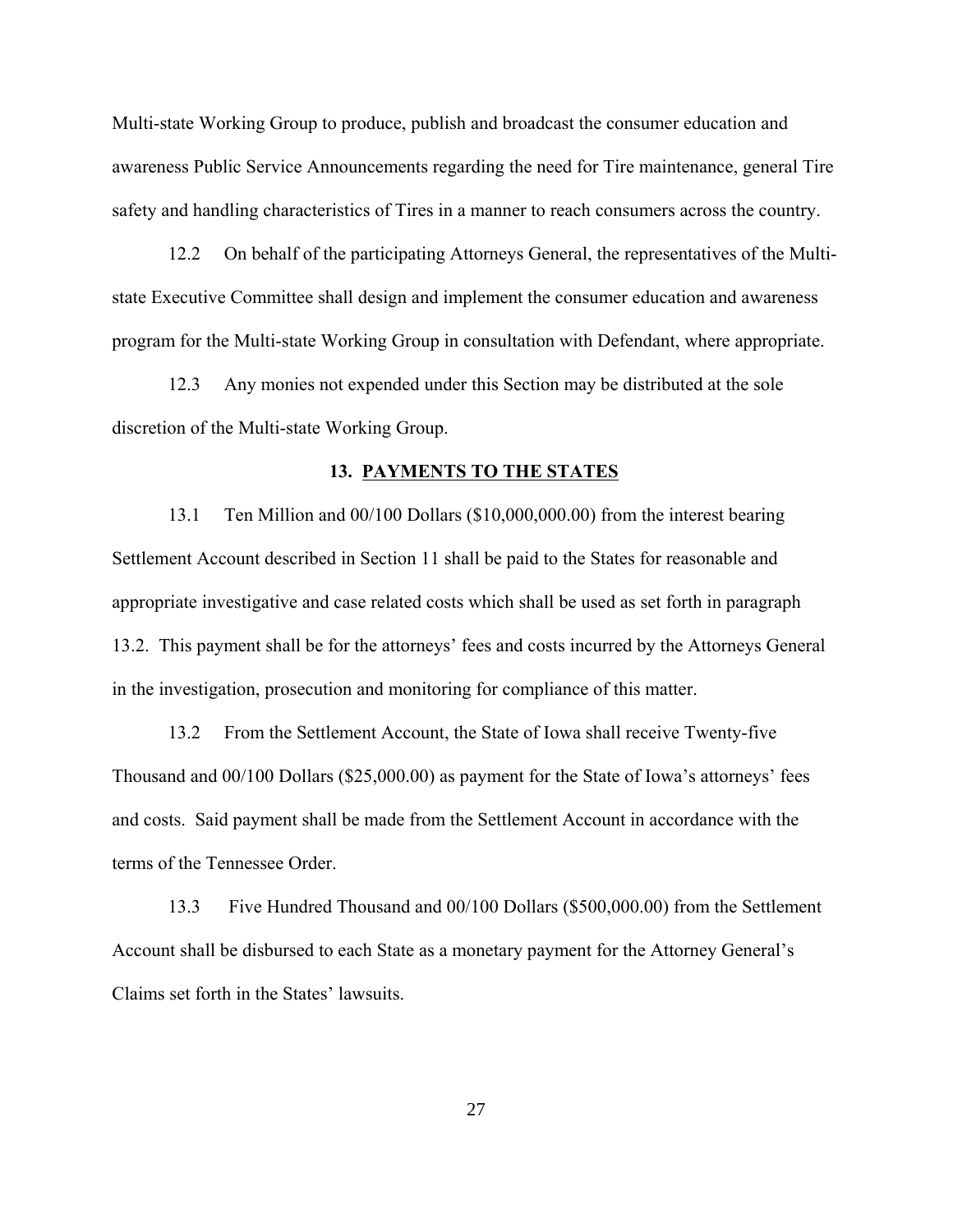13.4 The State of Iowa's portion of the monetary payment of Twenty-Six Million Five Hundred Thousand and 00/100 Dollars (\$26,500,000.00) shall be paid in the sum of Five Hundred Thousand and 00/100 Dollars (\$500,000.00) in a check made payable to "Attorney General of Iowa" and shall be used by the Attorney General of Iowa for public education relating to consumer fraud and for enforcement of Iowa Code § 714.16, as referenced in Acts of the Seventy-ninth General Assembly, First Session, Senate File No. 530, Section 1, Paragraph 4, for the investigation and prosecution of frauds committed against the elderly as referenced in Iowa Code § 714.16A, or for any other lawful purpose for which the Attorney General of Iowa is authorized to expend funds, to be apportioned at the discretion of the Attorney General of Iowa.

13.5 Upon execution and entry of this Consent Judgment, the State of Iowa shall be entitled to receive from the Settlement Account any monies to which it is entitled under this Judgment. However, in no event shall any disbursement from the Settlement Account be made to any State prior to ninety-five (95) days following the filing of the Tennessee Order, or as soon as practicable thereafter. In the event a Consent Judgment has not been executed between a State and the Defendant by December 31, 2001, the Settlement Account shall upon the passing of the time specified above distribute that State's share to the other participating states in an equal share, provided however, that such time limitation shall not apply to a State (A) that has received an extension of time in writing from the Defendant, (B) where Defendant has failed or refused to execute a Judgment in substantially the same form as the Tennessee Order, or (C) where a State and Defendant have filed in state court a Judgment but such Judgment has not been approved by the Court.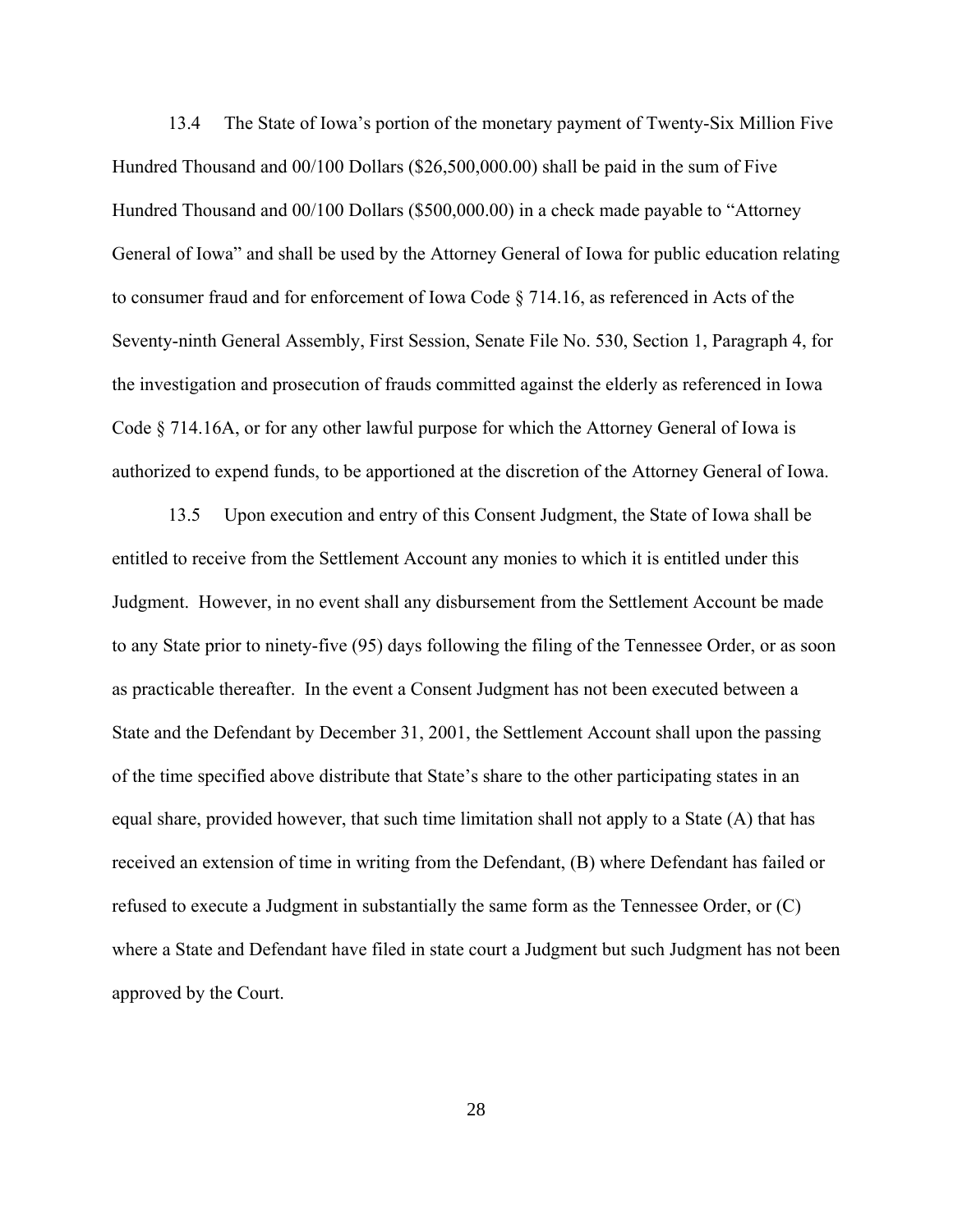#### **14. GENERAL PROVISIONS**

14.1 This Consent Judgment is entered into by the parties as their own free and voluntary act and with full knowledge and understanding of the nature of the proceedings and the obligations and duties imposed by this Consent Judgment. Each party represents and warrants that no offers, agreements or inducements of any nature whatsoever (except as expressly set forth herein) have been made to it by the other party to procure this Consent Judgment.

14.2 Neither Defendant nor anyone acting on its behalf shall state or imply or cause to be stated or implied that the State of Iowa, the Attorney General, or any other governmental unit of the State of Iowa, has approved, sanctioned, or authorized any practice, act, advertisement or conduct of the Defendant.

14.3 Nothing in this Order shall require Defendant to waive any applicable privileges, nor shall the provision by Defendant of access to any of its officers, directors, employees or agents or to any reports or documents or their creation of any records or documents pursuant to or in connection with this Order constitute a waiver of any applicable privileges, including individual privileges or claims of confidentiality.

14.4 This Order may only be enforced by the parties hereto.

14.5 The titles and headers to each section of this Order are for convenience purposes only and are not intended by the parties to lend meaning to the actual provisions of the Order.

14.6 This document shall not be construed against the "drafter" because both parties participated in the drafting of this document.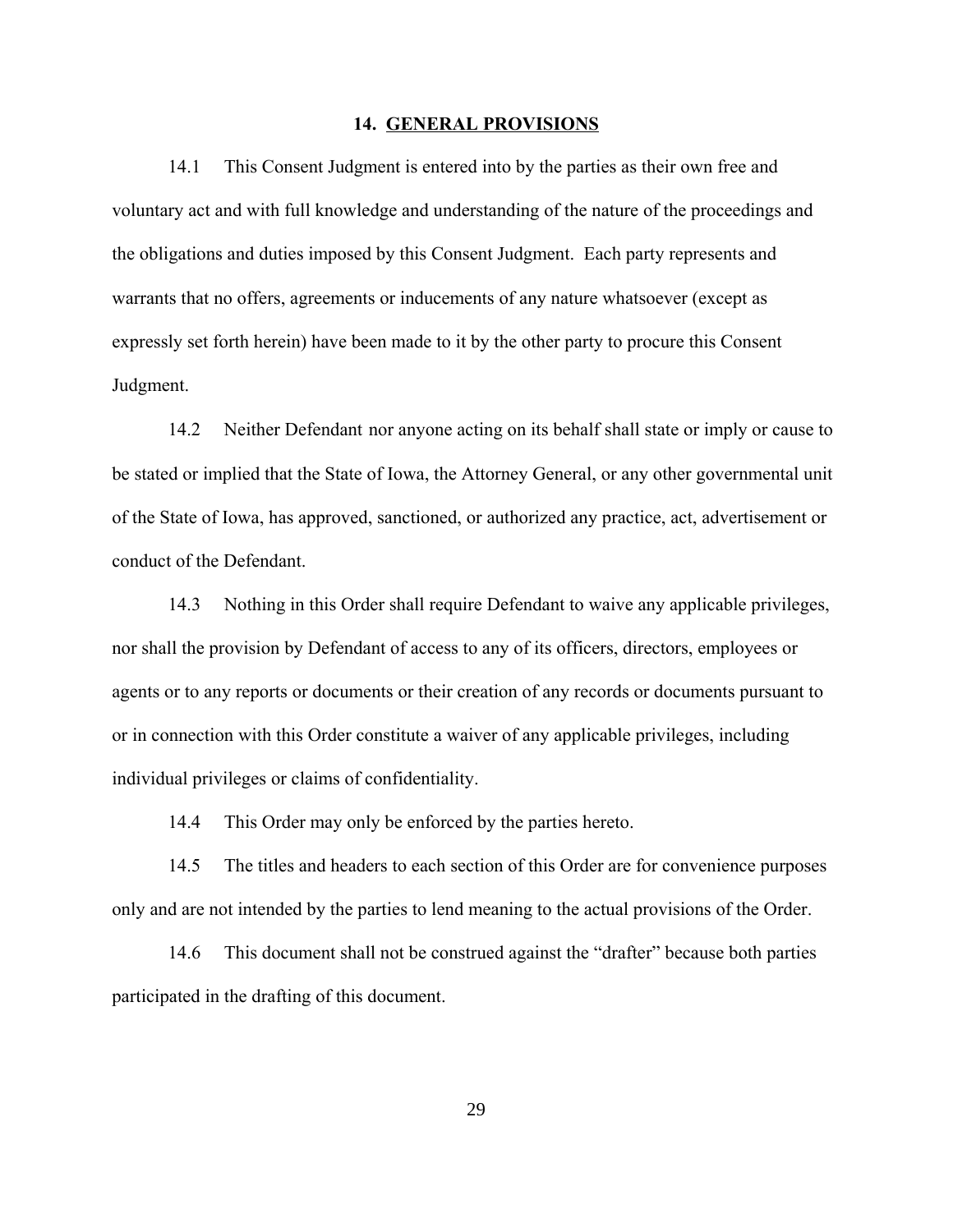14.7 As used herein, the plural shall refer to the singular and the singular shall refer to the plural and the masculine and the feminine and the neuter shall refer to the other, as the context requires.

14.8 Nothing in this Order shall limit the Attorney General's right to obtain information, documents or testimony from Defendant pursuant to any state or federal law, regulation or rule.

14.9 Nothing in this Order shall be construed to limit the authority of the Attorney General to protect the interests of the State or the people of the State of Iowa except as expressly set forth in paragraphs 14.13 and 16.1. In addition, this Order shall not bar the State, National Highway Traffic Safety Administration or any other governmental entity from enforcing laws, regulations or rules against Defendant.

14.10 Nothing in this Order constitutes any agreement by the parties concerning the characterization of the amounts paid hereunder for purposes of any proceeding under the Internal Revenue Code or any state tax laws.

14.11 Any failure by any party to this Order to insist upon the strict performance by any other party of any of the provisions of this Order shall not be deemed a waiver of any of the provisions of this Order, and such party, notwithstanding such failure, shall have the right thereafter to insist upon the specific performance of any and all of the provisions of this Order and the imposition of any applicable penalties, including but not limited to contempt, civil penalties and/or the payment of reasonable and appropriate attorneys' fees to the State related thereto.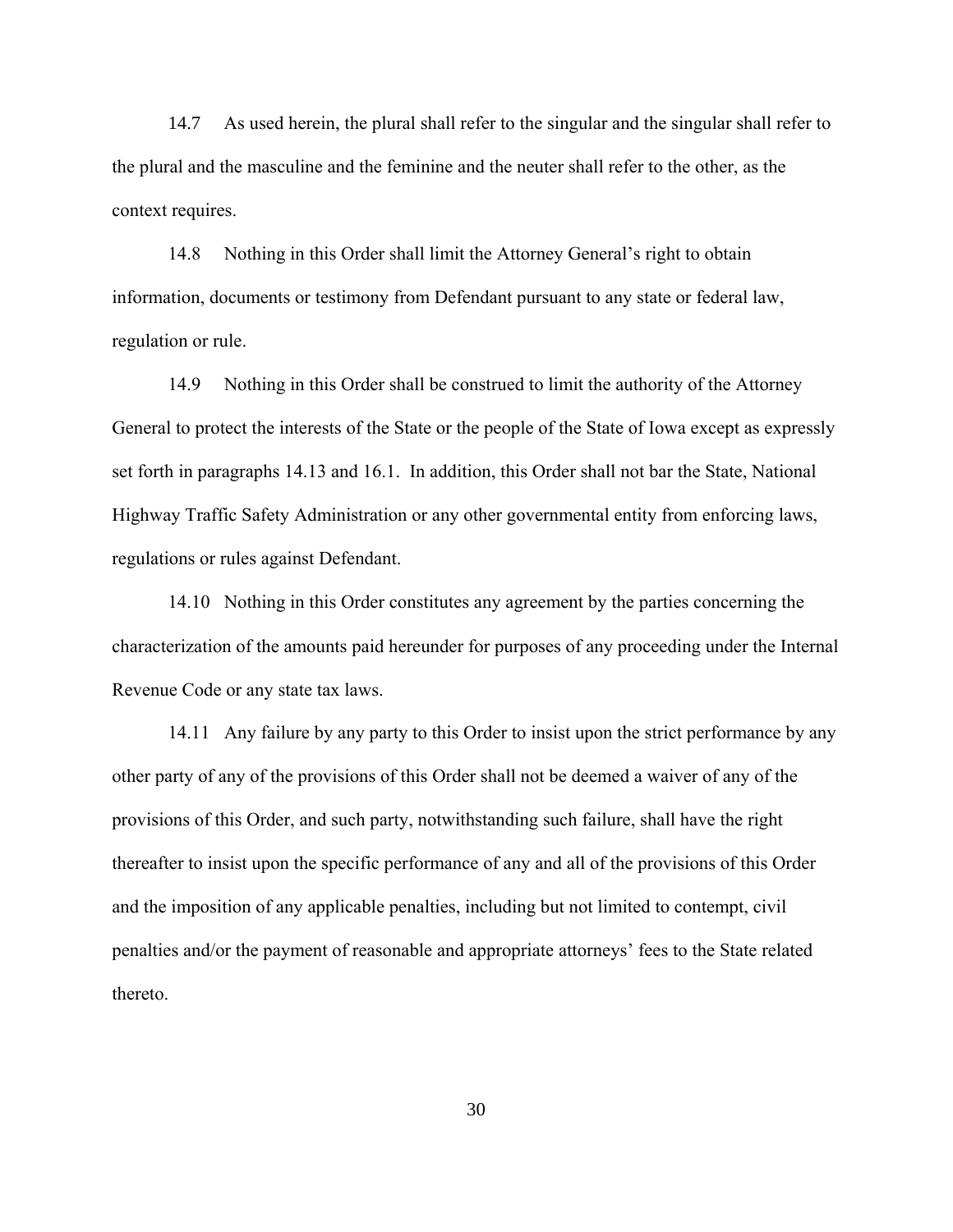14.12 If any clause, provision or section of this Order shall, for any reason, be held illegal, invalid or unenforceable, such illegality, invalidity or unenforceability shall not affect any other clause, provision or section of this Order and this Order shall be construed and enforced as if such illegal, invalid or unenforceable clause, section or other provision had not been contained herein. Provided however, that if Section 16.3 is declared illegal, invalid, or unenforceable for any reason, this entire Consent Judgement shall be null and void at the election of the State.

14.13 Except as otherwise provided herein, this Consent Judgment shall be modified, waived or amended as to any State only by a written instrument signed by or on behalf of the Attorney General of that State and Defendant and then only to the extent set forth in such written waiver, modification or amendment. Defendant understands that in some states, court approval of any modification will be necessary, including but not limited to Florida, Tennessee, Texas, and Iowa. To seek a modification of this Consent Judgment, Defendant shall send a written request for modification to the Attorney General of the State or States involved. If more than one State is involved, Defendant also shall send a copy to the Multi-state Compliance Committee representatives which shall use their best efforts to coordinate the States' response to Defendant's request for modification. The States shall respond within ninety (90) days of receiving such request as follows:

(A) If any State, or the Attorney General thereof, or any agency of a State charged with the administration of the State's consumer protection statutes, subsequently enacts or promulgates any legislation, rule, or regulation with respect to the subject matter of this Judgment or if the applicable law of any State shall otherwise change so as to be inconsistent and conflict with any provision of this Consent Judgment, the affected State shall agree to modify such provision to the extent necessary to eliminate such inconsistency and conflict.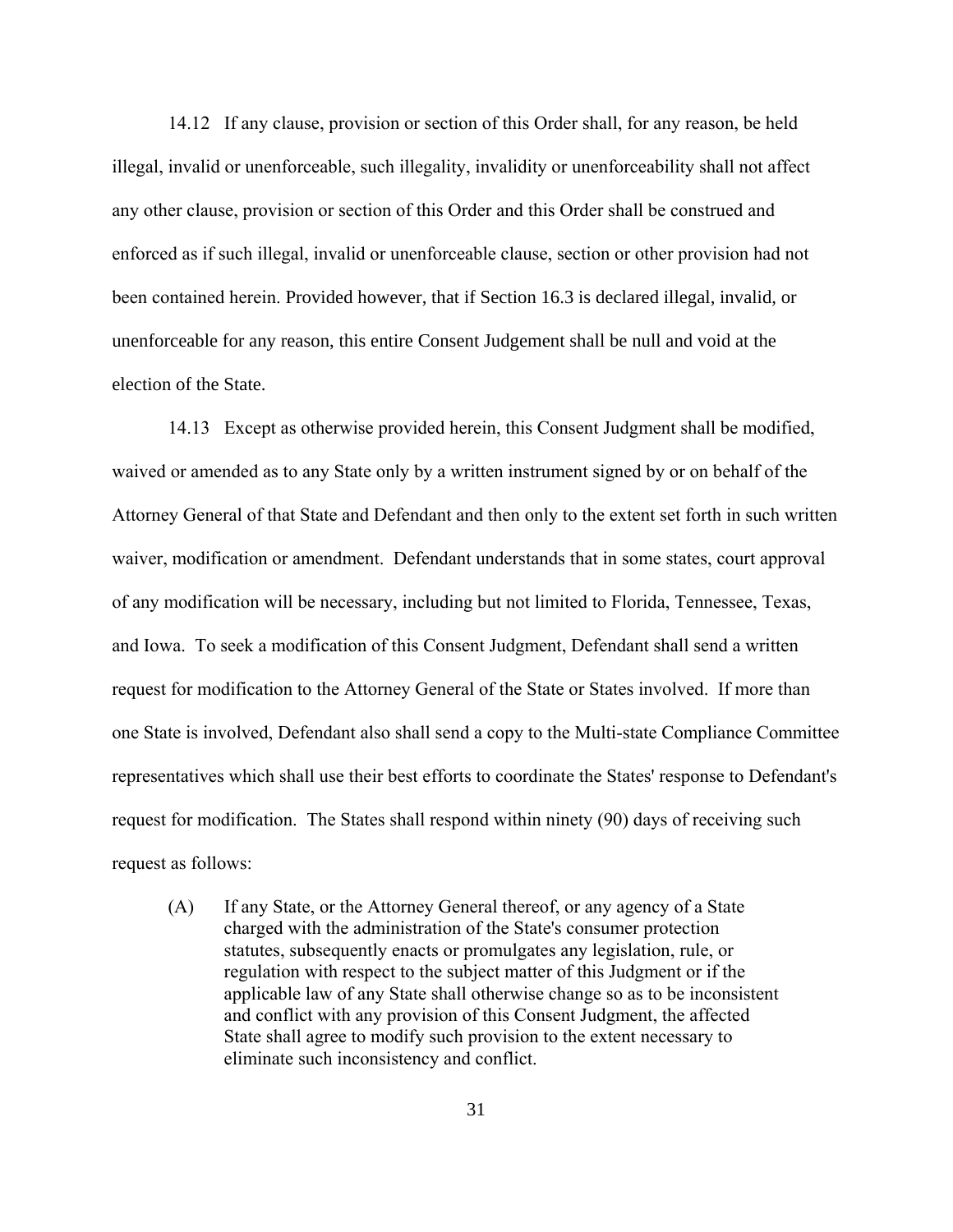- (B) If the federal government subsequently enacts or promulgates any legislation, rule, or regulation with respect to the subject matter of this Judgment or if the applicable federal law shall otherwise change so as to be inconsistent and conflict with any provision of this Consent Judgment, the affected State shall agree to modify such provision to the extent necessary to eliminate such inconsistency and conflict.
- (C) Defendant may serve upon the Attorneys General for the States constituting the Multi-state Compliance Committee a written request to modify or vacate any part or all of this Consent Judgment for good cause, other than as set forth in subparagraphs (A) or (B) above. Defendant shall serve a copy of the written request upon the Attorney General for each State which has entered into an Order similar to this Order. The Attorney General for any State that objects to any change sought in the written request shall provide a written objection to Defendant and a representative of each Attorney General for the States constituting the Multi-state Compliance Committee. No written objection shall be made unless the Attorney General for the objecting State believes that the change sought in the Defendant's written request is not in the public interest and articulates the reasons therefor. Such written objection must be served upon the Defendant within the ninety (90) days of the objecting State's receipt of the Defendant's written request. If a State does not serve upon Defendant its objection to the written request within the ninety (90) day period, that State shall be deemed conclusively not to object to the written request and to have waived any objection should Defendant file an appropriate pleading in this Court with jurisdiction of this Order. If a State does serve upon Defendant its written objection within the requisite ninety (90) day period and Defendant files an appropriate pleading with this Court in the objecting State, Defendant shall attach the State's written objection to its pleading to modify or to vacate. Any pleading filed by Defendant shall be served upon the Attorney General for the State in which it is filed in full conformity with the notice provisions of the State's rules of civil procedure and local court rules, provided, however, that if Defendant's written request seeks to vacate the order generally, it shall not be made prior to the fifth anniversary of the effective date of this Order and it shall include a certification under oath that Defendant has committed no material violation of the Order for a period of not less than five years prior to the request having been served upon the Multi-state Compliance Committee and the States. Such a general pleading to vacate shall state with specificity why the change is in the public interest. If a State objects to such a general pleading to vacate, it must within ninety (90) days of its receipt of the written request, serve upon Defendant and the Multi-state Compliance Committee its written objection which shall state that the request is not in the public interest and articulate the reasons therefor. Provided, however, in no event shall Defendant seek any modification the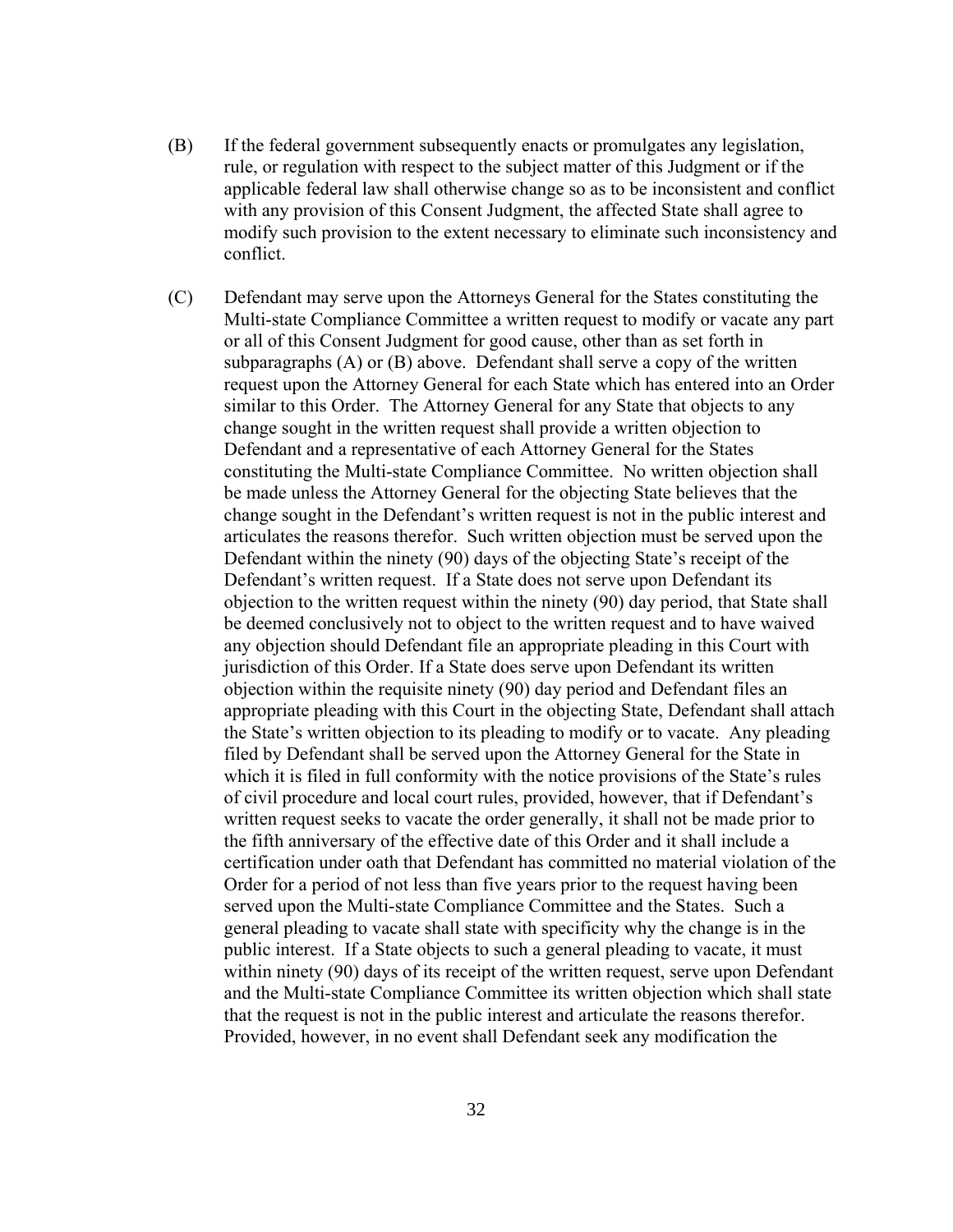application of which would conflict with the laws of the State(s) in which the modification is sought.

14.14 Defendant will not participate directly or indirectly in any activity to form a separate entity or corporation which engages in acts prohibited in this Order or for any other purpose which would otherwise circumvent any part of this Order or the spirit or purposes of this Order.

14.15 Within thirty (30) days of the entry of the Tennessee Order, Defendant shall submit a copy of the Tennessee Order to each of its officers, directors, senior executives, managers and any third parties who have responsibility for Tire development and Tire manufacturing or quality assurance, or the sale, advertisement or promotion of its Tires, including any advertising agency(ies) retained or used by Defendant to advertise, promote or offer to sell Defendant's Tires. Within forty-five (45) days of entry of the Tennessee Order, Defendant shall provide the Multi-state Compliance Committee with an affidavit verifying and certifying that all required persons have been supplied with a copy of the Tennessee Order along with an alphabetical list of the names and addresses of the persons who were provided a copy of the Order under this provision.

14.16 This Consent Judgment, or any provision thereof, shall not be an admission by Defendant of the truth of any fact alleged in the Petition or that it has engaged in the conduct described in or prohibited by provisions in the Consent Judgment. Nothing herein shall restrict the parties' use of this Order for any lawful purpose or any other purpose expressly permitted by state law.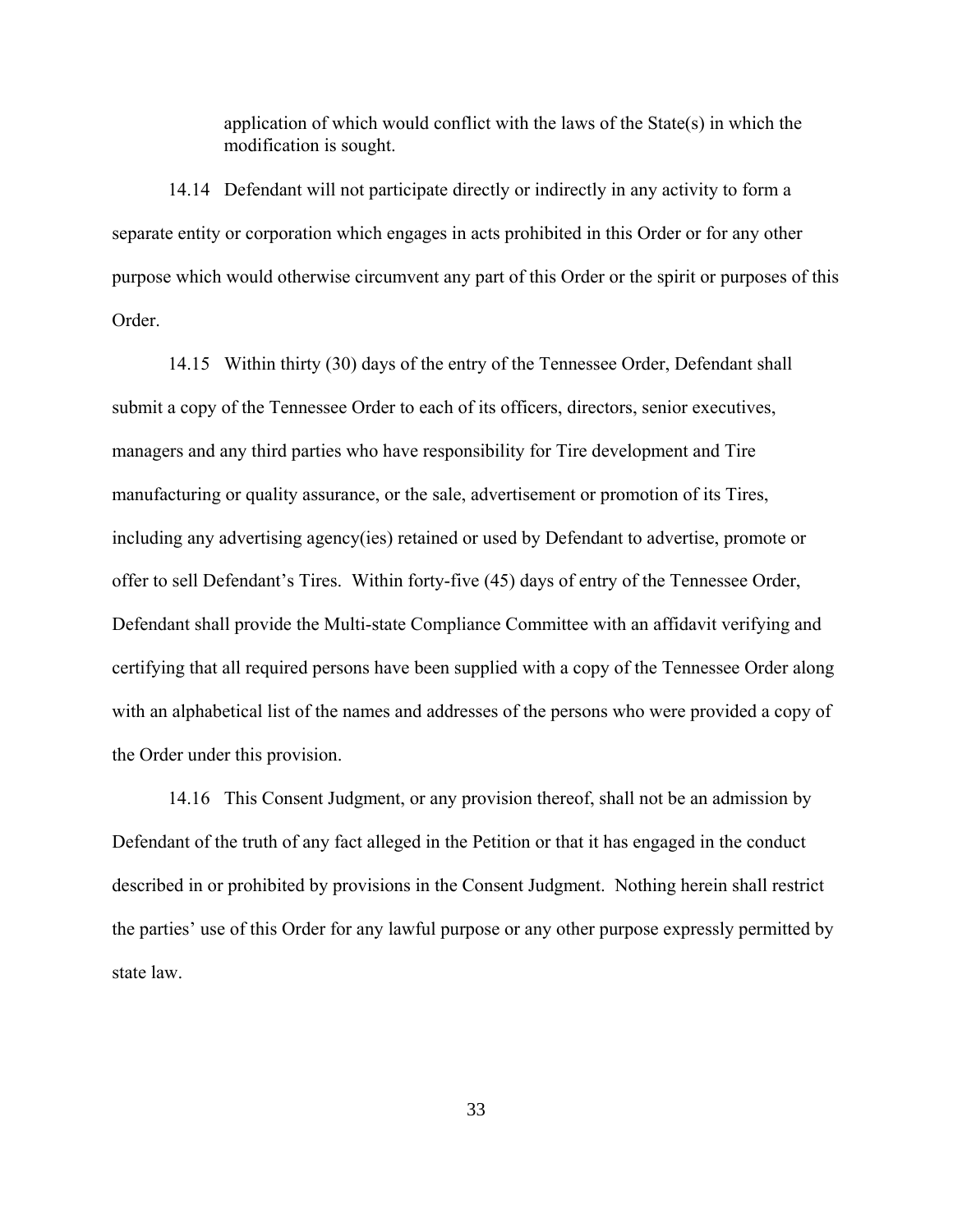14.17 This Consent Judgment, or any provision thereof, shall not in any way be construed to prevent the Defendant from defending itself or otherwise availing itself of its administrative or civil rights except as set forth herein.

14.18 Time shall be of the essence with respect to each provision of this Consent Judgment that requires action to be taken by either party within a stated time period or upon a specified date.

14.19 This Consent Judgment sets forth the entire agreement between the parties, and there are no representations, agreements, arrangements, or understandings, oral or written, between the parties relating to the subject matter of this Consent Judgment which are not fully expressed herein or attached hereto.

14.20 This Consent Judgment, or any provision thereof, shall not in any way be construed to restrict Defendant from offering general customer satisfaction programs designed to satisfy consumer complaints.

14.21 The footnotes, exhibits and attachments to this Consent Judgment are and shall be considered a part of the Consent Judgment.

14.22 The Attorney General agrees to file and seek approval of this Consent Judgment as soon as reasonably practicable after signing of this Consent Judgment. If such does not occur, Defendant may take steps in a court of competent jurisdiction to have this Judgment entered. Otherwise, this document shall be enforced as a binding contract between the parties.

14.23 Nothing in this Order shall be construed to waive any claims of Sovereign Immunity the State may have in any action or proceeding.

# **15. REPRESENTATIONS AND WARRANTIES**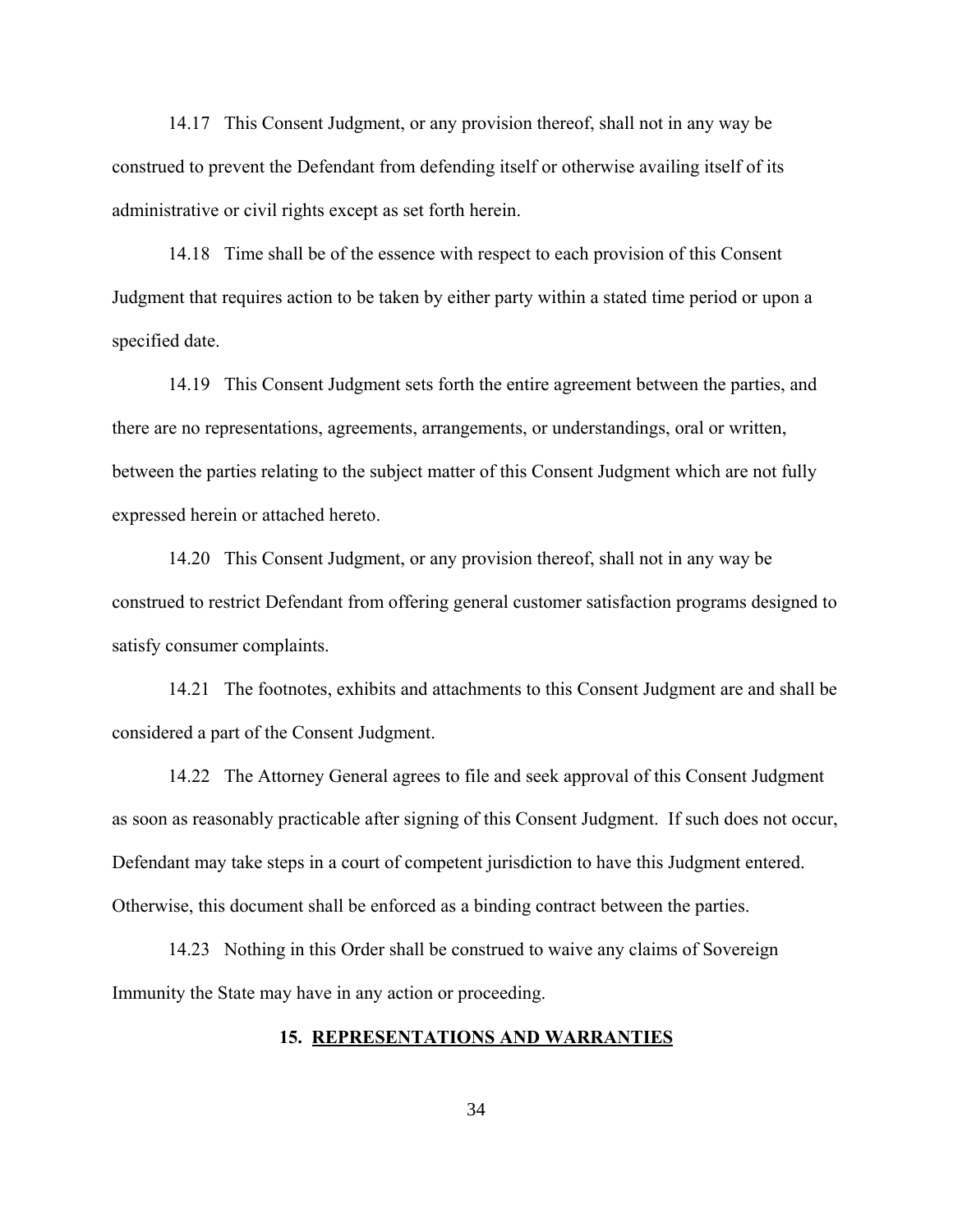# **Authority to bind.**

15.1 The parties represent and warrant that their signatories to this Order have authority to act for and bind the respective parties.

# **Good faith.**

15.2 The parties represent and warrant that this Judgment is the result of good faith negotiations. The parties represent and warrant that they will implement the terms of this Judgment in good faith and in a fair and reasonable manner.<sup>7</sup>

#### **Notification to Authorized Retailers.**

15.3 Defendant represents and warrants to the State that beginning within sixty (60) days after entry of the Tennessee Order, it will seek to amend all future agreements with its Authorized Retailers to provide that all information described in paragraph 8 of this Order will be provided to Consumers.

#### **Tire Replacements.**

15.4 Defendant represents and warrants to the State that if Defendant replaces Tires under any Recall, or Customer Satisfaction Program (or term or phrase of similar import), the replacement Tires shall be at a minimum: (a) Tires fit for the intended purpose, and (b) an equivalent or better Tire.

# **No Silent or Secret Warranties.**

15.5 Defendant represents and warrants to the State that it will not make or cause to be made any Silent or Secret Warranties. Without limiting the scope of this provision, Defendant represents and warrants to the State that any such policy targeted at a particular problem will be

 $T$ The parties retain all remedies available at law to enforce this important provision.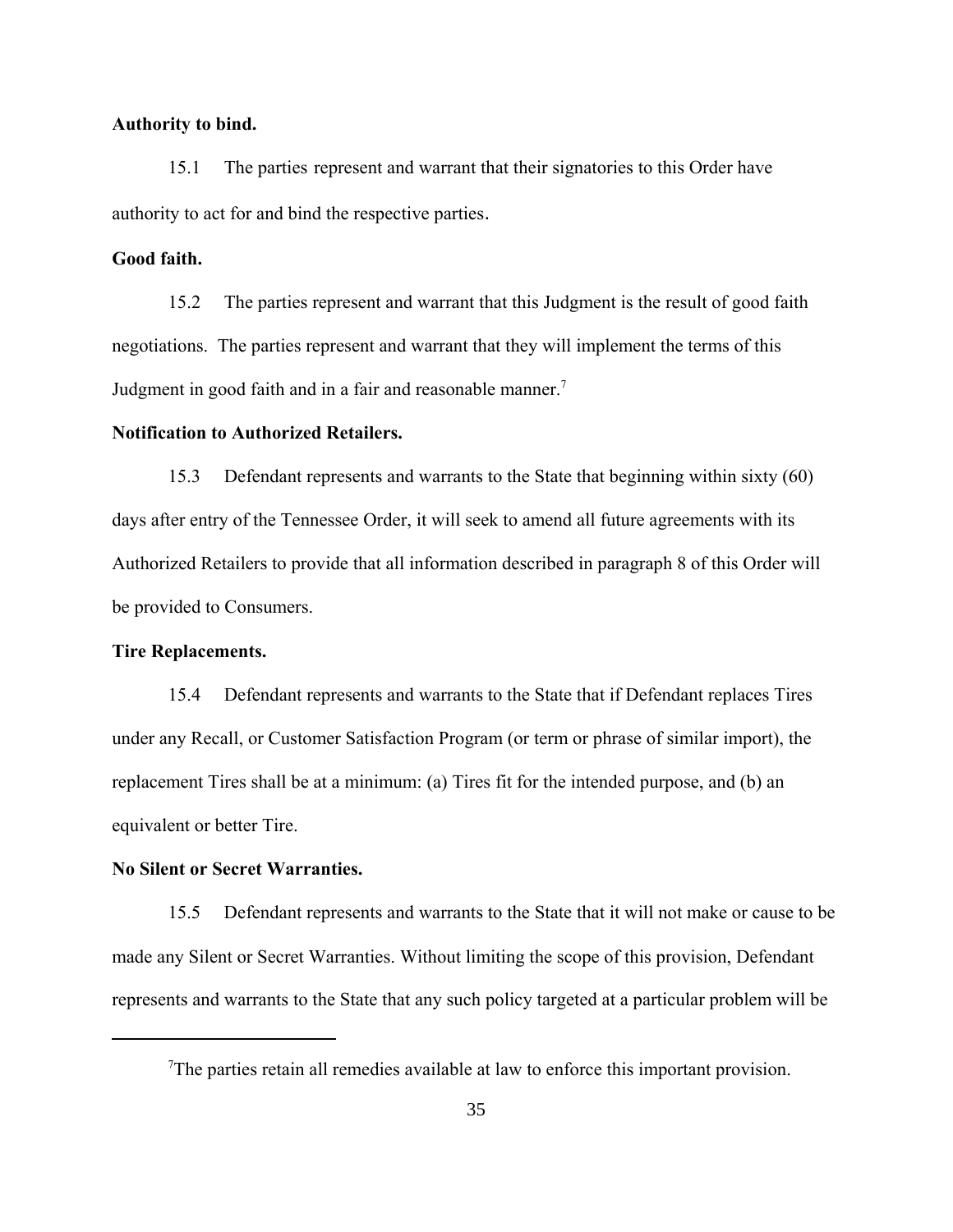affirmatively, Clearly and Conspicuously announced and disclosed to the public and individual notice shall be provided to persons known to the Defendant to have the particular problem if the problem involves the safety of the Tire or its safe operation. In order to be considered publicly announced, the Defendant will, at a minimum, have posted the information on its web site, and provided it in written form to each Attorney General. Nothing herein shall be construed to restrict Defendant in any way from offering general customer satisfaction programs designed to satisfy complaints.

### **Fulfillment of Warranties and Guarantees.**

15.6 Defendant represents and warrants to the State that it will act in good faith and use its best efforts to fulfill all Warranties, guarantees or customer satisfaction program (or term or phrase of similar import) which it promotes to Consumers, subject to the terms and conditions it discloses to Consumers. Nothing herein shall restrict a private contract or warranty claim by an individual consumer.

#### **Impractical to Fulfill Warranties and Guarantees.**

15.7 Defendant represents and warrants to the State that it will not offer any guarantee, customer service satisfaction program or Warranty (or term or phrase of similar import) which under normal conditions is impractical for Defendant to fulfill.

# **Withdrawal of Recalled Tires from Trade or Commerce.**

15.8 Defendant represents and warrants it has used its best efforts to withdraw all Recalled Tires from trade or commerce.

15.9 Defendant further acknowledges that it understands that the State expressly relies upon all of the representations and warranties set forth herein, and that if they are false, unfair,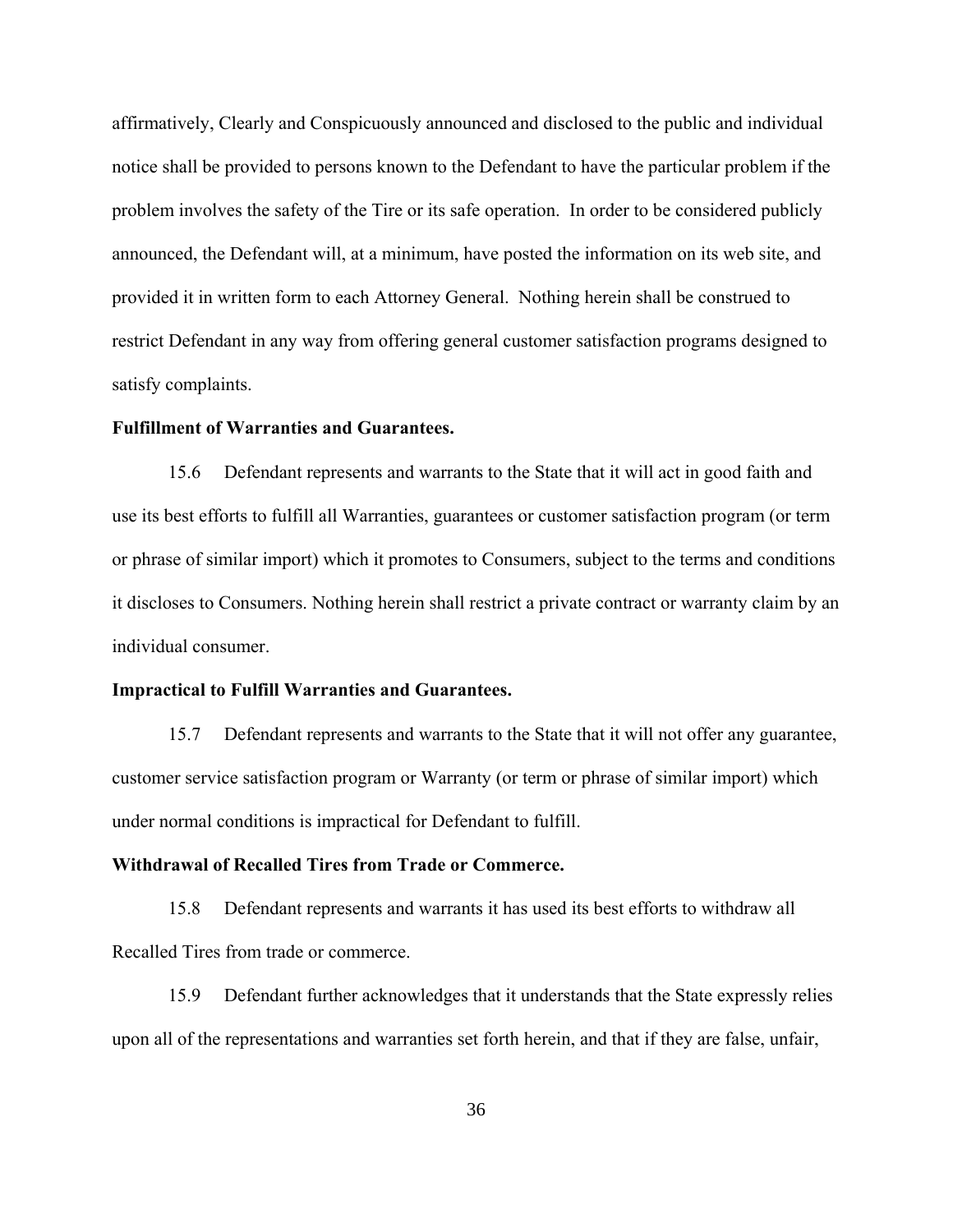deceptive, misleading or inaccurate, the State has the right to move to vacate or set aside this Order and proceed under the State's Petition, if the State so elects.

#### **16. RELEASE**

16.1 Conditioned upon Defendant making full payment as provided under Section 11 of this Consent Judgment, and subject to the provisions of Sections 16.3, the Defendant and all of its present and former officers, directors, shareholders, partners, any parents or other affiliates, subsidiaries, employees, successors and assigns are released from all civil claims or consumer related administrative claims, to the extent permitted by state law, which the Attorney General could bring or could have brought prior to the date of entry of this Order for conduct falling within the scope of the Multi-state Working Groups' Investigation limited to the Defined Tires, the implementation and advertisement of the Voluntary Recall, the Voluntary Safety Tire Recall Program or the Customer Satisfaction Program, including the causes of action alleged in the Attorney General's Petition and the matters addressed in this Consent Judgment.

16.2 Notwithstanding any term of this Order or the Release herein, specifically reserved and excluded from the scope and terms of the Release as to any entity or person are any and all of the following:

- (A) any criminal liability;
- (B) any private right of action, provided however, that nothing herein shall prevent the Defendant from raising the defense of set-off against a consumer who has received restitution;
- (C) any personal injury, property damage, indemnification or contribution claims by the State, including but not limited to, its employees, agents or volunteers while engaged in State business;
- (D) any environmental or tax liability;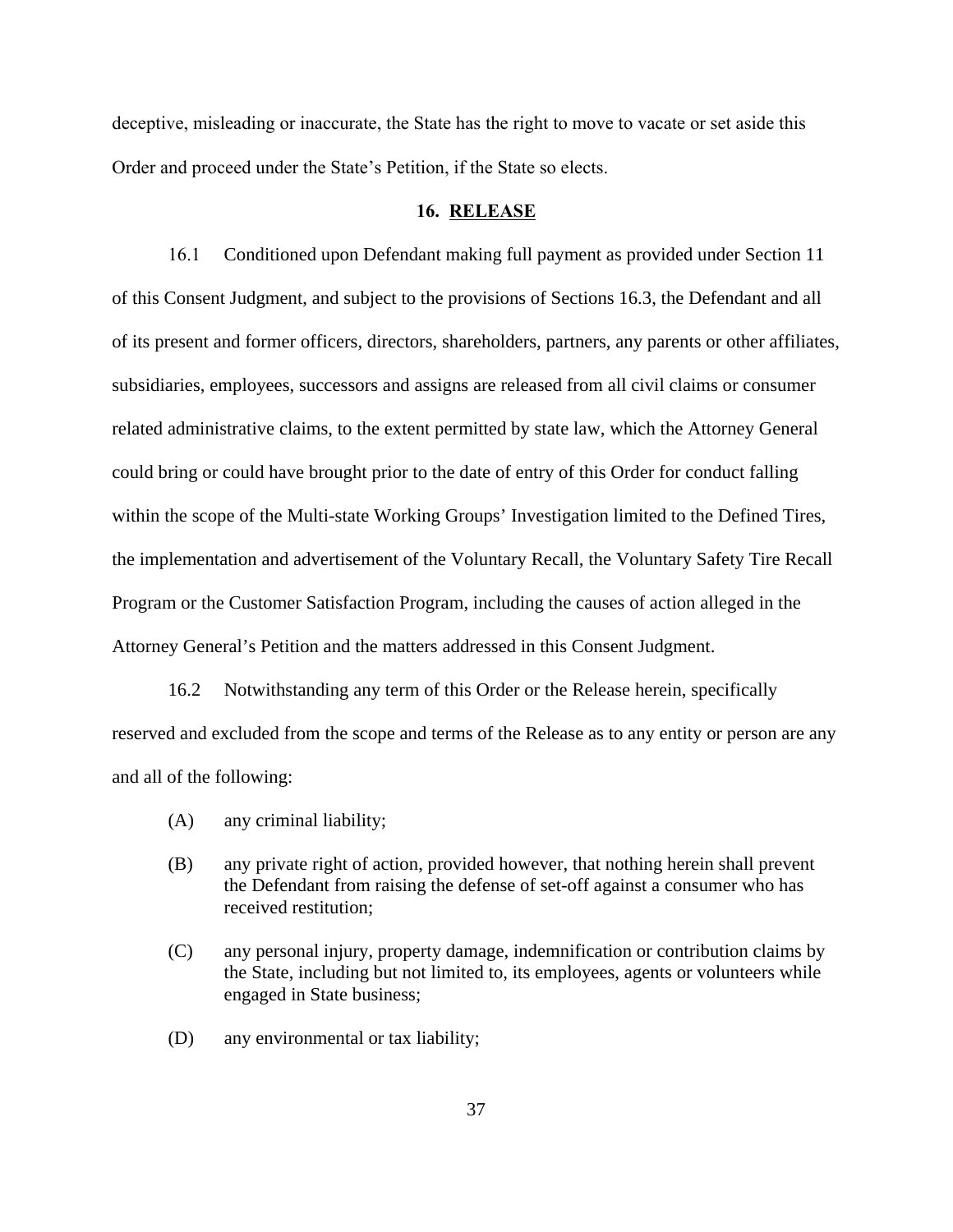- (E) any vehicle manufacturer; and
- (F) any obligations created under this Order.

16.3 Notwithstanding the provision set forth above, if Defendant, any successor in interest or any other person or entity acting on Defendant's behalf, is successful in avoiding the payment under Section 11 of this Order and such monies revert, in whole or in substantial part, to Defendant or its successor in interest, then at the election of the State, paragraph 16.1 shall be null and void as to all parties covered by the Release and for all conduct covered by the Release.

# **17. MONITORING FOR COMPLIANCE**

17.1 For the purposes of determining and securing compliance with this Judgment, duly authorized representatives of the State shall be permitted, upon twenty (20) days prior written notice specifically identifying the information and/or individuals (or a description of the individuals) to which the State requests access, through Defendant's counsel:

- (A) Reasonable access to inspect and copy<sup>8</sup> any and all relevant and non-privileged records and documents in the possession, custody or control of Defendant, and any other persons acting on its behalf which relate to Defendant's compliance with this Consent Judgment, during normal office hours; and
- (B) To conduct interviews, depositions or sworn statements of any of the Defendant's directors, officers, employees, or any other persons acting on its behalf, each of whom may have counsel present, relating to Defendant's compliance with this Consent Judgment.

Defendant retains the right to object on the grounds that the request is not relevant to the matters contained herein or obtain confidentiality to the extent permitted by state law or both, to any request by the State under subparagraph " $(A)$ " or " $(B)$ " above within ten (10) business days after its receipt. Any such objection or request for a protective order shall be directed to this Court for

<sup>&</sup>lt;sup>8</sup>The State will only pay reasonable copying costs as set forth or permitted in state law.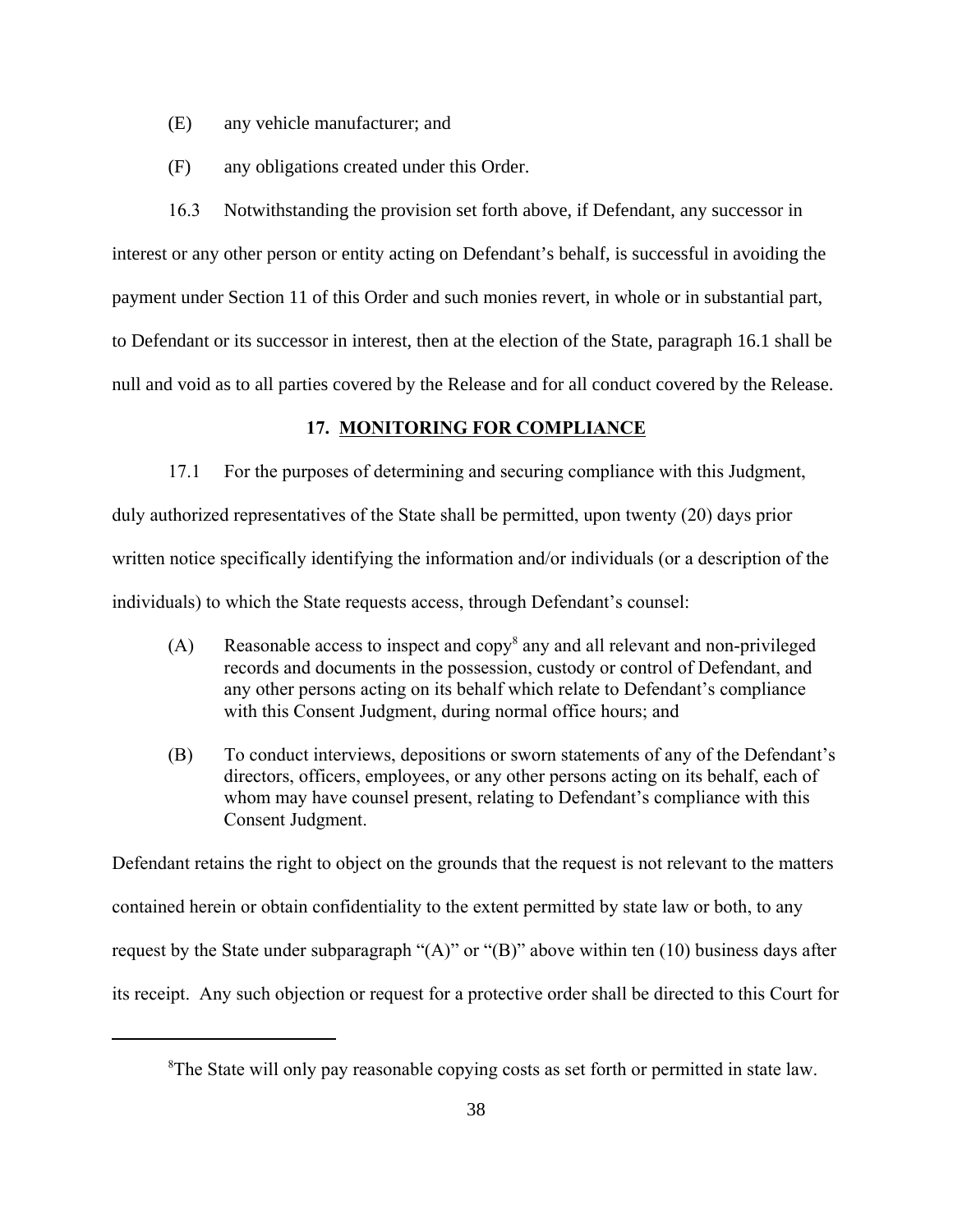ruling with service by mail of the objection upon the authorized representative of the State making the request. Provided, however, that nothing in this Judgment shall be construed to require any officer, director or employee of Defendant, or Defendant itself, to relinquish any Constitutional or other legal right which he or she may have. Defendant shall use its best efforts to obtain the cooperation and compliance of the officer, director or employee with this Order.

17.2 The Attorneys General agree to consider the cost associated with Defendant's cooperation pursuant to Sections 9 and 17 when making their requests. Additionally, the parties agree to attempt to conduct any sworn statements in geographic proximity to the witnesses' location, or Defendant's principal place of business, whenever possible.

17.3 Upon default of any monetary relief set forth in Section 11 or if Defendant fails to substantially fulfill and comply with the Restitution Program set forth in this Order, other than in the context of any bankruptcy of Defendant, Defendant agrees to provide testimony under oath for the purposes of determining Defendant's financial status and to locate any assets available to the State for execution and seizure to fulfill the Defendant's restitution/monetary obligations under this Order. Defendant shall be required to pay all costs associated with court reporting and transcription of such sworn statements. Defendant also agrees within ten (10) business days to provide written sworn responses to the State's request for documents or other information in the event of default. The State expressly reserves any and all rights it may have under law, regulation or rule.

## **Corporate Compliance.**

17.4 To the extent Defendant has not already done so, within thirty (30) days of entry of the Tennessee Order, Defendant shall institute a formal corporate compliance or ethics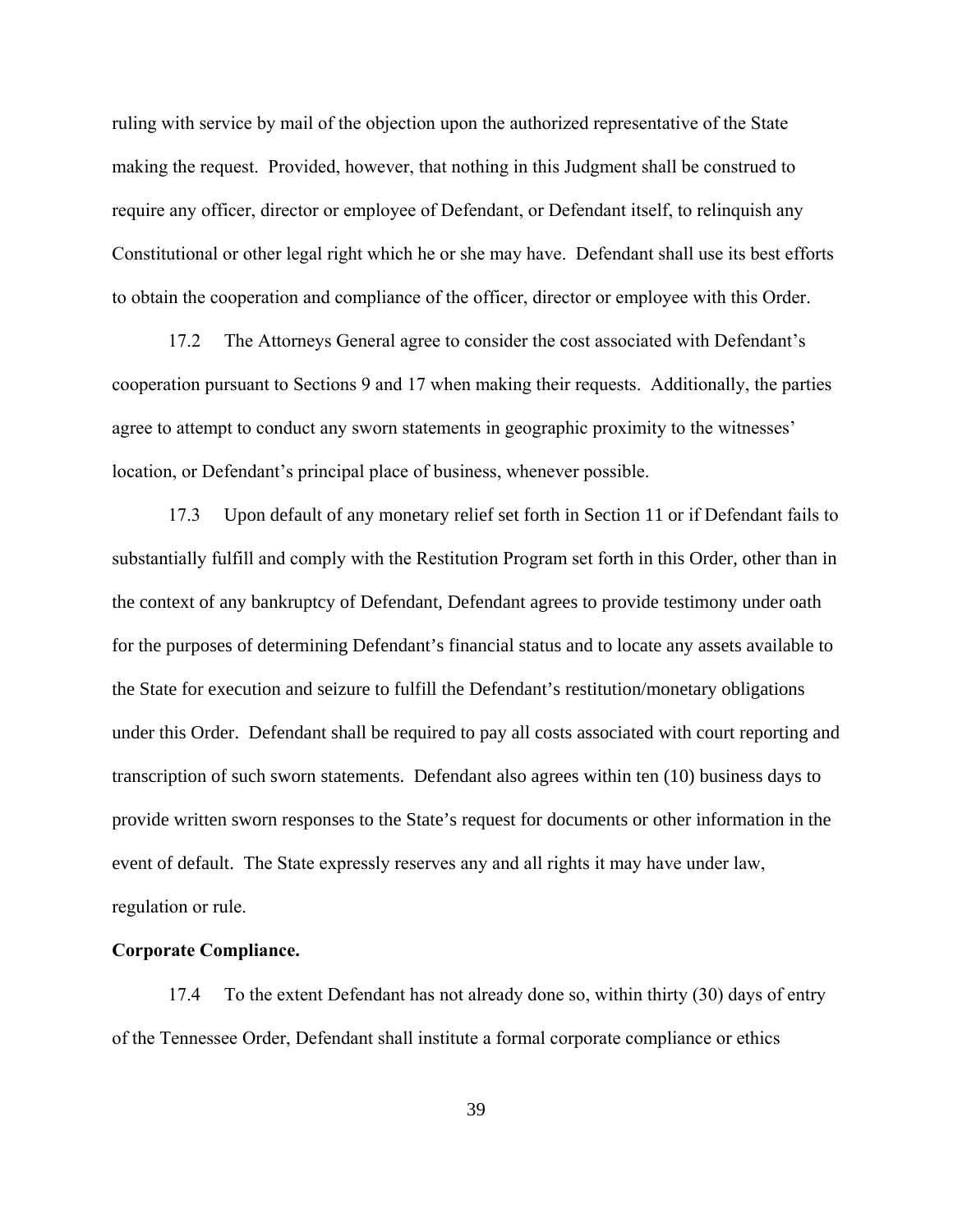program and shall establish an officer post of Chief Compliance Officer. The Chief Compliance Officer shall have or has the right to request, inspect and authority to act upon the records of any department or division of the Defendant and its related entities to insure the safety of the public. The Officer shall provide a copy of the Biannual Report of the Chief Compliance Officer to the Defendant's Board of Directors within ten (10) days of its completion. Defendant shall notify each State Attorney General of the name, address, telephone number and facsimile number and E-mail address of this person within forty-five (45) days of entry of the Tennessee Order.

17.5 Each employee of Defendant to whom Defendant is obligated pursuant to paragraph 14.15 of this Order to provide a copy of this Order shall be required to supply to Defendant's Chief Compliance Officer within sixty (60) days of receipt of the Tennessee Order (unless extended for good cause by written agreement of the Multi-state Compliance Committee and the Defendant) a written certification providing that he or she has read the Order and agrees to comply with it. Said certification shall be retained by the Defendant and available for review by the State upon written request. Such employees' annual performance evaluation, if any, shall expressly include consideration of his or her compliance with this Order. No such employee shall be subject to contempt as a result of his or her non-compliance with the provisions of this Order, except as otherwise expressly provided by state law.

# **Consumer complaints.**

17.6 To the extent not already done so, within thirty (30) days of entry of the Tennessee Order, Defendant shall appoint an employee to act as a direct contact for State Attorneys' General (or other state or territorial agencies responsible for Consumer complaint handling and mediation) for resolution of Consumer complaints. Defendant shall notify each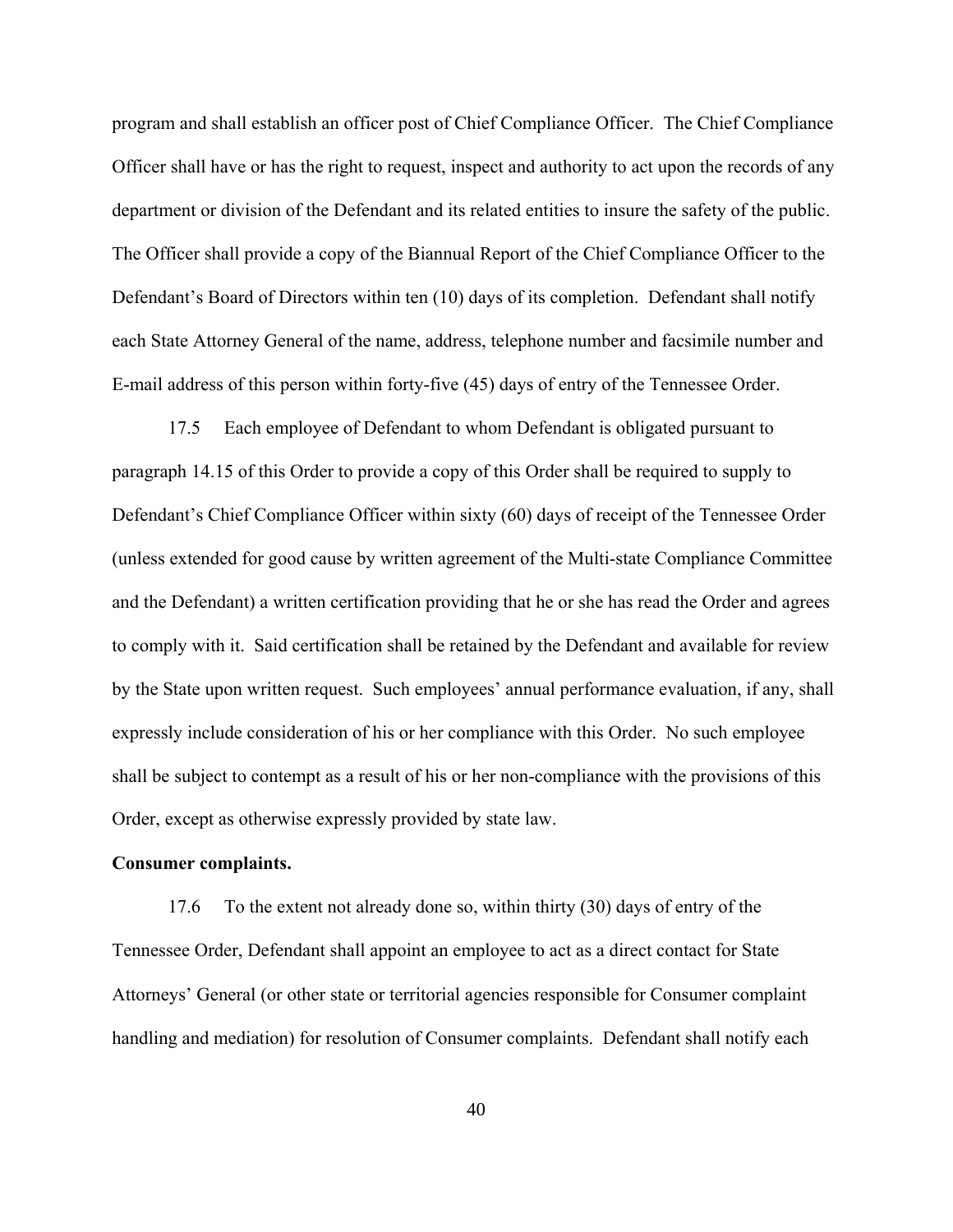State Attorney General of the name, address, telephone and facsimile number of this person no later than forty-five (45) days of following entry of the Tennessee Order.

# **Record Keeping.**

17.7 Defendant shall accurately maintain all "warranty and claims data" provided to NHTSA pursuant to  $\S 3(m)(3)(A)$  of the Tread Act, 49 U.S.C.  $\S 30166$  and/or any new or successor federal provision or requirement and make such data available for review by the Attorney General (or designated representative), upon issuance of a Civil Investigative Demand (or other similar State process with confidentiality protections). Defendant shall have any rights to object to such process that exist under state law when such process is issued.

# **Records of Complaints.**

17.8 For a period of five (5) years from the date of entry of the Tennessee Order, Defendant (or Defendant's agent) shall maintain records of:

- (A) all warranty or safety-related Consumer complaints or inquiries received by any office or agent of Defendant having responsibility for responding to or otherwise handling Consumer complaints or inquiries; and,
- (B) all responses to and dispositions of such complaints or inquiries by Defendant (or Defendant's agent).

For the purposes of this provision, "records" shall include all writings, tape or digital recordings, electronic communications, and all written notes regarding such writings, tape or digital recordings, and electronic communications. Defendant (or Defendant's agent) shall maintain such records in an accurate and easy to review format. Defendant (or Defendant's agent) shall make all such records available at no cost to the Attorney General and/or NHTSA for inspection and copying during normal business hours upon reasonable notice and consistent with applicable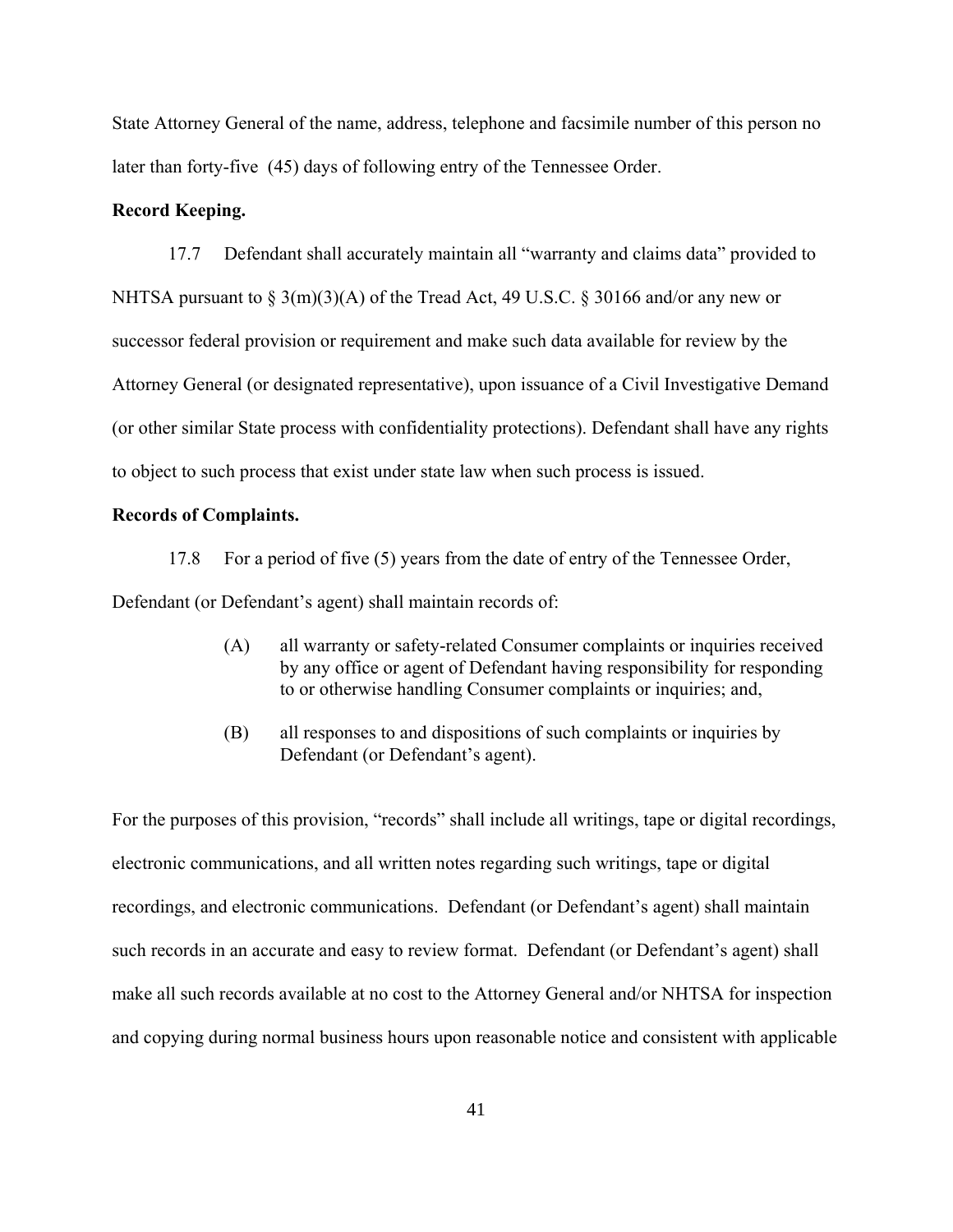requirements of state or federal law, regulation, or rule. Defendant may request the issuance of a Civil Investigative Demand (or other similar State process with confidentiality protections). Defendant shall have any rights to object to such process that exist under state law when such process is issued.

#### **18. FORBEARANCE ON EXECUTION AND DEFAULT**

18.1 Defendant agrees to pay all reasonable attorneys' fees and costs, including but not limited to court costs, associated with any successful collection efforts under this Order by the State or its representative.

18.2 On the day of entry of the Tennessee Order, Defendant shall provide the State with a current address and telephone number where it can be contacted and served with process in the event of default until its monetary obligations under this Order are completed. Defendant shall further be required to provide any new address, telephone number and facsimile number within five (5) days of relocating to a new address or of obtaining a new telephone/facsimile number. Service upon the Defendant for the purposes of enforcing the monetary portion of this Order in the event of default shall be effective upon mailing a notice via first class mail and facsimile transmissions. If there is no response within ten (10) business days, the State may obtain a default judgment or other adverse ruling sought by the State.

18.3 Defendant agrees that if Defendant defaults on any monetary payments or in the event Defendant substantially fails to make restitution payments under Section 10, then the State shall be able to seek any remedies available at law including but not limited to statutory interest.

18.4 In the event Defendant should enter bankruptcy, Defendant agrees not to oppose any motion for the entry of orders granting relief from any stay for the State to proceed to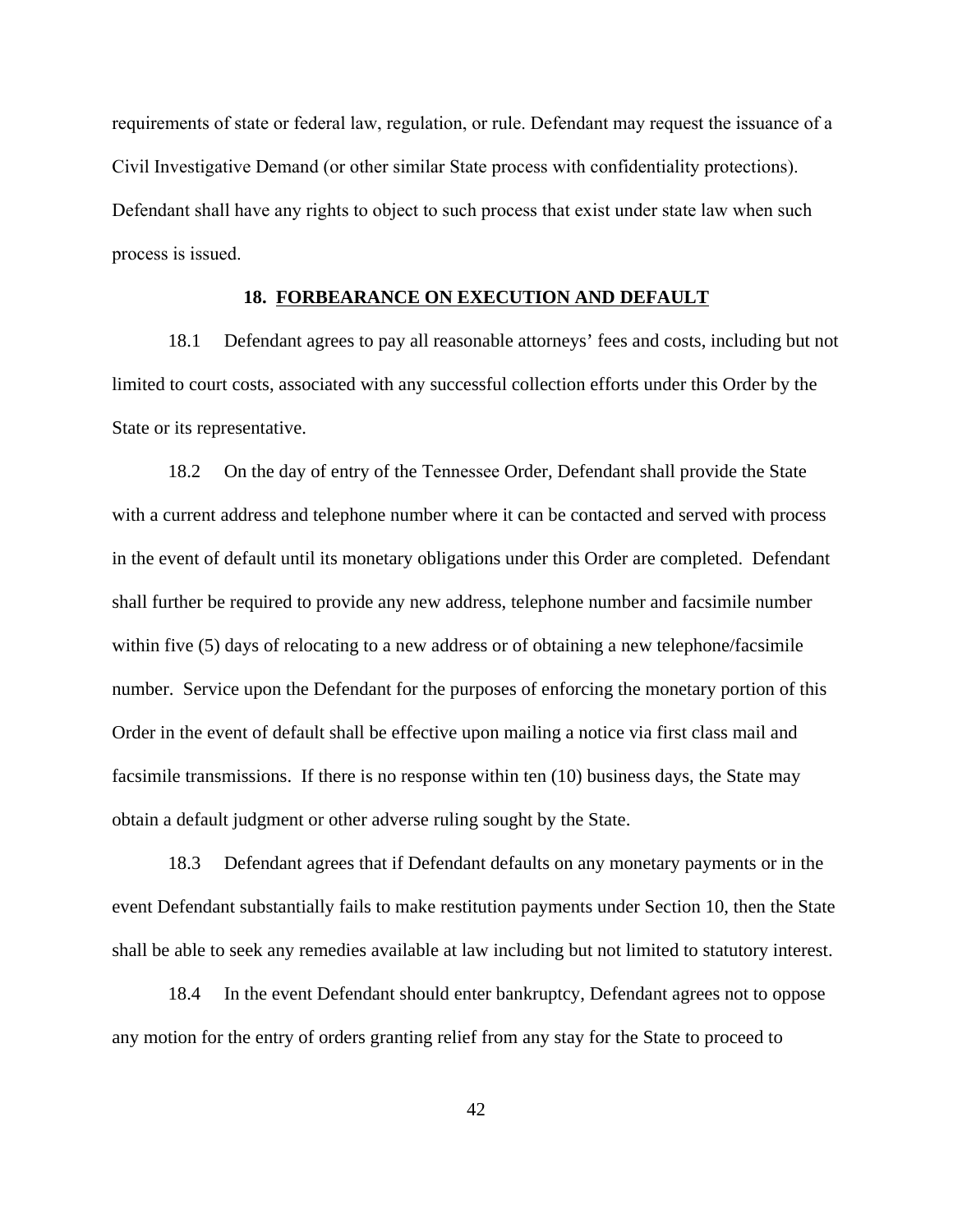judgment in any civil action. The State will make no efforts to enforce any monetary judgment herein except as permitted by bankruptcy law.

18.5 In the event of default of any monetary provision of this Order or any proceeding based upon the monetary amount, Defendant agrees that all statements and allegations set forth in the State's Petition shall be deemed to be admitted for the limited purpose of establishing the nature and the amount of the debt owed to the State.

18.6 The Parties expressly warrant that in evaluating whether to execute this Consent Judgment the Parties:

- (A) represent that the mutual promises, covenants and obligations set forth herein constitute a contemporaneous exchange for new value given to Defendant, within the meaning of 11 U.S.C.  $\S$  547(c)(1); and
- (B) agree that these mutual promises, covenants and obligations do, in fact, constitute such a contemporaneous exchange;
- 18.7 The Defendant is receiving reasonably equivalent value, so as to take these

promises, covenants and obligations outside the purview of 11 U.S.C.  $\S$  548 (a)(1)(B)(i).

18.8 Defendant shall give written notice of any bankruptcy filing to:

William L. Brauch Special Assistant Attorney General Director-Consumer Protection Division 1305 E. Walnut Street Des Moines, IA 50319 Telephone: 515-281-8772 Facsimile: 515-281-6771

#### **19. PENALTIES FOR FAILURE TO COMPLY**

19.1 Pursuant to Iowa Code § 714.16(7), any intentional violation of the terms of an injunction issued pursuant to section 714.16 shall be punishable by a civil penalty of not more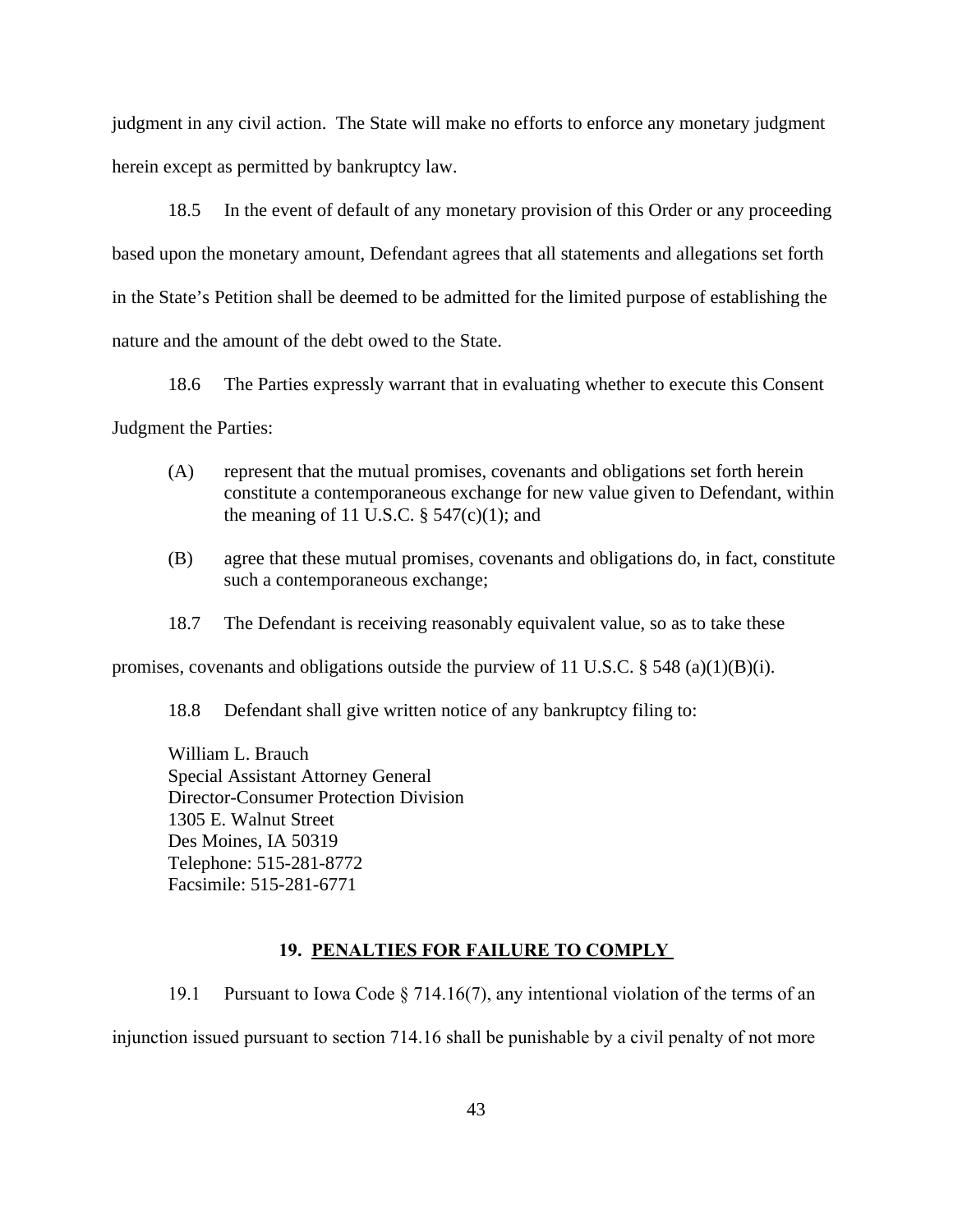than five thousand dollars (\$5,000.00) per day Defendant is in violation, in addition to any other appropriate relief, which the State Iowa contends includes but is not limited to the recovery of reasonable costs and expenses of the investigation and prosecution, including attorneys' fees as set forth in Iowa Code § 714.16(11), and contempt of court.

19.2 Defendant understands that upon entry of this Order, any subsequent failure to comply with the terms hereof is *prima facie* evidence of a violation of Iowa Code § 714.16.

19.3 The Attorney General (or designated representative) shall have the authority to enforce the injunctive provisions of this Order or to seek sanctions for violations hereof or both.

19.4 As consideration for the injunctive relief agreed to herein, if the Attorney General determines that Defendant has failed to comply with any of the terms of this Order, and if in the Attorney General's sole discretion the failure to comply does not threaten the health or safety of the citizens of the State of Iowa, the Attorney General will notify the Defendant in writing of such failure to comply and Defendant shall then have ten (10) business days from receipt of such written notice to provide a good faith written response to the Attorney General's determination. The response shall include an affidavit containing, at a minimum:

(A) a statement that Defendant is in full compliance with the Order; or

- (B) a detailed explanation of how the alleged violation(s) occurred; and
	- (i) a statement that the alleged breach has been cured and how; or
	- (ii) a statement that the alleged breach cannot be reasonably cured within ten (10) days from receipt of the notice, but (1) Defendant has begun to take corrective action to cure the breach, (2) Defendant is pursuing such corrective action with due and reasonable diligence, and (3) Defendant has provided the Attorney General with a detailed and reasonable time table for curing the breach.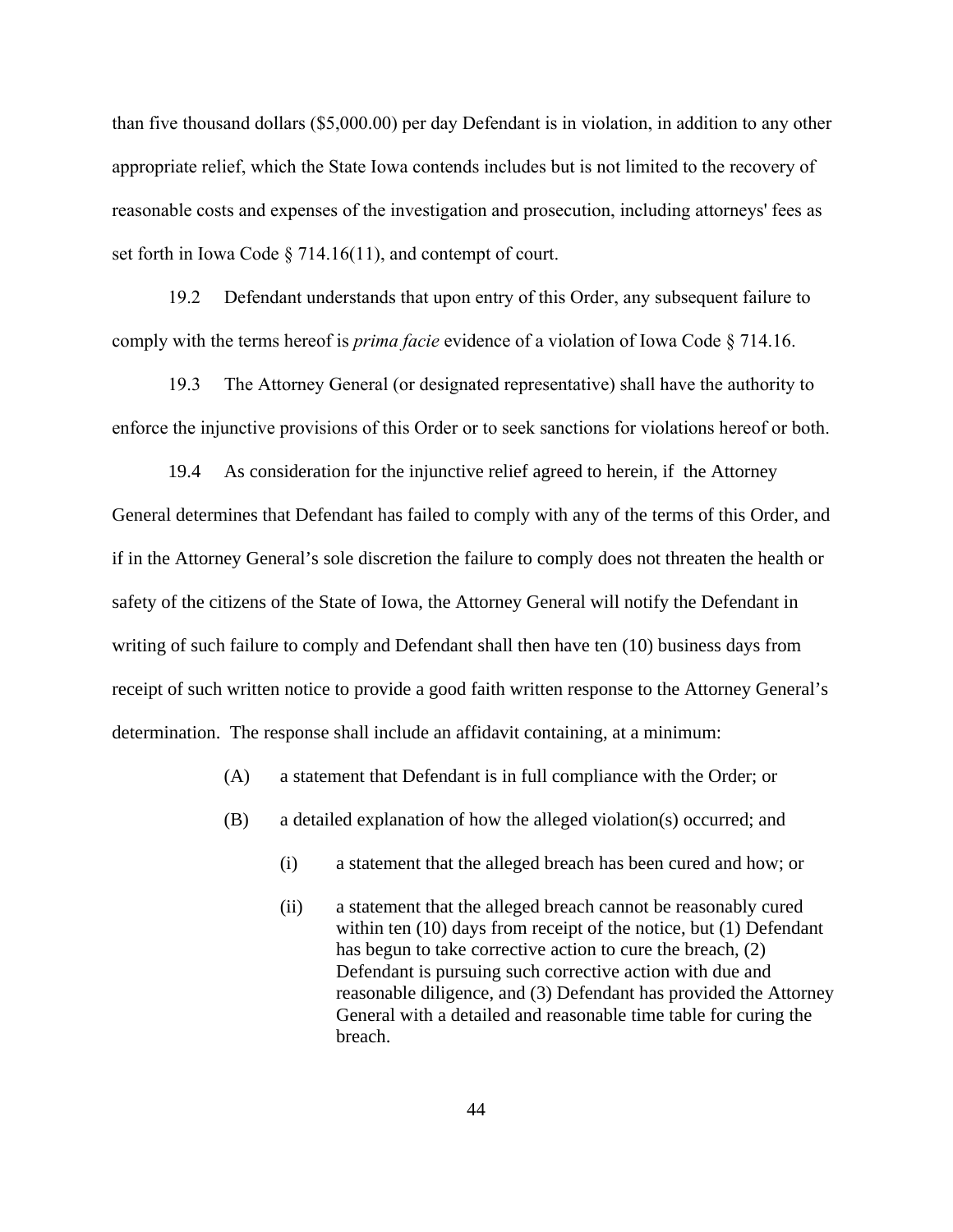Nothing herein shall prevent the Attorney General from agreeing in writing to provide the Defendant with additional time beyond the ten (10) business day period to respond to the notice.

19.5 Nothing herein shall be construed to exonerate any contempt or failure to comply with any provision of this Order after the date of its entry, to compromise the authority of the Attorney General to initiate a proceeding for any contempt or other sanctions for failure to comply, or to compromise the authority of the court to punish as contempt any violation of this Order. Further, nothing in this subsection shall be construed to limit the authority of the Attorney General to protect the interests of the State or the people of the State of Iowa.

19.6 The State represents that it will seek enforcement of the provisions of this Judgment with due regard for fairness.

# **20. PRIVATE RIGHT OF ACTION**

20.1 Nothing in this Order shall affect the right of a Consumer to commence a private cause of action against Defendant. Further, nothing in this Consent Judgment may prevent Defendant from raising any defenses it may have in any private right of action**,** including a claim of set-off for any restitution received under this order by a particular consumer.

#### **21. COMPLIANCE WITH ALL LAWS**

21.1 Nothing in this Order shall be construed as relieving Defendant of its obligation to comply with all state and federal laws, regulations or rules, nor shall any of the provisions of this Order be deemed to be permission to engage in any acts or practices prohibited by such law, regulation or rule.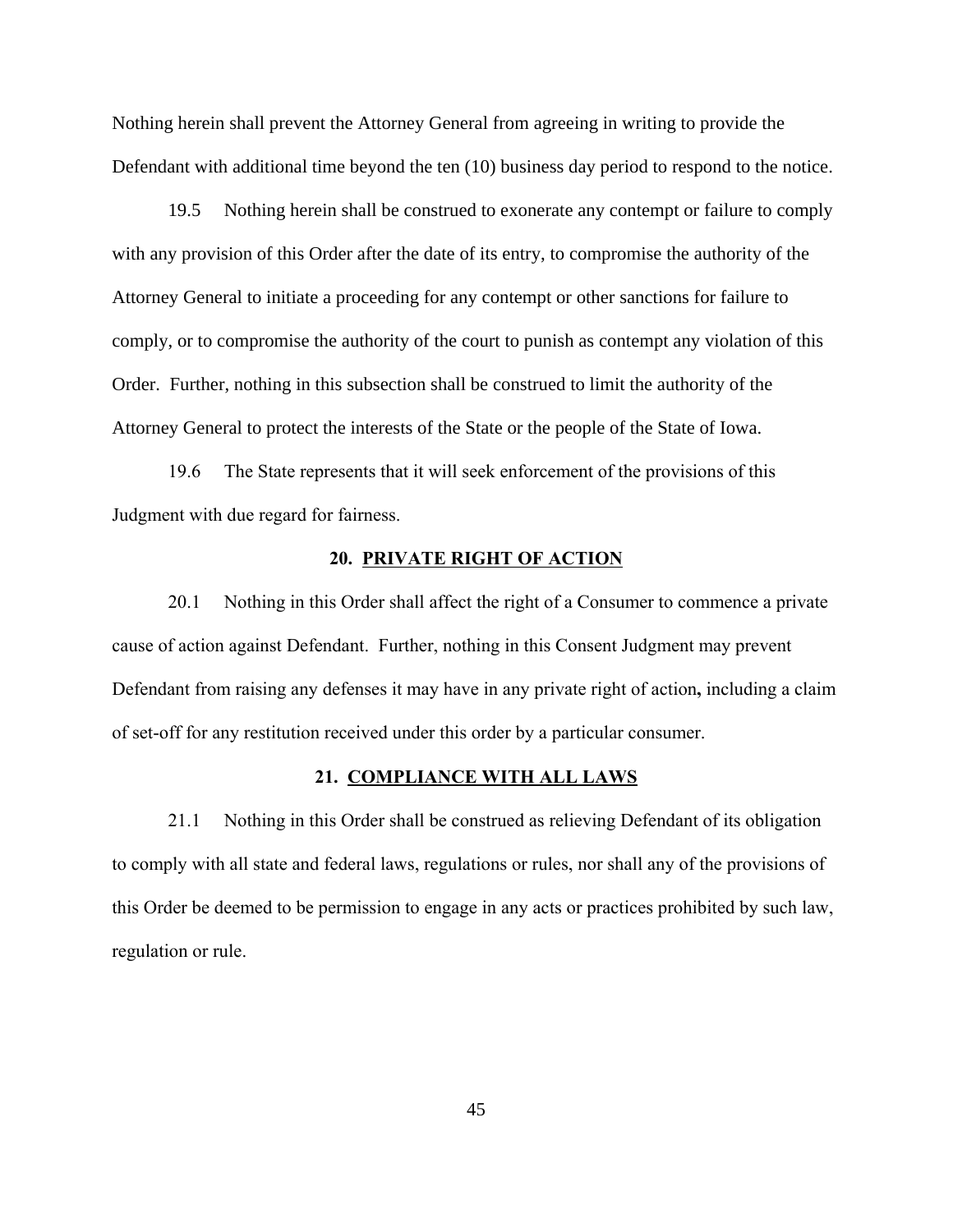#### **22. NOTICES UNDER THIS JUDGMENT**

22.1 For five (5) years following execution of this Order, Defendant shall notify the Attorney General, in writing, at least thirty (30) days prior to the effective date of any proposed changes in its corporate structure that will affect compliance with obligations arising out of this Judgment.

22.2 Except as otherwise provided herein, any notices required to be sent to the State or the Defendant by this Judgment shall be sent by United States mail, certified mail return receipt requested or other nationally recognized courier service that provides for tracking services and identification of the person signing for the document. The documents shall be sent to the following addresses:

For the State of Iowa:

William L. Brauch Special Assistant Attorney General Director-Consumer Protection Division 1305 E. Walnut Street Des Moines, IA 50319 Telephone: 515-281-8772 Facsimile: 515-281-6771

For Bridgestone/Firestone, Inc.:

General Counsel Bridgestone/Firestone, Inc. 50 Century Blvd. Nashville, Tennessee 37214 Telephone Number: (615) 872-1496 Facsimile Number: (615) 872-1490

#### **23. PAYMENT OF COURT COSTS**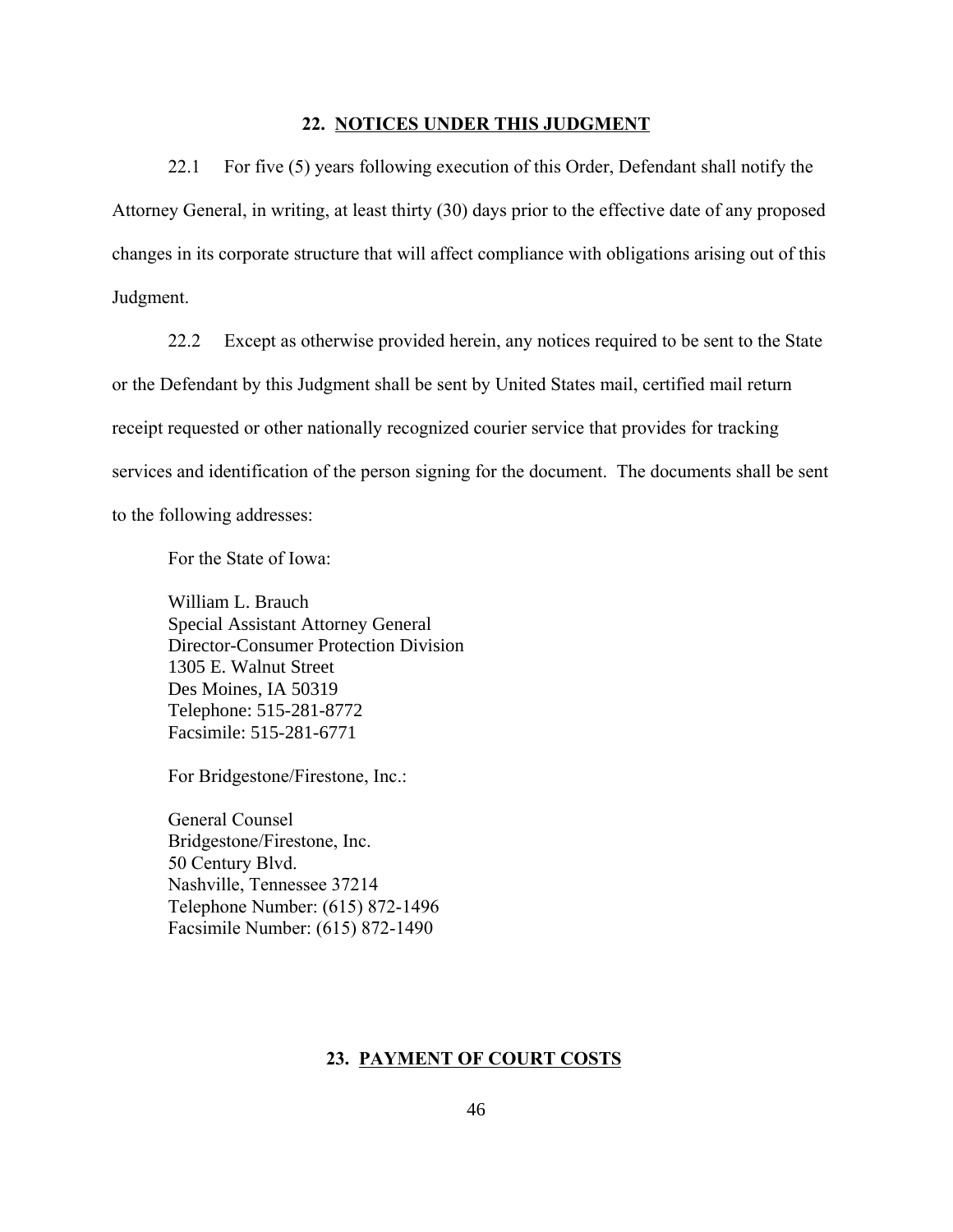23.1 Pursuant to Iowa Code § 714.16(11), all court costs associated with this lawsuit and the entry and approval of this Consent Judgment thereby shall be borne by Defendant. No costs shall be taxed to the State. Further, no discretionary costs shall be taxed to the State.

IT IS SO ORDERED, ADJUDGED AND DECREED, this \_\_\_\_\_\_ day of November, 2001.

JUDGE, Fifth Judicial District of Iowa

 $\mathcal{L}_\text{max} = \frac{1}{2} \sum_{i=1}^{n} \frac{1}{2} \sum_{i=1}^{n} \frac{1}{2} \sum_{i=1}^{n} \frac{1}{2} \sum_{i=1}^{n} \frac{1}{2} \sum_{i=1}^{n} \frac{1}{2} \sum_{i=1}^{n} \frac{1}{2} \sum_{i=1}^{n} \frac{1}{2} \sum_{i=1}^{n} \frac{1}{2} \sum_{i=1}^{n} \frac{1}{2} \sum_{i=1}^{n} \frac{1}{2} \sum_{i=1}^{n} \frac{1}{2} \sum_{i=1}^{n} \frac{1$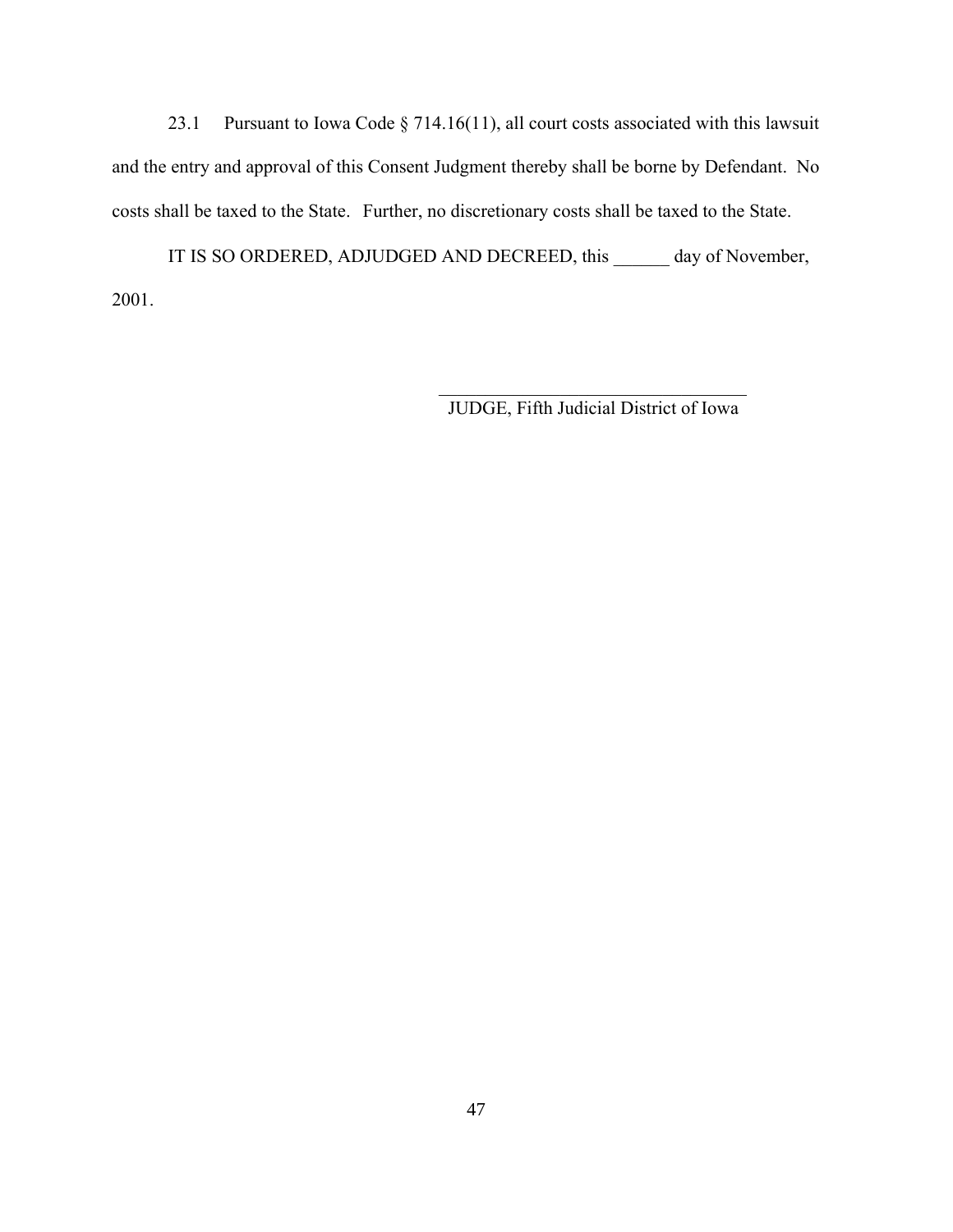JOINTLY APPROVED AND SUBMITTED FOR ENTRY:

FOR THE STATE OF IOWA:

 $\mathcal{L}_\text{max}$  , where  $\mathcal{L}_\text{max}$  , we have the set of  $\mathcal{L}_\text{max}$ 

William L. Brauch PK1000017 Special Assistant Attorney General Director-Consumer Protection Division 1305 E. Walnut Street Des Moines, IA 50319 Telephone: 515-281-8772 Telefax: 515-281-6771